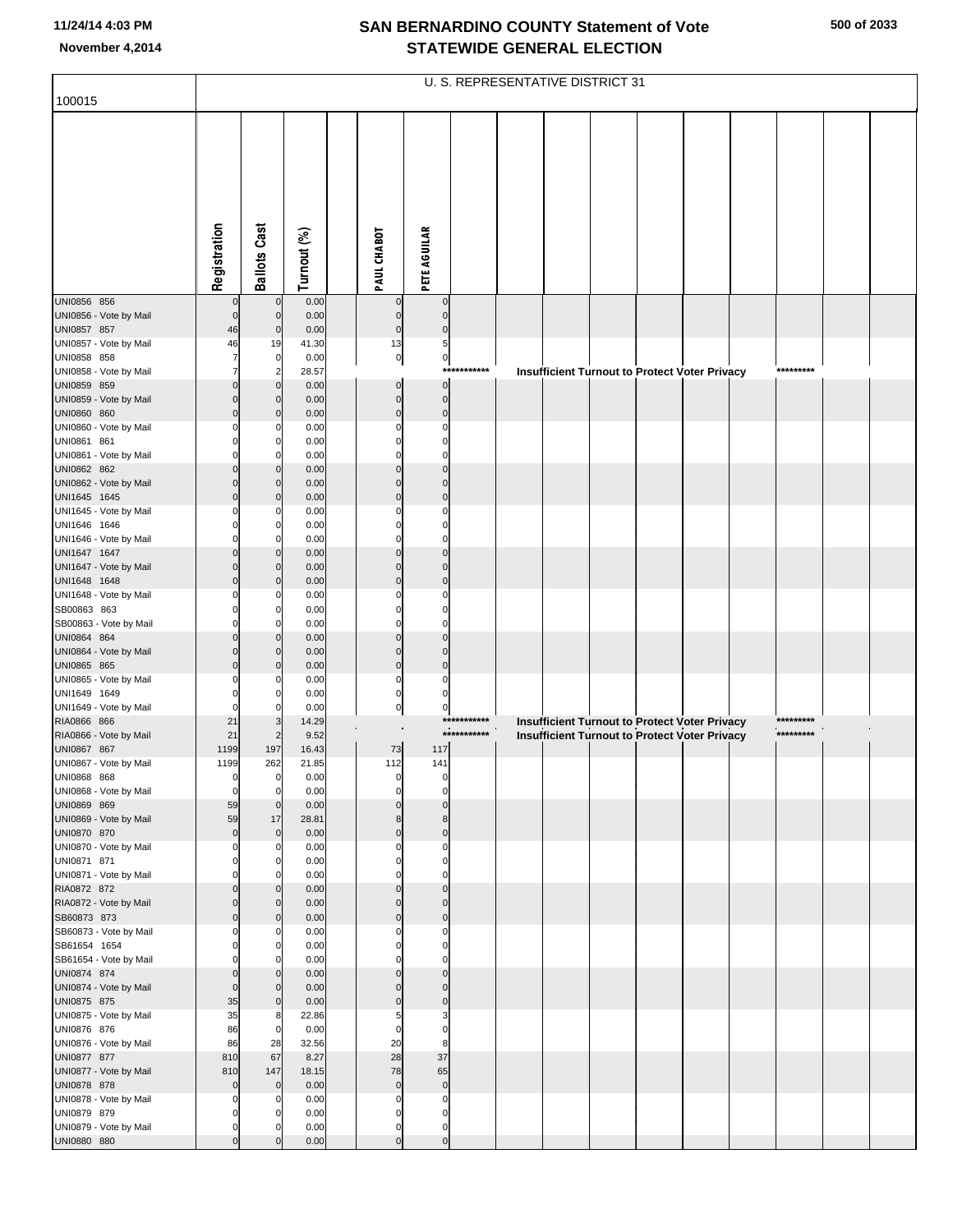|                                        |                         |                               |                |                             |                         |             | U. S. REPRESENTATIVE DISTRICT 31 |  |                                                      |           |  |
|----------------------------------------|-------------------------|-------------------------------|----------------|-----------------------------|-------------------------|-------------|----------------------------------|--|------------------------------------------------------|-----------|--|
| 100015                                 |                         |                               |                |                             |                         |             |                                  |  |                                                      |           |  |
|                                        |                         |                               |                |                             |                         |             |                                  |  |                                                      |           |  |
|                                        | Registration            | <b>Ballots Cast</b>           | Turnout (%)    | PAUL CHABOT                 | <b>PETE AGUILAR</b>     |             |                                  |  |                                                      |           |  |
| UNI0880 - Vote by Mail                 | $\Omega$                | $\mathbf 0$                   | 0.00           | $\mathbf 0$                 | $\mathbf 0$             |             |                                  |  |                                                      |           |  |
| UNI1652 1652<br>UNI1652 - Vote by Mail |                         | $\mathbf 0$<br>$\overline{2}$ | 0.00<br>66.67  | $\overline{0}$              | $\overline{0}$          | *********** |                                  |  | <b>Insufficient Turnout to Protect Voter Privacy</b> | ********* |  |
| UNI1653 1653                           | $\Omega$                | 0                             | 0.00           | 0                           | $\circ$                 |             |                                  |  |                                                      |           |  |
| UNI1653 - Vote by Mail                 |                         | $\mathbf 0$                   | 0.00           | $\overline{0}$              | $\overline{0}$          |             |                                  |  |                                                      |           |  |
| FON0881 881                            | 25                      | 3                             | 12.00          |                             | $\mathbf 0$             | *********** |                                  |  | <b>Insufficient Turnout to Protect Voter Privacy</b> | ********* |  |
| FON0881 - Vote by Mail<br>FON0882 882  | 25<br>1287              | 6<br>163                      | 24.00<br>12.67 | $6\phantom{1}6$<br>76       | 84                      |             |                                  |  |                                                      |           |  |
| FON0882 - Vote by Mail                 | 1287                    | 278                           | 21.60          | 136                         | 133                     |             |                                  |  |                                                      |           |  |
| FON0883 883                            | 1691                    | 200                           | 11.83          | 99                          | 98                      |             |                                  |  |                                                      |           |  |
| FON0883 - Vote by Mail<br>FON0884 884  | 1691<br>1164            | 325<br>154                    | 19.22<br>13.23 | 157<br>77                   | 161<br>74               |             |                                  |  |                                                      |           |  |
| FON0884 - Vote by Mail                 | 1164                    | 253                           | 21.74          | 135                         | 108                     |             |                                  |  |                                                      |           |  |
| FON0885 885                            | 996                     | 95                            | 9.54           | 34                          | 56                      |             |                                  |  |                                                      |           |  |
| FON0885 - Vote by Mail                 | 996                     | 166                           | 16.67          | 91                          | 74                      |             |                                  |  |                                                      |           |  |
| FON0886 886<br>FON0886 - Vote by Mail  | 938<br>938              | 94<br>196                     | 10.02<br>20.90 | 30<br>79                    | 61<br>113               |             |                                  |  |                                                      |           |  |
| FON0887 887                            | 64                      | 15                            | 23.44          | $\overline{7}$              | 6                       |             |                                  |  |                                                      |           |  |
| FON0887 - Vote by Mail                 | 64                      | $6\phantom{1}6$               | 9.38           | $\overline{4}$              | $\overline{2}$          |             |                                  |  |                                                      |           |  |
| FON0888 888<br>FON0888 - Vote by Mail  | 350<br>350              | 55<br>57                      | 15.71<br>16.29 | 25<br>29                    | 28<br>27                |             |                                  |  |                                                      |           |  |
| FON0889 889                            | 109                     | 10                            | 9.17           | 3                           | $\overline{7}$          |             |                                  |  |                                                      |           |  |
| FON0889 - Vote by Mail                 | 109                     | 26                            | 23.85          | 12                          | 13                      |             |                                  |  |                                                      |           |  |
| FON0890 890                            | 1478                    | 140                           | 9.47           | 68                          | 70<br>147               |             |                                  |  |                                                      |           |  |
| FON0890 - Vote by Mail<br>FON0891 891  | 1478<br>1289            | 269<br>109                    | 18.20<br>8.46  | 112<br>44                   | 61                      |             |                                  |  |                                                      |           |  |
| FON0891 - Vote by Mail                 | 1289                    | 197                           | 15.28          | 76                          | 114                     |             |                                  |  |                                                      |           |  |
| FON0892 892                            | 1383                    | 194                           | 14.03          | 66                          | 116                     |             |                                  |  |                                                      |           |  |
| FON0892 - Vote by Mail<br>CO50893 893  | 1383<br>1442            | 168<br>261                    | 12.15<br>18.10 | 77<br>111                   | 84<br>136               |             |                                  |  |                                                      |           |  |
| CO50893 - Vote by Mail                 | 1442                    | 237                           | 16.44          | 99                          | 132                     |             |                                  |  |                                                      |           |  |
| CO50894 894                            | 1071                    | 104                           | 9.71           | 54                          | 43                      |             |                                  |  |                                                      |           |  |
| CO50894 - Vote by Mail<br>CO50895 895  | 1071<br>$\overline{0}$  | 205<br>$\overline{0}$         | 19.14<br>0.00  | 92<br>$\mathbf 0$           | 107<br>$\mathbf 0$      |             |                                  |  |                                                      |           |  |
| CO50895 - Vote by Mail                 |                         | 0                             | 0.00           |                             |                         |             |                                  |  |                                                      |           |  |
| CO50896 896                            |                         | $\Omega$                      | 0.00           | 0                           | $\mathbf 0$             |             |                                  |  |                                                      |           |  |
| CO50896 - Vote by Mail<br>CO50897 897  | $\Omega$                | C<br>$\Omega$                 | 0.00           | $\Omega$                    | $\Omega$<br>$\mathbf 0$ |             |                                  |  |                                                      |           |  |
| CO50897 - Vote by Mail                 | $\Omega$                | $\Omega$                      | 0.00<br>0.00   | $\Omega$                    | $\mathbf 0$             |             |                                  |  |                                                      |           |  |
| CO50898 898                            | $\Omega$                | 0                             | 0.00           | 0                           | $\mathbf 0$             |             |                                  |  |                                                      |           |  |
| CO50898 - Vote by Mail<br>CO50899 899  | $\Omega$<br>10          | 0<br>$\mathbf 0$              | 0.00<br>0.00   | 0                           | O<br>0                  |             |                                  |  |                                                      |           |  |
| CO50899 - Vote by Mail                 | 10                      | $\overline{7}$                | 70.00          | 3                           |                         |             |                                  |  |                                                      |           |  |
| CO50900 900                            | 737                     | 121                           | 16.42          | 51                          | 69                      |             |                                  |  |                                                      |           |  |
| CO50900 - Vote by Mail                 | 737                     | 149                           | 20.22          | 103                         | 42                      |             |                                  |  |                                                      |           |  |
| CO50901 901<br>CO50901 - Vote by Mail  | 632<br>632              | 118<br>136                    | 18.67<br>21.52 | 59<br>80                    | 56<br>54                |             |                                  |  |                                                      |           |  |
| CO50902 902                            |                         | $\overline{0}$                | 0.00           | $\pmb{0}$                   | $\overline{0}$          |             |                                  |  |                                                      |           |  |
| CO50902 - Vote by Mail                 |                         | $\overline{2}$                | 50.00          |                             |                         | *********** |                                  |  | <b>Insufficient Turnout to Protect Voter Privacy</b> | ********* |  |
| CO60903 903<br>CO60903 - Vote by Mail  | $\Omega$<br>$\mathbf 0$ | $\mathbf 0$<br>$\Omega$       | 0.00<br>0.00   | $\pmb{0}$<br>$\overline{0}$ | 0 <br> 0                |             |                                  |  |                                                      |           |  |
| CO60904 904                            | 13                      | -1                            | 7.69           |                             |                         | *********** |                                  |  | <b>Insufficient Turnout to Protect Voter Privacy</b> | ********* |  |
| CO60904 - Vote by Mail                 | 13                      | 4                             | 30.77          |                             |                         | *********** |                                  |  | <b>Insufficient Turnout to Protect Voter Privacy</b> | ********* |  |
| CO60905 905                            | 597                     | 29                            | 4.86           | 11<br>16                    | 17<br>35                |             |                                  |  |                                                      |           |  |
| CO60905 - Vote by Mail<br>CO61644 1644 | 597<br>$\mathbf 0$      | 51<br>$\mathbf 0$             | 8.54<br>0.00   | $\mathbf 0$                 | $\mathbf 0$             |             |                                  |  |                                                      |           |  |
| CO61644 - Vote by Mail                 | $\mathbf 0$             | $\mathbf 0$                   | 0.00           | $\mathbf 0$                 | $\mathbf 0$             |             |                                  |  |                                                      |           |  |
| GRA0906 906                            | 359                     | 36                            | 10.03          | 18                          | 17                      |             |                                  |  |                                                      |           |  |
| GRA0906 - Vote by Mail<br>GRA0907 907  | 359<br>1619             | 70<br>269                     | 19.50<br>16.62 | 35<br>148                   | 34<br>109               |             |                                  |  |                                                      |           |  |
| GRA0907 - Vote by Mail                 | 1619                    | 367                           | 22.67          | 195                         | 153                     |             |                                  |  |                                                      |           |  |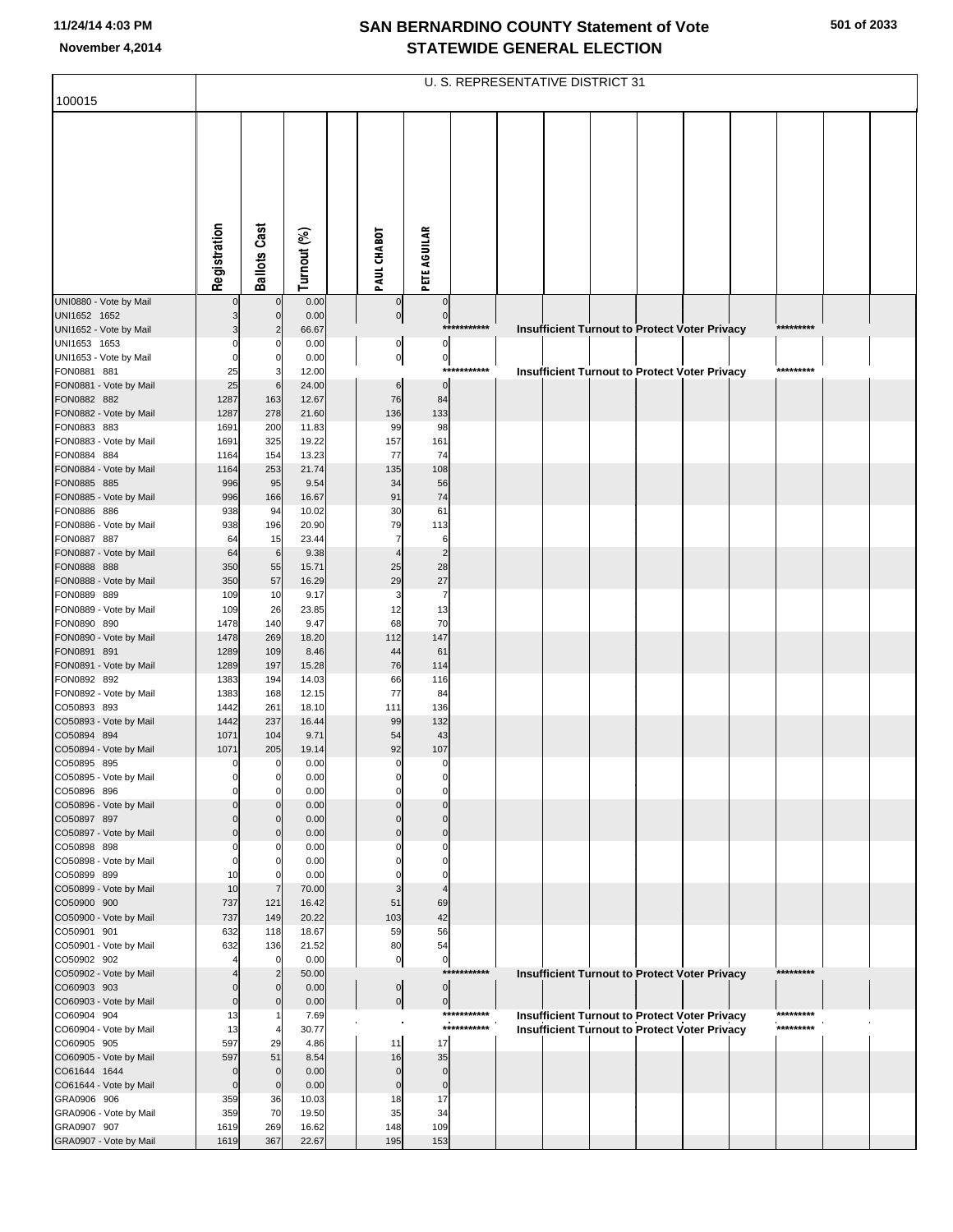|                                       |                         |                            |                |                            |                                  | U. S. REPRESENTATIVE DISTRICT 31 |  |  |                                                      |           |  |
|---------------------------------------|-------------------------|----------------------------|----------------|----------------------------|----------------------------------|----------------------------------|--|--|------------------------------------------------------|-----------|--|
| 100015                                |                         |                            |                |                            |                                  |                                  |  |  |                                                      |           |  |
|                                       | Registration            | <b>Ballots Cast</b>        | Turnout (%)    | PAUL CHABOT                | <b>PETE AGUILAR</b>              |                                  |  |  |                                                      |           |  |
|                                       |                         |                            |                |                            |                                  |                                  |  |  |                                                      |           |  |
| GRA0908 908                           | 1533                    | 349                        | 22.77          | 194                        | 142                              |                                  |  |  |                                                      |           |  |
| GRA0908 - Vote by Mail                | 1533                    | 437                        | 28.51          | 241                        | 180                              |                                  |  |  |                                                      |           |  |
| GRA0909 909                           | 1508                    | 269                        | 17.84          | 134                        | 121                              |                                  |  |  |                                                      |           |  |
| GRA0909 - Vote by Mail<br>GRA0910 910 | 1508<br>1381            | 308<br>269                 | 20.42<br>19.48 | 159<br>144                 | 143<br>112                       |                                  |  |  |                                                      |           |  |
| GRA0910 - Vote by Mail                | 1381                    | 392                        | 28.39          | 211                        | 168                              |                                  |  |  |                                                      |           |  |
| GRA0911 911                           | 58                      | 8                          | 13.79          | 7                          |                                  |                                  |  |  |                                                      |           |  |
| GRA0911 - Vote by Mail<br>GRA0912 912 | 58<br>6                 | 16<br>$\overline{4}$       | 27.59<br>66.67 | 9                          | 6                                | ***********                      |  |  | <b>Insufficient Turnout to Protect Voter Privacy</b> | ********* |  |
| GRA0912 - Vote by Mail                | 6                       | 0                          | 0.00           | $\overline{0}$             | $\circ$                          |                                  |  |  |                                                      |           |  |
| GRA0913 913                           | 27                      | $\overline{\mathbf{c}}$    | 7.41           |                            |                                  | ************                     |  |  | Insufficient Turnout to Protect Voter Privacy        | ********* |  |
| GRA0913 - Vote by Mail                | 27                      | 12                         | 44.44          | 11                         | 1                                |                                  |  |  |                                                      |           |  |
| SB30914 914<br>SB30914 - Vote by Mail | 843<br>843              | 91<br>175                  | 10.79<br>20.76 | 37<br>78                   | 52<br>91                         |                                  |  |  |                                                      |           |  |
| UNI0915 915                           | 126                     | $\overline{7}$             | 5.56           | $\overline{7}$             | $\pmb{0}$                        |                                  |  |  |                                                      |           |  |
| UNI0915 - Vote by Mail                | 126                     | 49                         | 38.89          | 32                         | 11                               |                                  |  |  |                                                      |           |  |
| UNI0916 916<br>UNI0916 - Vote by Mail |                         | $\mathbf 0$<br>$\mathbf 0$ | 0.00<br>0.00   | 0<br>0                     | 0<br>$\mathbf 0$                 |                                  |  |  |                                                      |           |  |
| UNI0917 917                           | 16                      | $\mathbf 0$                | 0.00           | $\overline{0}$             | $\overline{0}$                   |                                  |  |  |                                                      |           |  |
| UNI0917 - Vote by Mail                | 16                      | 4                          | 25.00          |                            |                                  | ***********                      |  |  | Insufficient Turnout to Protect Voter Privacy        | ********* |  |
| UNI0918 918<br>UNI0918 - Vote by Mail | 6                       | $\mathbf 0$<br>3           | 0.00<br>50.00  | $\circ$                    | $\overline{0}$<br>****           | *******                          |  |  | <b>Insufficient Turnout to Protect Voter Privacy</b> | ********* |  |
| UNI0919 919                           |                         | $\mathbf 0$                | 0.00           | 0                          | $\overline{0}$                   |                                  |  |  |                                                      |           |  |
| UNI0919 - Vote by Mail                |                         | $\Omega$                   | 0.00           | $\Omega$                   | $\overline{0}$                   |                                  |  |  |                                                      |           |  |
| CO10920 920                           |                         | $\Omega$<br>$\Omega$       | 0.00           | $\mathbf 0$<br>$\Omega$    | $\overline{0}$<br>$\overline{0}$ |                                  |  |  |                                                      |           |  |
| CO10920 - Vote by Mail<br>CO10921 921 |                         | $\mathbf 0$                | 0.00<br>0.00   | $\mathbf 0$                | $\overline{0}$                   |                                  |  |  |                                                      |           |  |
| CO10921 - Vote by Mail                |                         | $\overline{2}$             | 22.22          |                            | ****                             | *******                          |  |  | Insufficient Turnout to Protect Voter Privacy        | ********* |  |
| CO10922 922                           | 671                     | 98                         | 14.61          | 16                         | 77                               |                                  |  |  |                                                      |           |  |
| CO10922 - Vote by Mail<br>CO10923 923 | 671                     | 105<br>$\mathbf 0$         | 15.65<br>0.00  | 33<br>$\overline{0}$       | 67<br>$\overline{0}$             |                                  |  |  |                                                      |           |  |
| CO10923 - Vote by Mail                |                         | $\overline{2}$             | 50.00          |                            |                                  | ***********                      |  |  | Insufficient Turnout to Protect Voter Privacy        | ********* |  |
| CO10924 924                           |                         | $\mathbf 0$                | 0.00           | 0                          | $\overline{0}$                   |                                  |  |  |                                                      |           |  |
| CO10924 - Vote by Mail<br>CO10925 925 | C                       | $\Omega$<br>$\overline{0}$ | 0.00<br>0.00   | 0<br>$\Omega$              | $\overline{0}$<br>0              |                                  |  |  |                                                      |           |  |
| CO10925 - Vote by Mail                |                         | $\mathbf 0$                | 0.00           | $\Omega$                   | $\mathbf 0$                      |                                  |  |  |                                                      |           |  |
| CO10926 926                           |                         | $\mathbf 0$                | 0.00           | $\mathbf 0$                | $\pmb{0}$                        |                                  |  |  |                                                      |           |  |
| CO10926 - Vote by Mail<br>CO20927 927 | 0<br>1463               | $\mathbf 0$<br>281         | 0.00<br>19.21  | $\mathbf 0$<br>63          | $\pmb{0}$<br>204                 |                                  |  |  |                                                      |           |  |
| CO20927 - Vote by Mail                | 1463                    | 296                        | 20.23          | 65                         | 224                              |                                  |  |  |                                                      |           |  |
| CO20928 928                           | 1142                    | 156                        | 13.66          | 20                         | 131                              |                                  |  |  |                                                      |           |  |
| CO20928 - Vote by Mail<br>CO20929 929 | 1142<br>814             | 182<br>128                 | 15.94<br>15.72 | 27<br>32                   | 148<br>93                        |                                  |  |  |                                                      |           |  |
| CO20929 - Vote by Mail                | 814                     | 100                        | 12.29          | 33                         | 66                               |                                  |  |  |                                                      |           |  |
| CO30930 930                           | 1565                    | 185                        | 11.82          | 47                         | 135                              |                                  |  |  |                                                      |           |  |
| CO30930 - Vote by Mail                | 1565                    | 234                        | 14.95          | 48                         | 180                              |                                  |  |  |                                                      |           |  |
| CO30931 931<br>CO30931 - Vote by Mail | 1466<br>1466            | 188<br>177                 | 12.82<br>12.07 | 25<br>43                   | 156<br>130                       |                                  |  |  |                                                      |           |  |
| CO40932 932                           | 1027                    | 122                        | 11.88          | 23                         | 95                               |                                  |  |  |                                                      |           |  |
| CO40932 - Vote by Mail                | 1027                    | 165                        | 16.07          | 33                         | 125                              |                                  |  |  |                                                      |           |  |
| CO40933 933<br>CO40933 - Vote by Mail | 1015<br>1015            | 195<br>158                 | 19.21<br>15.57 | 50<br>47                   | 140<br>103                       |                                  |  |  |                                                      |           |  |
| CO40934 934                           | 1100                    | 181                        | 16.45          | 20                         | 154                              |                                  |  |  |                                                      |           |  |
| CO40934 - Vote by Mail                | 1100                    | 146                        | 13.27          | 21                         | 122                              |                                  |  |  |                                                      |           |  |
| CO50935 935<br>CO50935 - Vote by Mail | $\Omega$<br>$\mathbf 0$ | $\mathbf 0$<br>$\mathbf 0$ | 0.00<br>0.00   | $\mathbf 0$<br>$\mathbf 0$ | $\pmb{0}$<br>$\Omega$            |                                  |  |  |                                                      |           |  |
| CO60936 936                           | 955                     | 127                        | 13.30          | 49                         | 71                               |                                  |  |  |                                                      |           |  |
| CO60936 - Vote by Mail                | 955                     | 195                        | 20.42          | 88                         | 103                              |                                  |  |  |                                                      |           |  |
| CO60937 937                           | C                       | $\mathbf 0$<br>$\mathbf 0$ | 0.00<br>0.00   | 0<br>$\mathbf 0$           | 0<br>$\mathbf 0$                 |                                  |  |  |                                                      |           |  |
| CO60937 - Vote by Mail<br>CO60938 938 | 1367                    | 127                        | 9.29           | 54                         | 70                               |                                  |  |  |                                                      |           |  |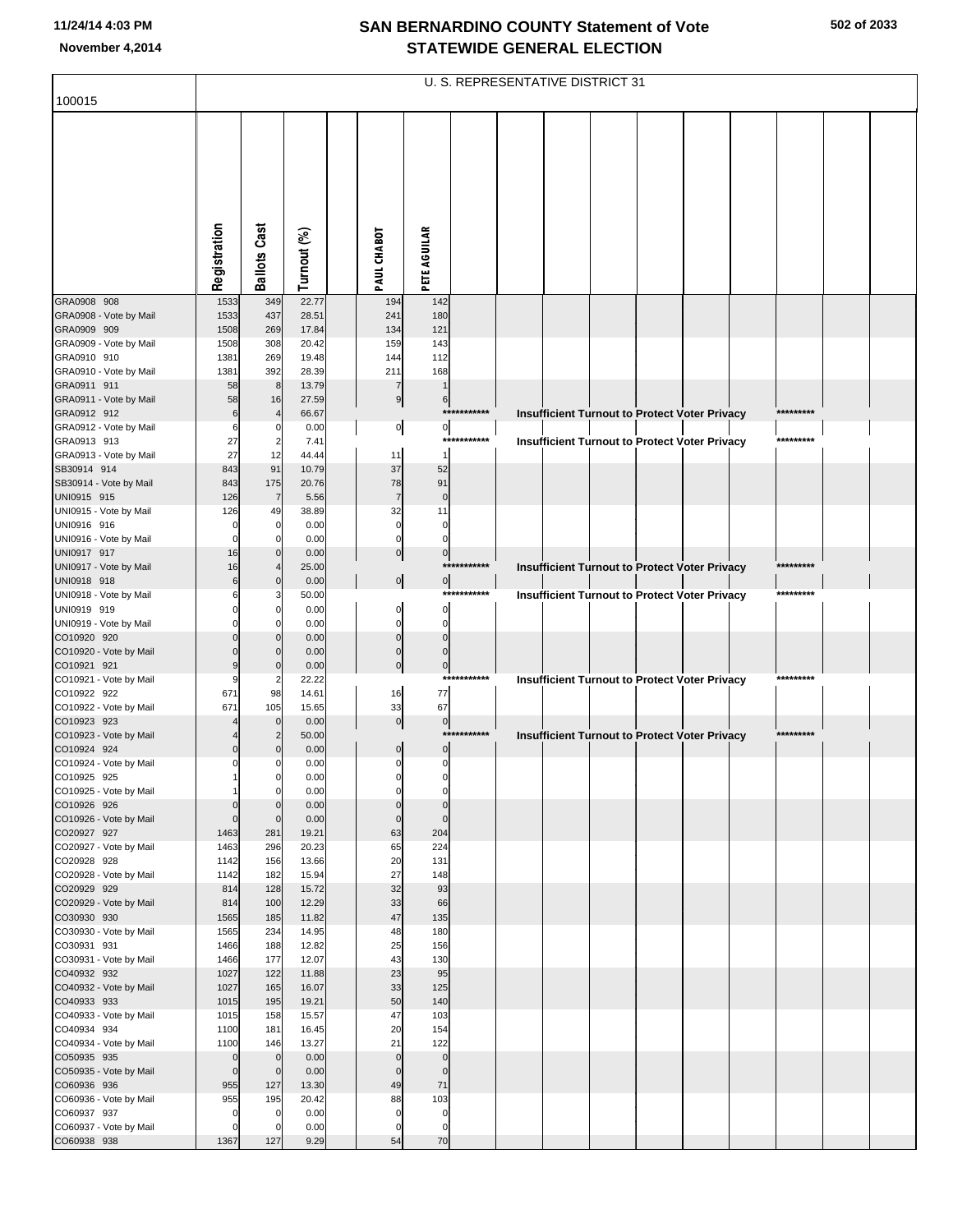|                                        |                            |                     |                |                         |                               |             | U. S. REPRESENTATIVE DISTRICT 31 |  |                                                      |           |  |
|----------------------------------------|----------------------------|---------------------|----------------|-------------------------|-------------------------------|-------------|----------------------------------|--|------------------------------------------------------|-----------|--|
| 100015                                 |                            |                     |                |                         |                               |             |                                  |  |                                                      |           |  |
|                                        |                            |                     |                |                         |                               |             |                                  |  |                                                      |           |  |
|                                        |                            |                     |                |                         |                               |             |                                  |  |                                                      |           |  |
|                                        | Registration               | <b>Ballots Cast</b> | Turnout (%)    | PAUL CHABOT             | <b>PETE AGUILAR</b>           |             |                                  |  |                                                      |           |  |
| CO60938 - Vote by Mail                 | 1367                       | 149                 | 10.90          | 55                      | 89                            |             |                                  |  |                                                      |           |  |
| CO60939 939                            | 81                         | 8                   | 9.88           | 6                       | $\overline{2}$                |             |                                  |  |                                                      |           |  |
| CO60939 - Vote by Mail<br>SB30940 940  | 81<br>$\Omega$             | 9                   | 11.11<br>0.00  | 0                       | 0                             |             |                                  |  |                                                      |           |  |
| SB30940 - Vote by Mail                 |                            |                     | 0.00           | $\overline{0}$          | $\overline{0}$                |             |                                  |  |                                                      |           |  |
| SB30941 941                            |                            |                     | 16.67          |                         |                               | *********** |                                  |  | <b>Insufficient Turnout to Protect Voter Privacy</b> | ********* |  |
| SB30941 - Vote by Mail                 |                            | 3                   | 50.00          |                         |                               | *********** |                                  |  | <b>Insufficient Turnout to Protect Voter Privacy</b> | ********* |  |
| SB30942 942                            |                            | $\mathbf 0$         | 0.00           | $\pmb{0}$               | $\mathbf 0$                   |             |                                  |  |                                                      |           |  |
| SB30942 - Vote by Mail<br>SB30943 943  | 361                        | $\Omega$<br>31      | 0.00<br>8.59   | $\mathbf 0$<br>16       | $\overline{0}$<br>12          |             |                                  |  |                                                      |           |  |
| SB30943 - Vote by Mail                 | 361                        | 49                  | 13.57          | 19                      | 26                            |             |                                  |  |                                                      |           |  |
| SB30944 944                            | $\mathbf 0$                | 0                   | 0.00           | $\mathbf 0$             | $\mathbf 0$                   |             |                                  |  |                                                      |           |  |
| SB30944 - Vote by Mail                 |                            | 0                   | 0.00           |                         | $\Omega$                      |             |                                  |  |                                                      |           |  |
| SB30945 945                            |                            | $\mathbf 0$         | 0.00           | $\Omega$<br>$\Omega$    | $\Omega$<br>$\Omega$          |             |                                  |  |                                                      |           |  |
| SB30945 - Vote by Mail<br>SB30946 946  |                            | 0                   | 0.00<br>0.00   | $\mathbf 0$             | 0                             |             |                                  |  |                                                      |           |  |
| SB30946 - Vote by Mail                 |                            |                     | 0.00           | $\Omega$                | 0                             |             |                                  |  |                                                      |           |  |
| SB30947 947                            |                            | 0                   | 0.00           | $\mathbf 0$             | $\overline{0}$                |             |                                  |  |                                                      |           |  |
| SB30947 - Vote by Mail                 |                            |                     | 20.00          |                         | ***                           | *******     |                                  |  | <b>Insufficient Turnout to Protect Voter Privacy</b> | ********  |  |
| SB31655 1655<br>SB31655 - Vote by Mail |                            |                     | 0.00<br>0.00   | $\mathbf 0$<br>$\Omega$ | $\overline{0}$<br>$\mathbf 0$ |             |                                  |  |                                                      |           |  |
| SB31656 1656                           | O                          | 0                   | 0.00           | $\mathbf 0$             | $\mathbf 0$                   |             |                                  |  |                                                      |           |  |
| SB31656 - Vote by Mail                 | $\Omega$                   | 0                   | 0.00           | $\mathbf 0$             | $\Omega$                      |             |                                  |  |                                                      |           |  |
| UNI0948 948                            | 920                        | 99                  | 10.76          | 37                      | 60                            |             |                                  |  |                                                      |           |  |
| UNI0948 - Vote by Mail<br>UNI0949 949  | 920                        | 155<br>$\mathbf 0$  | 16.85<br>0.00  | 42<br>$\mathbf 0$       | 107<br>$\mathbf 0$            |             |                                  |  |                                                      |           |  |
| UNI0949 - Vote by Mail                 |                            |                     | 0.00           | $\Omega$                | $\mathbf 0$                   |             |                                  |  |                                                      |           |  |
| UNI0950 950                            |                            |                     | 0.00           |                         | $\Omega$                      |             |                                  |  |                                                      |           |  |
| UNI0950 - Vote by Mail                 |                            |                     | 0.00           |                         |                               |             |                                  |  |                                                      |           |  |
| UNI0951 951                            |                            | O                   | 0.00           |                         | O                             |             |                                  |  |                                                      |           |  |
| UNI0951 - Vote by Mail<br>FON0952 952  |                            |                     | 0.00<br>0.00   |                         | $\Omega$                      |             |                                  |  |                                                      |           |  |
| FON0952 - Vote by Mail                 | $\Omega$                   |                     | 0.00           | $\mathbf 0$             | $\Omega$                      |             |                                  |  |                                                      |           |  |
| RIA0953 953                            | 1298                       | 85                  | 6.55           | 17                      | 63                            |             |                                  |  |                                                      |           |  |
| RIA0953 - Vote by Mail                 | 1298                       | 148                 | 11.40          | 45                      | 100                           |             |                                  |  |                                                      |           |  |
| RIA0954 954<br>RIA0954 - Vote by Mail  | $\mathbf 0$<br>$\mathbf 0$ | 0<br>$\mathbf 0$    | 0.00<br>0.00   | $\mathbf 0$<br>$\Omega$ | $\mathbf 0$<br>$\mathbf 0$    |             |                                  |  |                                                      |           |  |
| CO10955 955                            | 558                        | 43                  | 7.71           | $\overline{7}$          | 34                            |             |                                  |  |                                                      |           |  |
| CO10955 - Vote by Mail                 | 558                        | 62                  | 11.11          | 14                      | 46                            |             |                                  |  |                                                      |           |  |
| CO10956 956                            | 1389                       | 119                 | 8.57           | 28                      | 86                            |             |                                  |  |                                                      |           |  |
| CO10956 - Vote by Mail                 | 1389                       | 190                 | 13.68          | 49                      | 137                           |             |                                  |  |                                                      |           |  |
| CO10957 957<br>CO10957 - Vote by Mail  | 834<br>834                 | 89<br>133           | 10.67<br>15.95 | 22<br>36                | 66<br>92                      |             |                                  |  |                                                      |           |  |
| CO10958 958                            | $\mathbf 0$                | $\mathbf 0$         | 0.00           | $\mathbf 0$             | $\mathbf 0$                   |             |                                  |  |                                                      |           |  |
| CO10958 - Vote by Mail                 | $\mathbf 0$                | 0                   | 0.00           | $\mathbf 0$             | $\pmb{0}$                     |             |                                  |  |                                                      |           |  |
| CO20959 959                            | 78                         | 0                   | 0.00           | $\mathbf 0$             | $\mathbf 0$                   |             |                                  |  |                                                      |           |  |
| CO20959 - Vote by Mail<br>FON0960 960  | 78<br>4                    | 14<br>$\mathbf 0$   | 17.95<br>0.00  | 3<br>$\overline{0}$     | 11<br>$\circ$                 |             |                                  |  |                                                      |           |  |
| FON0960 - Vote by Mail                 |                            |                     | 25.00          |                         | ***                           | *******     |                                  |  | Insufficient Turnout to Protect Voter Privacy        | ********* |  |
| RIA0961 961                            | 1702                       | 238                 | 13.98          | 91                      | 141                           |             |                                  |  |                                                      |           |  |
| RIA0961 - Vote by Mail                 | 1702                       | 334                 | 19.62          | 143                     | 182                           |             |                                  |  |                                                      |           |  |
| RIA0962 962                            | 1444                       | 193                 | 13.37          | 73                      | 111                           |             |                                  |  |                                                      |           |  |
| RIA0962 - Vote by Mail<br>RIA0963 963  | 1444<br>1576               | 243<br>188          | 16.83<br>11.93 | 92<br>60                | 141<br>120                    |             |                                  |  |                                                      |           |  |
| RIA0963 - Vote by Mail                 | 1576                       | 256                 | 16.24          | 106                     | 139                           |             |                                  |  |                                                      |           |  |
| RIA0964 964                            | 1659                       | 198                 | 11.93          | 54                      | 135                           |             |                                  |  |                                                      |           |  |
| RIA0964 - Vote by Mail                 | 1659                       | 363                 | 21.88          | 103                     | 251                           |             |                                  |  |                                                      |           |  |
| RIA0965 965<br>RIA0965 - Vote by Mail  | 1550<br>1550               | 189<br>260          | 12.19<br>16.77 | 50<br>91                | 133<br>157                    |             |                                  |  |                                                      |           |  |
| RIA0966 966                            | 650                        | 88                  | 13.54          | 18                      | 70                            |             |                                  |  |                                                      |           |  |
| RIA0966 - Vote by Mail                 | 650                        | 138                 | 21.23          | 48                      | 85                            |             |                                  |  |                                                      |           |  |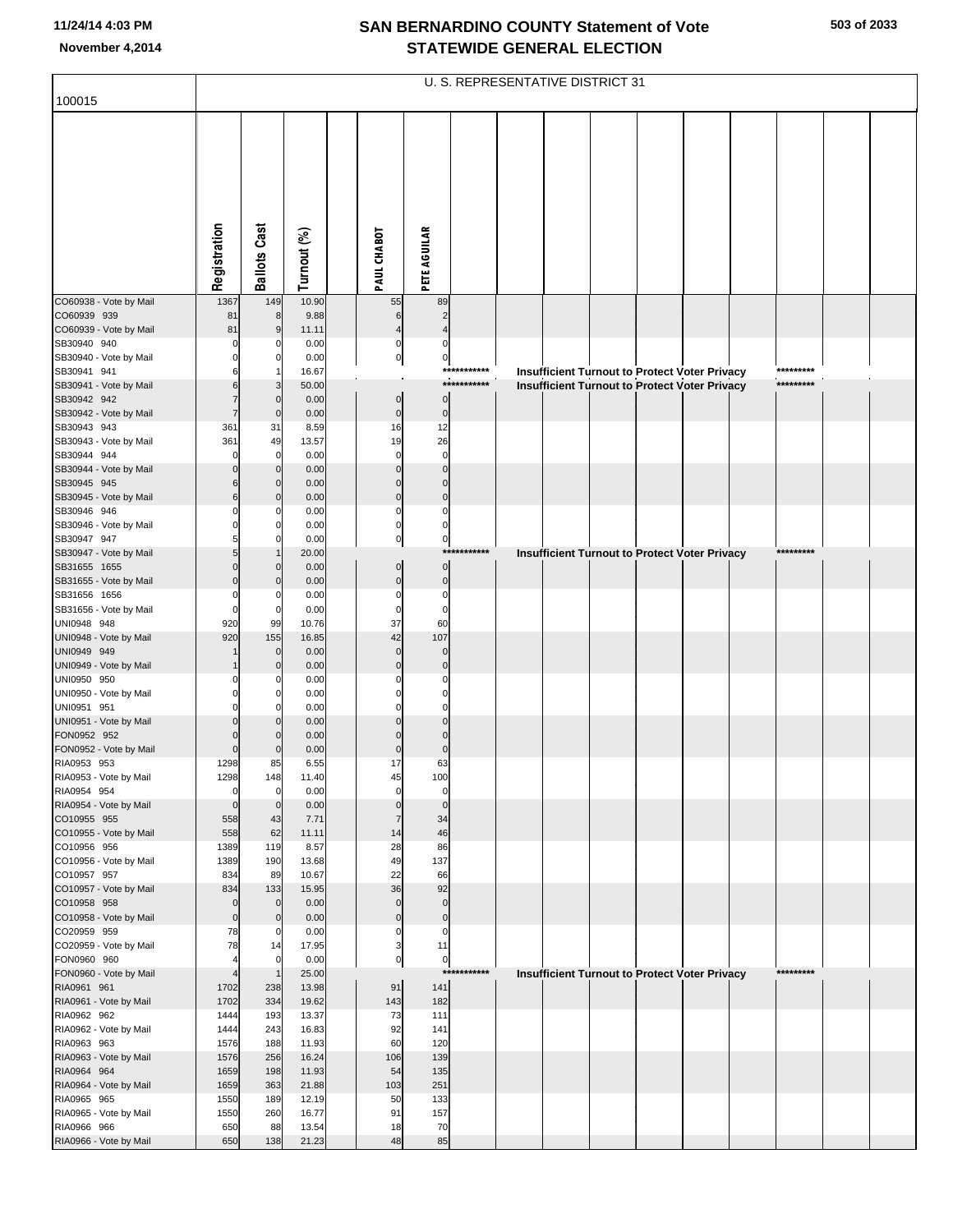|                                        |                         |                             |                |                         |                            |             | U. S. REPRESENTATIVE DISTRICT 31 |  |                                                      |           |  |
|----------------------------------------|-------------------------|-----------------------------|----------------|-------------------------|----------------------------|-------------|----------------------------------|--|------------------------------------------------------|-----------|--|
| 100015                                 |                         |                             |                |                         |                            |             |                                  |  |                                                      |           |  |
|                                        |                         |                             |                |                         |                            |             |                                  |  |                                                      |           |  |
|                                        |                         |                             |                |                         |                            |             |                                  |  |                                                      |           |  |
|                                        |                         |                             |                |                         |                            |             |                                  |  |                                                      |           |  |
|                                        |                         |                             |                |                         |                            |             |                                  |  |                                                      |           |  |
|                                        |                         |                             |                |                         |                            |             |                                  |  |                                                      |           |  |
|                                        |                         |                             |                |                         |                            |             |                                  |  |                                                      |           |  |
|                                        |                         | Cast                        |                |                         |                            |             |                                  |  |                                                      |           |  |
|                                        |                         |                             |                |                         |                            |             |                                  |  |                                                      |           |  |
|                                        | Registration            | <b>Ballots</b>              | Turnout (%)    | PAUL CHABOT             | <b>PETE AGUILAR</b>        |             |                                  |  |                                                      |           |  |
|                                        |                         |                             |                |                         |                            |             |                                  |  |                                                      |           |  |
| RIA0967 967                            | 1675                    | 221                         | 13.19          | 43                      | 171                        |             |                                  |  |                                                      |           |  |
| RIA0967 - Vote by Mail                 | 1675                    | 331                         | 19.76          | 88                      | 233                        |             |                                  |  |                                                      |           |  |
| RIA0968 968<br>RIA0968 - Vote by Mail  | 1545<br>1545            | 154<br>223                  | 9.97<br>14.43  | 34<br>59                | 110<br>156                 |             |                                  |  |                                                      |           |  |
| RIA0969 969                            | 1432                    | 157                         | 10.96          | 40                      | 115                        |             |                                  |  |                                                      |           |  |
| RIA0969 - Vote by Mail                 | 1432                    | 215                         | 15.01          | 75                      | 134                        |             |                                  |  |                                                      |           |  |
| RIA0970 970                            | 1507                    | 187                         | 12.41          | 51                      | 129                        |             |                                  |  |                                                      |           |  |
| RIA0970 - Vote by Mail<br>RIA0971 971  | 1507<br>1480            | 330<br>186                  | 21.90<br>12.57 | 96<br>49                | 224<br>132                 |             |                                  |  |                                                      |           |  |
| RIA0971 - Vote by Mail                 | 1480                    | 182                         | 12.30          | 55                      | 124                        |             |                                  |  |                                                      |           |  |
| RIA0972 972                            | 1527                    | 167                         | 10.94          | 49                      | 115                        |             |                                  |  |                                                      |           |  |
| RIA0972 - Vote by Mail                 | 1527                    | 249                         | 16.31          | 49                      | 198                        |             |                                  |  |                                                      |           |  |
| RIA0973 973<br>RIA0973 - Vote by Mail  | 1403<br>1403            | 124<br>228                  | 8.84<br>16.25  | 32<br>55                | 88<br>165                  |             |                                  |  |                                                      |           |  |
| RIA0974 974                            | 1610                    | 157                         | 9.75           | 32                      | 118                        |             |                                  |  |                                                      |           |  |
| RIA0974 - Vote by Mail                 | 1610                    | 207                         | 12.86          | 43                      | 161                        |             |                                  |  |                                                      |           |  |
| RIA0975 975                            | 1410                    | 183                         | 12.98          | 56                      | 117                        |             |                                  |  |                                                      |           |  |
| RIA0975 - Vote by Mail<br>RIA0976 976  | 1410<br>1477            | 211<br>161                  | 14.96<br>10.90 | 73<br>48                | 138<br>107                 |             |                                  |  |                                                      |           |  |
| RIA0976 - Vote by Mail                 | 1477                    | 240                         | 16.25          | 73                      | 162                        |             |                                  |  |                                                      |           |  |
| RIA0977 977                            | 230                     | 20                          | 8.70           | 7                       | 12                         |             |                                  |  |                                                      |           |  |
| RIA0977 - Vote by Mail                 | 230                     | 25                          | 10.87          | $\overline{\mathbf{c}}$ | 22                         |             |                                  |  |                                                      |           |  |
| RIA0978 978<br>RIA0978 - Vote by Mail  | 2<br>2                  | 0<br>$\overline{2}$         | 0.00<br>100.00 | $\overline{0}$          | $\circ$<br>$***$           | ********    |                                  |  | <b>Insufficient Turnout to Protect Voter Privacy</b> | ********* |  |
| RIA0979 979                            | $\Omega$                | $\Omega$                    | 0.00           | $\mathbf 0$             | $\mathbf 0$                |             |                                  |  |                                                      |           |  |
| RIA0979 - Vote by Mail                 | $\Omega$                | $\Omega$                    | 0.00           | $\mathbf 0$             | $\mathbf 0$                |             |                                  |  |                                                      |           |  |
| RIA0980 980                            | $\Omega$                | $\Omega$                    | 0.00           | $\Omega$                | $\mathbf 0$                |             |                                  |  |                                                      |           |  |
| RIA0980 - Vote by Mail<br>SB13008 3008 | O<br>$\Omega$           | -0<br>$\Omega$              | 0.00<br>0.00   | 0<br>$\Omega$           | $\mathbf 0$<br>$\mathbf 0$ |             |                                  |  |                                                      |           |  |
| SB13008 - Vote by Mail                 | $\mathbf 0$             | $\Omega$                    | 0.00           | $\Omega$                | $\mathbf 0$                |             |                                  |  |                                                      |           |  |
| SB30981 981                            | 1522                    | 115                         | 7.56           | 24                      | 86                         |             |                                  |  |                                                      |           |  |
| SB30981 - Vote by Mail                 | 1522                    | 190                         | 12.48          | 55                      | 130                        |             |                                  |  |                                                      |           |  |
| SB30982 982<br>SB30982 - Vote by Mail  | 1012<br>1012            | 72<br>116                   | 7.11<br>11.46  | 13<br>34                | 57<br>80                   |             |                                  |  |                                                      |           |  |
| SB30983 983                            | 575                     | 72                          | 12.52          | 14                      | 58                         |             |                                  |  |                                                      |           |  |
| SB30983 - Vote by Mail                 | 575                     | 79                          | 13.74          | 18                      | 61                         |             |                                  |  |                                                      |           |  |
| SB30984 984                            | 453                     | 39                          | 8.61           | 6                       | 32                         |             |                                  |  |                                                      |           |  |
| SB30984 - Vote by Mail<br>SB30985 985  | 453<br>489              | 42<br>50                    | 9.27<br>10.22  | 13                      | 36<br>37                   |             |                                  |  |                                                      |           |  |
| SB30985 - Vote by Mail                 | 489                     | 71                          | 14.52          | 29                      | 42                         |             |                                  |  |                                                      |           |  |
| SB33009 3009                           | 127                     | 17                          | 13.39          | 2                       | 14                         |             |                                  |  |                                                      |           |  |
| SB33009 - Vote by Mail                 | 127                     | 23                          | 18.11          |                         | 18                         |             |                                  |  |                                                      |           |  |
| SB60986 986<br>SB60986 - Vote by Mail  | $\Omega$<br>$\mathbf 0$ | $\mathbf 0$<br>$\mathbf{0}$ | 0.00<br>0.00   | $\Omega$<br>$\mathbf 0$ | $\bf 0$<br>$\mathbf 0$     |             |                                  |  |                                                      |           |  |
| SB60987 987                            | 1496                    | 163                         | 10.90          | 38                      | 122                        |             |                                  |  |                                                      |           |  |
| SB60987 - Vote by Mail                 | 1496                    | 222                         | 14.84          | 32                      | 187                        |             |                                  |  |                                                      |           |  |
| SB60988 988                            | 1391                    | 120                         | 8.63           | 30                      | 84                         |             |                                  |  |                                                      |           |  |
| SB60988 - Vote by Mail<br>SB60989 989  | 1391<br>$\Omega$        | 208<br>$\mathbf 0$          | 14.95<br>0.00  | 69<br>$\Omega$          | 137<br>$\Omega$            |             |                                  |  |                                                      |           |  |
| SB60989 - Vote by Mail                 | $\Omega$                | $\mathbf 0$                 | 0.00           | $\Omega$                | $\mathbf 0$                |             |                                  |  |                                                      |           |  |
| UNI0990 990                            | $\mathbf{0}$            | $\mathbf 0$                 | 0.00           | $\Omega$                | $\bf 0$                    |             |                                  |  |                                                      |           |  |
| UNI0990 - Vote by Mail                 | C                       | -0                          | 0.00           | C                       | 0                          |             |                                  |  |                                                      |           |  |
| UNI0991 991<br>UNI0991 - Vote by Mail  | $\Omega$<br>$\Omega$    | 0<br>$\Omega$               | 0.00<br>0.00   | O<br>O                  | 0<br>0                     |             |                                  |  |                                                      |           |  |
| UNI0992 992                            | 431                     | 45                          | 10.44          | 13                      | 30                         |             |                                  |  |                                                      |           |  |
| UNI0992 - Vote by Mail                 | 431                     | 57                          | 13.23          | 20                      | 37                         |             |                                  |  |                                                      |           |  |
| UNI0993 993                            | 142                     | 6                           | 4.23           | $\mathbf{1}$            | $\sqrt{5}$                 |             |                                  |  |                                                      |           |  |
| UNI0993 - Vote by Mail<br>UNI0994 994  | 142<br>158              | 31<br>3                     | 21.83<br>1.90  | 8                       | 19                         | *********** |                                  |  | Insufficient Turnout to Protect Voter Privacy        | ********* |  |
| UNI0994 - Vote by Mail                 | 158                     | 52                          | 32.91          | 21                      | 31                         |             |                                  |  |                                                      |           |  |
| UNI0995 995                            | 11                      |                             | 9.09           |                         |                            | *********** |                                  |  | <b>Insufficient Turnout to Protect Voter Privacy</b> | ********* |  |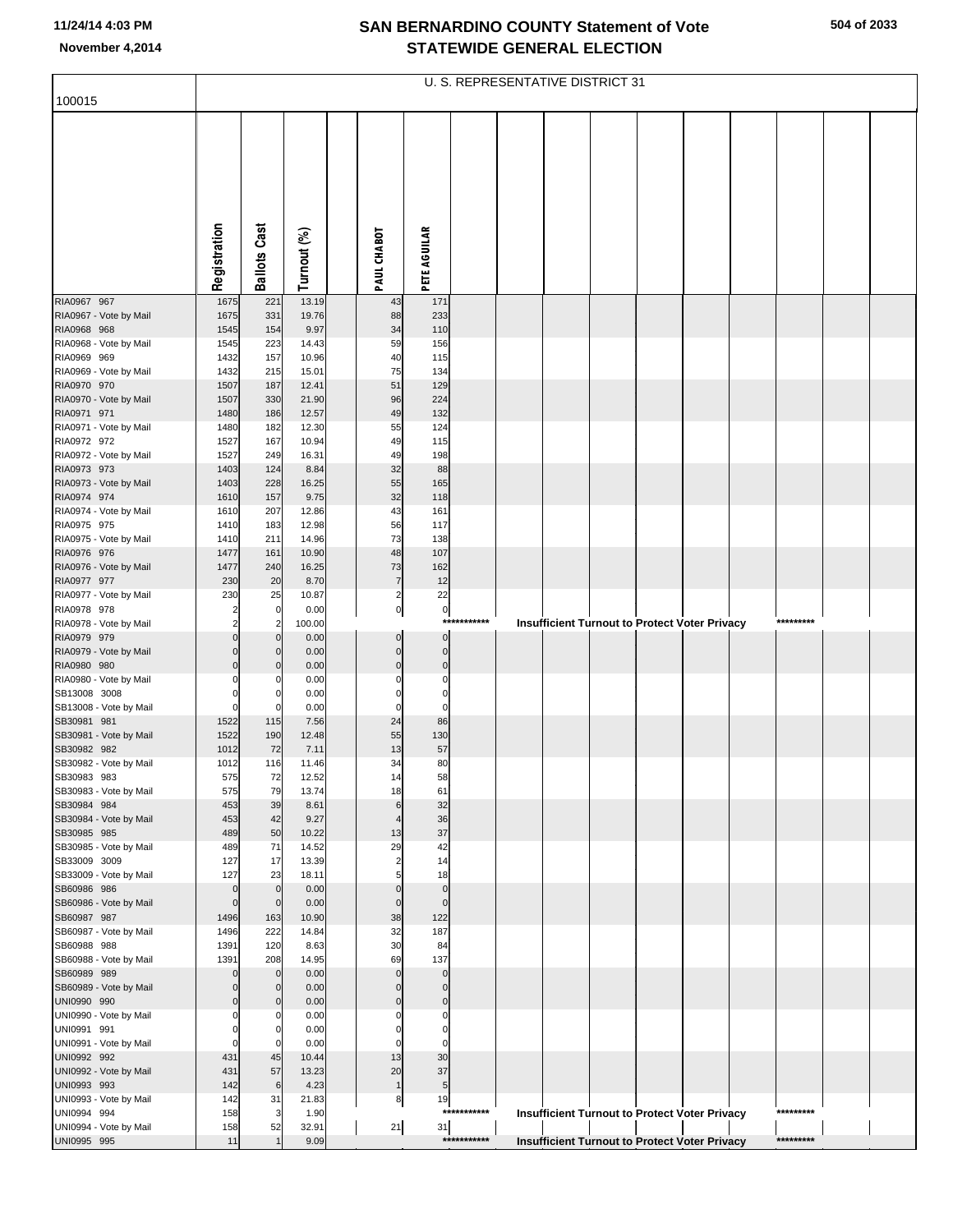|                                        |                     |                                  |                |                      |                                                      | U. S. REPRESENTATIVE DISTRICT 31 |  |  |                                                                                                       |                        |  |
|----------------------------------------|---------------------|----------------------------------|----------------|----------------------|------------------------------------------------------|----------------------------------|--|--|-------------------------------------------------------------------------------------------------------|------------------------|--|
| 100015                                 |                     |                                  |                |                      |                                                      |                                  |  |  |                                                                                                       |                        |  |
|                                        | Registration        | <b>Ballots Cast</b>              | Turnout (%)    | PAUL CHABOT          | PETE AGUILAR                                         |                                  |  |  |                                                                                                       |                        |  |
|                                        |                     |                                  |                |                      |                                                      |                                  |  |  |                                                                                                       |                        |  |
|                                        |                     |                                  |                |                      |                                                      |                                  |  |  |                                                                                                       |                        |  |
| UNI0995 - Vote by Mail                 | 11                  | $\overline{4}$                   | 36.36          |                      |                                                      | ***********<br>***********       |  |  | Insufficient Turnout to Protect Voter Privacy                                                         | *********<br>********* |  |
| UNI0996 996<br>UNI0996 - Vote by Mail  |                     | $\overline{2}$<br>$\overline{2}$ | 66.67<br>66.67 |                      |                                                      | ***********                      |  |  | Insufficient Turnout to Protect Voter Privacy<br><b>Insufficient Turnout to Protect Voter Privacy</b> | *********              |  |
| UNI0997 997                            |                     | C                                | 0.00           |                      | 0<br>O                                               |                                  |  |  |                                                                                                       |                        |  |
| UNI0997 - Vote by Mail                 |                     | $\Omega$                         | 0.00           |                      | $\mathbf 0$<br>0                                     |                                  |  |  |                                                                                                       |                        |  |
| CO20998 998<br>CO20998 - Vote by Mail  |                     | C<br>$\Omega$                    | 0.00<br>0.00   |                      | $\mathbf 0$<br>$\Omega$                              |                                  |  |  |                                                                                                       |                        |  |
| CO30999 999                            |                     |                                  | 33.33          |                      | $\overline{0}$<br>$\overline{0}$                     | ***********                      |  |  | Insufficient Turnout to Protect Voter Privacy                                                         | *********              |  |
| CO30999 - Vote by Mail                 |                     | $\Omega$                         | 0.00           |                      | $\overline{0}$<br>$\mathbf 0$                        |                                  |  |  |                                                                                                       |                        |  |
| CO31000 1000                           |                     | C                                | 0.00           | O                    | $\Omega$                                             |                                  |  |  |                                                                                                       |                        |  |
| CO31000 - Vote by Mail                 |                     | 0                                | 0.00           |                      | $\Omega$                                             |                                  |  |  |                                                                                                       |                        |  |
| CO61001 1001<br>CO61001 - Vote by Mail | O                   | $\mathbf 0$                      | 0.00<br>0.00   |                      | $\mathbf{0}$<br>$\Omega$                             |                                  |  |  |                                                                                                       |                        |  |
| SB11002 1002                           | 1288                | 74                               | 5.75           | 17                   | 52                                                   |                                  |  |  |                                                                                                       |                        |  |
| SB11002 - Vote by Mail                 | 1288                | 219                              | 17.00          | 50                   | 164                                                  |                                  |  |  |                                                                                                       |                        |  |
| SB11003 1003                           | 1200                | 130                              | 10.83          | 20                   | 103                                                  |                                  |  |  |                                                                                                       |                        |  |
| SB11003 - Vote by Mail                 | 1200                | 132                              | 11.00          | 21                   | 108                                                  |                                  |  |  |                                                                                                       |                        |  |
| SB11004 1004<br>SB11004 - Vote by Mail | 1290<br>1290        | 117<br>147                       | 9.07<br>11.40  | 8<br>20              | 105<br>123                                           |                                  |  |  |                                                                                                       |                        |  |
| SB11005 1005                           | 1213                | 94                               | 7.75           | 13                   | 80                                                   |                                  |  |  |                                                                                                       |                        |  |
| SB11005 - Vote by Mail                 | 1213                | 160                              | 13.19          |                      | 148<br>8                                             |                                  |  |  |                                                                                                       |                        |  |
| SB11006 1006                           | 1174                | 86                               | 7.33           | 20                   | 62                                                   |                                  |  |  |                                                                                                       |                        |  |
| SB11006 - Vote by Mail                 | 1174                | 154                              | 13.12          | 37                   | 110                                                  |                                  |  |  |                                                                                                       |                        |  |
| SB13007 3007<br>SB13007 - Vote by Mail | $\Omega$            | $\mathbf 0$<br>$\mathbf 0$       | 0.00<br>0.00   | $\Omega$<br>$\Omega$ | $\mathbf 0$<br>$\Omega$                              |                                  |  |  |                                                                                                       |                        |  |
| SB21007 1007                           | 354                 | 19                               | 5.37           |                      | 17                                                   |                                  |  |  |                                                                                                       |                        |  |
| SB21007 - Vote by Mail                 | 354                 | 50                               | 14.12          | 10                   | 39                                                   |                                  |  |  |                                                                                                       |                        |  |
| SB31008 1008                           | 1138                | 114                              | 10.02          | 30                   | 81                                                   |                                  |  |  |                                                                                                       |                        |  |
| SB31008 - Vote by Mail                 | 1138                | 115                              | 10.11          | 22                   | 90                                                   |                                  |  |  |                                                                                                       |                        |  |
| SB31009 1009<br>SB31009 - Vote by Mail | 7<br>$\overline{7}$ | $\mathbf 0$                      | 0.00<br>57.14  |                      | $\pmb{0}$<br>$\overline{0}$                          | ***********                      |  |  | Insufficient Turnout to Protect Voter Privacy                                                         | *********              |  |
| SB31010 1010                           | 791                 | 103                              | 13.02          | 19                   | 78                                                   |                                  |  |  |                                                                                                       |                        |  |
| SB31010 - Vote by Mail                 | 791                 | 141                              | 17.83          | 31                   | 107                                                  |                                  |  |  |                                                                                                       |                        |  |
| SB31011 1011                           | 0                   | 0                                | 0.00           |                      | 0<br>0                                               |                                  |  |  |                                                                                                       |                        |  |
| SB31011 - Vote by Mail                 |                     | 0                                | 0.00           |                      | 0<br>$\Omega$                                        |                                  |  |  |                                                                                                       |                        |  |
| SB31012 1012<br>SB31012 - Vote by Mail | 0<br>$\Omega$       | 0<br>$\Omega$                    | 0.00<br>0.00   |                      | $\mathbf 0$<br>0<br>$\overline{0}$<br>$\overline{0}$ |                                  |  |  |                                                                                                       |                        |  |
| SB31013 1013                           | 100                 |                                  | 4.00           |                      |                                                      | ***********                      |  |  | <b>Insufficient Turnout to Protect Voter Privacy</b>                                                  | *********              |  |
| SB31013 - Vote by Mail                 | 100                 | 11                               | 11.00          |                      | 6<br>5                                               |                                  |  |  |                                                                                                       |                        |  |
| SB31014 1014                           | 162                 | 7                                | 4.32           |                      | 2<br>5                                               |                                  |  |  |                                                                                                       |                        |  |
| SB31014 - Vote by Mail                 | 162                 | 19                               | 11.73          |                      | 13<br>5                                              |                                  |  |  |                                                                                                       |                        |  |
| SB61015 1015<br>SB61015 - Vote by Mail | 1438<br>1438        | 110<br>181                       | 7.65<br>12.59  | 16<br>16             | 90<br>157                                            |                                  |  |  |                                                                                                       |                        |  |
| SB61016 1016                           | 1549                | 141                              | 9.10           | 17                   | 120                                                  |                                  |  |  |                                                                                                       |                        |  |
| SB61016 - Vote by Mail                 | 1549                | 212                              | 13.69          | 41                   | 168                                                  |                                  |  |  |                                                                                                       |                        |  |
| SB61017 1017                           | 1514                | 142                              | 9.38           | 12                   | 128                                                  |                                  |  |  |                                                                                                       |                        |  |
| SB61017 - Vote by Mail<br>SB61018 1018 | 1514<br>6           | 162<br>$\mathbf 0$               | 10.70<br>0.00  | 21                   | 134<br>$\overline{0}$<br>$\overline{0}$              |                                  |  |  |                                                                                                       |                        |  |
| SB61018 - Vote by Mail                 | 6                   | $\mathbf{1}$                     | 16.67          |                      |                                                      | ***********                      |  |  | <b>Insufficient Turnout to Protect Voter Privacy</b>                                                  | *********              |  |
| SB61019 1019                           | 661                 | 51                               | 7.72           | 13                   | 36                                                   |                                  |  |  |                                                                                                       |                        |  |
| SB61019 - Vote by Mail                 | 661                 | 94                               | 14.22          | 25                   | 67                                                   |                                  |  |  |                                                                                                       |                        |  |
| SB61020 1020                           | 386                 | 29                               | 7.51           |                      | 24<br>5                                              |                                  |  |  |                                                                                                       |                        |  |
| SB61020 - Vote by Mail<br>SB61021 1021 | 386<br>71           | 41<br>$\overline{7}$             | 10.62<br>9.86  | 7                    | 34<br>6                                              |                                  |  |  |                                                                                                       |                        |  |
| SB61021 - Vote by Mail                 | 71                  | 23                               | 32.39          |                      | 18<br>5                                              |                                  |  |  |                                                                                                       |                        |  |
| SB61619 1619                           | $\Omega$            | $\mathbf 0$                      | 0.00           |                      | $\Omega$<br>$\mathbf 0$                              |                                  |  |  |                                                                                                       |                        |  |
| SB61619 - Vote by Mail                 | $\Omega$            | $\mathbf 0$                      | 0.00           |                      | $\pmb{0}$<br>$\mathbf{0}$                            |                                  |  |  |                                                                                                       |                        |  |
| UNI1022 1022                           | 314                 | 19                               | 6.05           |                      | 14<br>5                                              |                                  |  |  |                                                                                                       |                        |  |
| UNI1022 - Vote by Mail<br>UNI1023 1023 | 314<br>1337         | 36<br>88                         | 11.46<br>6.58  | 24                   | 33<br>3<br>59                                        |                                  |  |  |                                                                                                       |                        |  |
| UNI1023 - Vote by Mail                 | 1337                | 110                              | 8.23           | 35                   | 72                                                   |                                  |  |  |                                                                                                       |                        |  |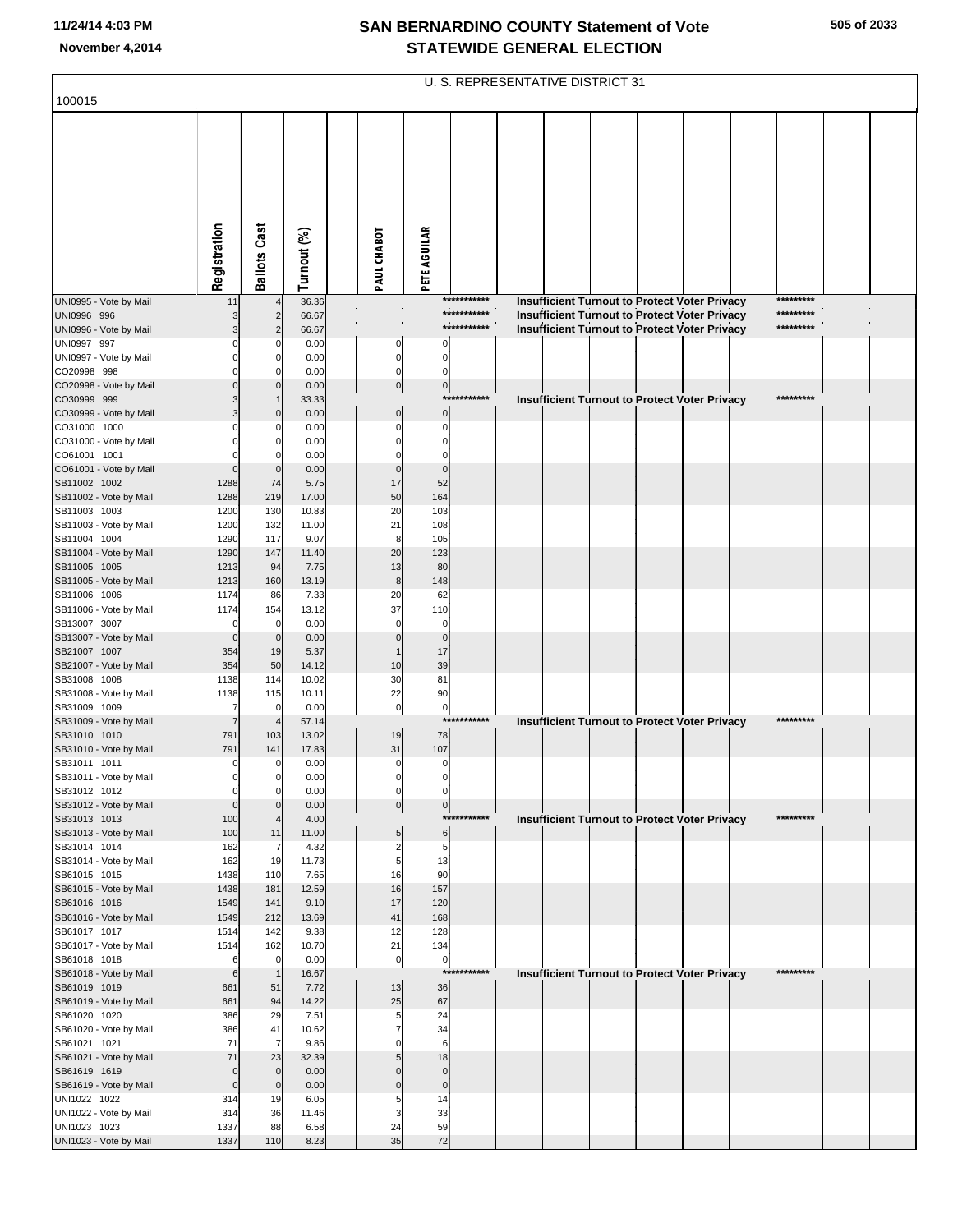|  | 506 of 2033 |
|--|-------------|
|--|-------------|

| 100015                                 |              |                     |                |                |                     | U. S. REPRESENTATIVE DISTRICT 31 |  |  |  |  |
|----------------------------------------|--------------|---------------------|----------------|----------------|---------------------|----------------------------------|--|--|--|--|
|                                        |              |                     |                |                |                     |                                  |  |  |  |  |
|                                        |              |                     |                |                |                     |                                  |  |  |  |  |
|                                        | Registration | <b>Ballots Cast</b> | Turnout (%)    | PAUL CHABOT    | <b>PETE AGUILAR</b> |                                  |  |  |  |  |
| UNI1024 1024                           | 1166         | 120                 | 10.29          | 38             | 76                  |                                  |  |  |  |  |
| UNI1024 - Vote by Mail                 | 1166         | 72                  | 6.17           | 24             | 45                  |                                  |  |  |  |  |
| UNI1025 1025                           | 611          | 43                  | 7.04           | 6              | 36                  |                                  |  |  |  |  |
| UNI1025 - Vote by Mail<br>UNI1026 1026 | 611          | 60<br>$\mathbf 0$   | 9.82<br>0.00   | 17<br>$\Omega$ | 41<br>0             |                                  |  |  |  |  |
| UNI1026 - Vote by Mail                 |              | $\mathbf 0$         | 0.00           | $\Omega$       | $\Omega$            |                                  |  |  |  |  |
| ONT1027 1027                           |              | $\mathbf 0$         | 0.00           | $\pmb{0}$      | $\mathbf 0$         |                                  |  |  |  |  |
| ONT1027 - Vote by Mail                 |              | $\mathbf 0$         | 0.00           | $\mathbf 0$    | $\mathbf 0$         |                                  |  |  |  |  |
| RAN1028 1028                           | 1385         | 230                 | 16.61          | 118            | 106                 |                                  |  |  |  |  |
| RAN1028 - Vote by Mail<br>RAN1029 1029 | 1385<br>1592 | 329<br>319          | 23.75<br>20.04 | 192<br>170     | 124<br>139          |                                  |  |  |  |  |
| RAN1029 - Vote by Mail                 | 1592         | 266                 | 16.71          | 159            | 93                  |                                  |  |  |  |  |
| RAN1030 1030                           | 1602         | 246                 | 15.36          | 123            | 115                 |                                  |  |  |  |  |
| RAN1030 - Vote by Mail                 | 1602         | 354                 | 22.10          | 216            | 132                 |                                  |  |  |  |  |
| RAN1031 1031                           | 1901         | 258                 | 13.57          | 156            | 99                  |                                  |  |  |  |  |
| RAN1031 - Vote by Mail<br>RAN1032 1032 | 1901<br>1661 | 562<br>219          | 29.56<br>13.18 | 312<br>118     | 228<br>95           |                                  |  |  |  |  |
| RAN1032 - Vote by Mail                 | 1661         | 419                 | 25.23          | 240            | 167                 |                                  |  |  |  |  |
| RAN1033 1033                           | 1584         | 221                 | 13.95          | 108            | 103                 |                                  |  |  |  |  |
| RAN1033 - Vote by Mail                 | 1584         | 297                 | 18.75          | 163            | 119                 |                                  |  |  |  |  |
| RAN1034 1034                           | 1457         | 180                 | 12.35          | 81             | 97                  |                                  |  |  |  |  |
| RAN1034 - Vote by Mail<br>RAN1035 1035 | 1457<br>938  | 260<br>155          | 17.84<br>16.52 | 127<br>82      | 126<br>68           |                                  |  |  |  |  |
| RAN1035 - Vote by Mail                 | 938          | 240                 | 25.59          | 127            | 104                 |                                  |  |  |  |  |
| RAN1036 1036                           | 1273         | 183                 | 14.38          | 122            | 53                  |                                  |  |  |  |  |
| RAN1036 - Vote by Mail                 | 1273         | 384                 | 30.16          | 257            | 110                 |                                  |  |  |  |  |
| RAN1037 1037<br>RAN1037 - Vote by Mail | 1534<br>1534 | 260<br>288          | 16.95<br>18.77 | 158<br>155     | 92<br>126           |                                  |  |  |  |  |
| RAN1038 1038                           | 1420         | 266                 | 18.73          | 156            | 100                 |                                  |  |  |  |  |
| RAN1038 - Vote by Mail                 | 1420         | 269                 | 18.94          | 151            | 111                 |                                  |  |  |  |  |
| RAN1039 1039                           | 1504         | 260                 | 17.29          | 142            | 109                 |                                  |  |  |  |  |
| RAN1039 - Vote by Mail<br>RAN1040 1040 | 1504<br>1289 | 387<br>198          | 25.73<br>15.36 | 239<br>117     | 142<br>76           |                                  |  |  |  |  |
| RAN1040 - Vote by Mail                 | 1289         | 239                 | 18.54          | 125            | 106                 |                                  |  |  |  |  |
| RAN1041 1041                           | 1797         | 205                 | 11.41          | 88             | 112                 |                                  |  |  |  |  |
| RAN1041 - Vote by Mail                 | 1797         | 402                 | 22.37          | 197            | 190                 |                                  |  |  |  |  |
| RAN1042 1042                           | 1780         | 173                 | 9.72           | 77             | 92                  |                                  |  |  |  |  |
| RAN1042 - Vote by Mail<br>RAN1043 1043 | 1780<br>1688 | 357<br>201          | 20.06<br>11.91 | 158<br>94      | 185<br>100          |                                  |  |  |  |  |
| RAN1043 - Vote by Mail                 | 1688         | 291                 | 17.24          | 142            | 138                 |                                  |  |  |  |  |
| RAN1044 1044                           | 1574         | 164                 | 10.42          | 73             | 81                  |                                  |  |  |  |  |
| RAN1044 - Vote by Mail                 | 1574         | 278<br>229          | 17.66          | 118            | 150                 |                                  |  |  |  |  |
| RAN1045 1045<br>RAN1045 - Vote by Mail | 1805<br>1805 | 394                 | 12.69<br>21.83 | 115<br>202     | 108<br>187          |                                  |  |  |  |  |
| RAN1046 1046                           | 1581         | 248                 | 15.69          | 153            | 89                  |                                  |  |  |  |  |
| RAN1046 - Vote by Mail                 | 1581         | 331                 | 20.94          | 190            | 135                 |                                  |  |  |  |  |
| RAN1047 1047                           | 1614         | 218                 | 13.51          | 111            | 101                 |                                  |  |  |  |  |
| RAN1047 - Vote by Mail<br>RAN1048 1048 | 1614<br>1431 | 286<br>197          | 17.72<br>13.77 | 166<br>113     | 113<br>76           |                                  |  |  |  |  |
| RAN1048 - Vote by Mail                 | 1431         | 306                 | 21.38          | 152            | 149                 |                                  |  |  |  |  |
| RAN1049 1049                           | 1310         | 166                 | 12.67          | 98             | 65                  |                                  |  |  |  |  |
| RAN1049 - Vote by Mail                 | 1310         | 299                 | 22.82          | 159            | 134                 |                                  |  |  |  |  |
| RAN1050 1050                           | 877          | 135                 | 15.39          | 88             | 46                  |                                  |  |  |  |  |
| RAN1050 - Vote by Mail<br>RAN1051 1051 | 877<br>1338  | 244<br>131          | 27.82<br>9.79  | 155<br>54      | 76<br>75            |                                  |  |  |  |  |
| RAN1051 - Vote by Mail                 | 1338         | 257                 | 19.21          | 111            | 135                 |                                  |  |  |  |  |
| RAN1052 1052                           | 627          | 45                  | 7.18           | 9              | 34                  |                                  |  |  |  |  |
| RAN1052 - Vote by Mail                 | 627          | 53                  | 8.45           | 8              | 44                  |                                  |  |  |  |  |
| RAN1053 1053                           | 961          | 135                 | 14.05          | 64             | 67                  |                                  |  |  |  |  |
| RAN1053 - Vote by Mail<br>RAN1054 1054 | 961<br>942   | 150<br>144          | 15.61<br>15.29 | 85<br>87       | 59<br>52            |                                  |  |  |  |  |
|                                        |              |                     |                |                |                     |                                  |  |  |  |  |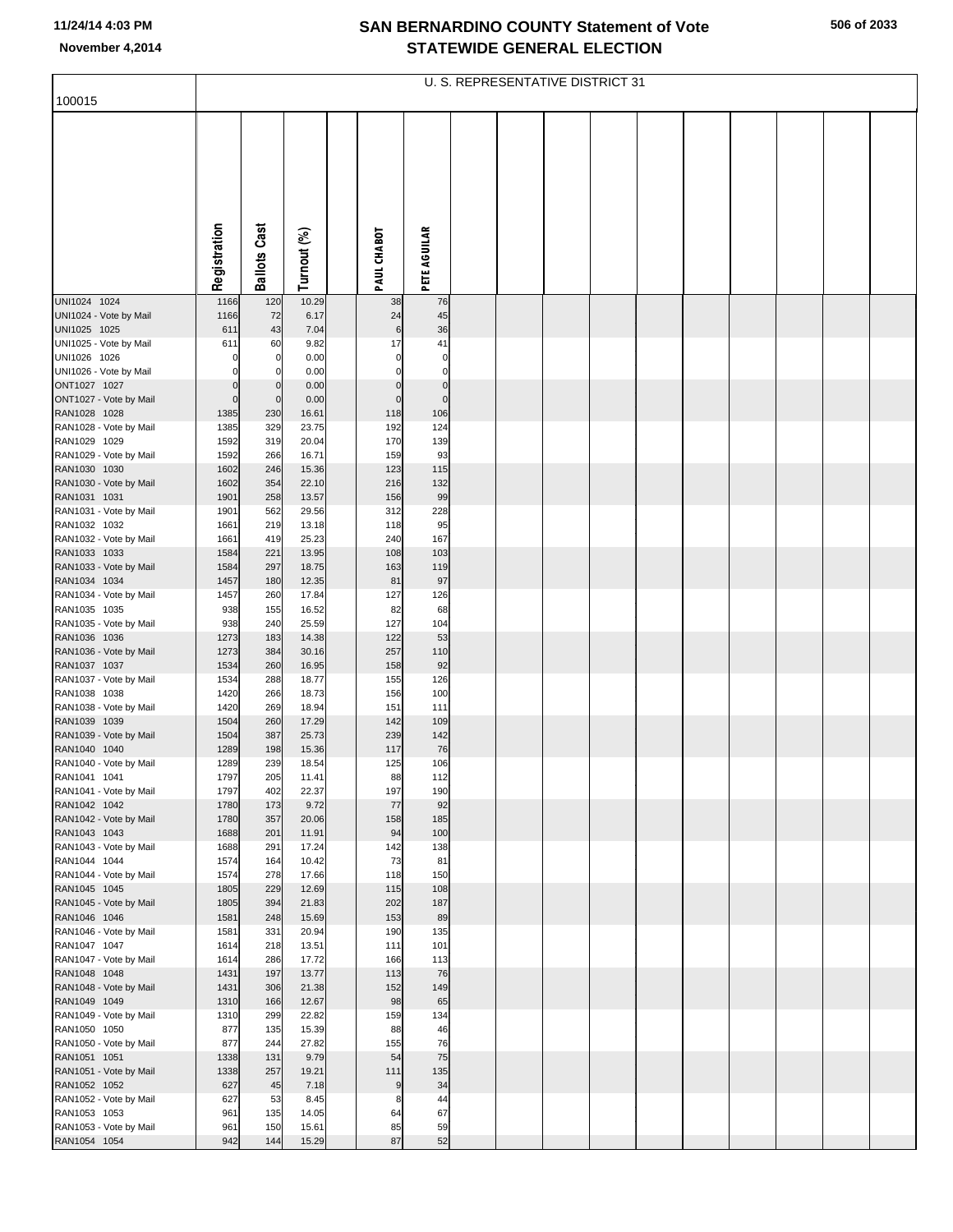**507 of 2033**

|                                        |                      |                            |                |                         |                            | U. S. REPRESENTATIVE DISTRICT 31 |  |  |  |  |
|----------------------------------------|----------------------|----------------------------|----------------|-------------------------|----------------------------|----------------------------------|--|--|--|--|
| 100015                                 |                      |                            |                |                         |                            |                                  |  |  |  |  |
|                                        |                      |                            |                |                         |                            |                                  |  |  |  |  |
|                                        | Registration         | <b>Ballots Cast</b>        | Turnout (%)    | PAUL CHABOT             | <b>PETE AGUILAR</b>        |                                  |  |  |  |  |
| RAN1054 - Vote by Mail                 | 942                  | 200                        | 21.23          | 112                     | 79                         |                                  |  |  |  |  |
| RAN1055 1055                           | 1747                 | 226                        | 12.94          | 122                     | 96                         |                                  |  |  |  |  |
| RAN1055 - Vote by Mail<br>RAN1056 1056 | 1747<br>2004         | 365<br>280                 | 20.89<br>13.97 | 211<br>150              | 148<br>119                 |                                  |  |  |  |  |
| RAN1056 - Vote by Mail                 | 2004                 | 515                        | 25.70          | 305                     | 187                        |                                  |  |  |  |  |
| RAN1057 1057                           | 1340                 | 239                        | 17.84          | 125                     | 109                        |                                  |  |  |  |  |
| RAN1057 - Vote by Mail<br>RAN1058 1058 | 1340<br>1557         | 331<br>240                 | 24.70<br>15.41 | 211<br>159              | 108<br>71                  |                                  |  |  |  |  |
| RAN1058 - Vote by Mail                 | 1557                 | 421                        | 27.04          | 261                     | 148                        |                                  |  |  |  |  |
| RAN1059 1059                           | 1126                 | 232                        | 20.60          | 144                     | 77                         |                                  |  |  |  |  |
| RAN1059 - Vote by Mail<br>RAN1060 1060 | 1126<br>1616         | 348<br>193                 | 30.91<br>11.94 | 230<br>99               | 111<br>85                  |                                  |  |  |  |  |
| RAN1060 - Vote by Mail                 | 1616                 | 344                        | 21.29          | 180                     | 150                        |                                  |  |  |  |  |
| RAN1061 1061                           | 1589                 | 260                        | 16.36          | 142                     | 112                        |                                  |  |  |  |  |
| RAN1061 - Vote by Mail                 | 1589                 | 320                        | 20.14          | 169                     | 137                        |                                  |  |  |  |  |
| RAN1062 1062<br>RAN1062 - Vote by Mail | 1486<br>1486         | 151<br>345                 | 10.16<br>23.22 | 69<br>150               | 75<br>188                  |                                  |  |  |  |  |
| RAN1063 1063                           | 811                  | 101                        | 12.45          | 39                      | 60                         |                                  |  |  |  |  |
| RAN1063 - Vote by Mail                 | 811                  | 142                        | 17.51          | 63                      | 77                         |                                  |  |  |  |  |
| RAN1064 1064<br>RAN1064 - Vote by Mail | 1512<br>1512         | 195<br>263                 | 12.90<br>17.39 | 83<br>124               | 108<br>133                 |                                  |  |  |  |  |
| RAN1065 1065                           | 1575                 | 245                        | 15.56          | 128                     | 105                        |                                  |  |  |  |  |
| RAN1065 - Vote by Mail                 | 1575                 | 357                        | 22.67          | 182                     | 165                        |                                  |  |  |  |  |
| RAN1066 1066<br>RAN1066 - Vote by Mail | 1715<br>1715         | 256<br>361                 | 14.93<br>21.05 | 129<br>197              | 118<br>158                 |                                  |  |  |  |  |
| RAN1067 1067                           | 1271                 | 150                        | 11.80          | 75                      | 71                         |                                  |  |  |  |  |
| RAN1067 - Vote by Mail                 | 1271                 | 253                        | 19.91          | 128                     | 116                        |                                  |  |  |  |  |
| RAN1068 1068<br>RAN1068 - Vote by Mail | 1533<br>1533         | 167<br>294                 | 10.89<br>19.18 | 80<br>124               | 78<br>159                  |                                  |  |  |  |  |
| RAN1069 1069                           | 1578                 | 212                        | 13.43          | 89                      | 114                        |                                  |  |  |  |  |
| RAN1069 - Vote by Mail                 | 1578                 | 308                        | 19.52          | 154                     | 142                        |                                  |  |  |  |  |
| RAN1070 1070<br>RAN1070 - Vote by Mail | 1507<br>1507         | 201<br>315                 | 13.34<br>20.90 | 101<br>173              | 89<br>133                  |                                  |  |  |  |  |
| RAN1071 1071                           | $\mathbf 0$          | $\overline{0}$             | 0.00           | 0                       | $\pmb{0}$                  |                                  |  |  |  |  |
| RAN1071 - Vote by Mail                 | $\mathbf 0$          | $\mathbf 0$                | 0.00           | $\overline{0}$          | 0                          |                                  |  |  |  |  |
| RAN1072 1072<br>RAN1072 - Vote by Mail | 1270<br>1270         | 127<br>190                 | 10.00<br>14.96 | 41<br>53                | 78<br>127                  |                                  |  |  |  |  |
| RAN1073 1073                           | 475                  | 51                         | 10.74          | 23                      | 27                         |                                  |  |  |  |  |
| RAN1073 - Vote by Mail                 | 475                  | 41                         | 8.63           | 18                      | 22                         |                                  |  |  |  |  |
| RAN1074 1074                           | 0<br>$\mathbf 0$     | 0<br>0                     | 0.00<br>0.00   | $\Omega$<br>$\mathbf 0$ | $\mathbf 0$<br>$\mathbf 0$ |                                  |  |  |  |  |
| RAN1074 - Vote by Mail<br>RAN1075 1075 | 1071                 | 110                        | 10.27          | 41                      | 62                         |                                  |  |  |  |  |
| RAN1075 - Vote by Mail                 | 1071                 | 208                        | 19.42          | 80                      | 119                        |                                  |  |  |  |  |
| RAN1076 1076                           | 1576<br>1576         | 172<br>239                 | 10.91<br>15.16 | 52<br>91                | 113<br>144                 |                                  |  |  |  |  |
| RAN1076 - Vote by Mail<br>RAN1077 1077 | 1762                 | 184                        | 10.44          | 60                      | 119                        |                                  |  |  |  |  |
| RAN1077 - Vote by Mail                 | 1762                 | 313                        | 17.76          | 136                     | 169                        |                                  |  |  |  |  |
| RAN1078 1078                           |                      | $\mathbf 0$                | 0.00<br>0.00   | $\mathbf 0$<br>$\Omega$ | $\mathbf 0$<br>$\Omega$    |                                  |  |  |  |  |
| RAN1078 - Vote by Mail<br>RAN1079 1079 | $\Omega$             | $\mathbf 0$<br>$\mathbf 0$ | 0.00           | $\Omega$                | $\Omega$                   |                                  |  |  |  |  |
| RAN1079 - Vote by Mail                 | $\overline{0}$       | $\mathbf 0$                | 0.00           | $\mathbf{0}$            | $\overline{0}$             |                                  |  |  |  |  |
| RAN1080 1080                           | $\Omega$             | 0                          | 0.00           | $\Omega$                | $\Omega$                   |                                  |  |  |  |  |
| RAN1080 - Vote by Mail<br>RAN1081 1081 | $\Omega$<br>0        | 0<br>$\Omega$              | 0.00<br>0.00   | $\Omega$<br>0           | $\Omega$<br>$\Omega$       |                                  |  |  |  |  |
| RAN1081 - Vote by Mail                 | $\Omega$             | $\mathbf 0$                | 0.00           | $\Omega$                | $\Omega$                   |                                  |  |  |  |  |
| RAN1082 1082                           | $\Omega$             | $\mathbf 0$                | 0.00           | $\Omega$                | $\Omega$                   |                                  |  |  |  |  |
| RAN1082 - Vote by Mail<br>RAN1083 1083 | $\Omega$<br>$\Omega$ | $\mathbf 0$<br>0           | 0.00<br>0.00   | $\Omega$<br>$\Omega$    | $\Omega$<br>0              |                                  |  |  |  |  |
| RAN1083 - Vote by Mail                 | $\Omega$             | $\mathbf 0$                | 0.00           | $\Omega$                | $\Omega$                   |                                  |  |  |  |  |
| RAN1568 1568                           | 874                  | 83                         | 9.50           | 26                      | 53                         |                                  |  |  |  |  |
| RAN1568 - Vote by Mail                 | 874                  | 104                        | 11.90          | 41                      | 55                         |                                  |  |  |  |  |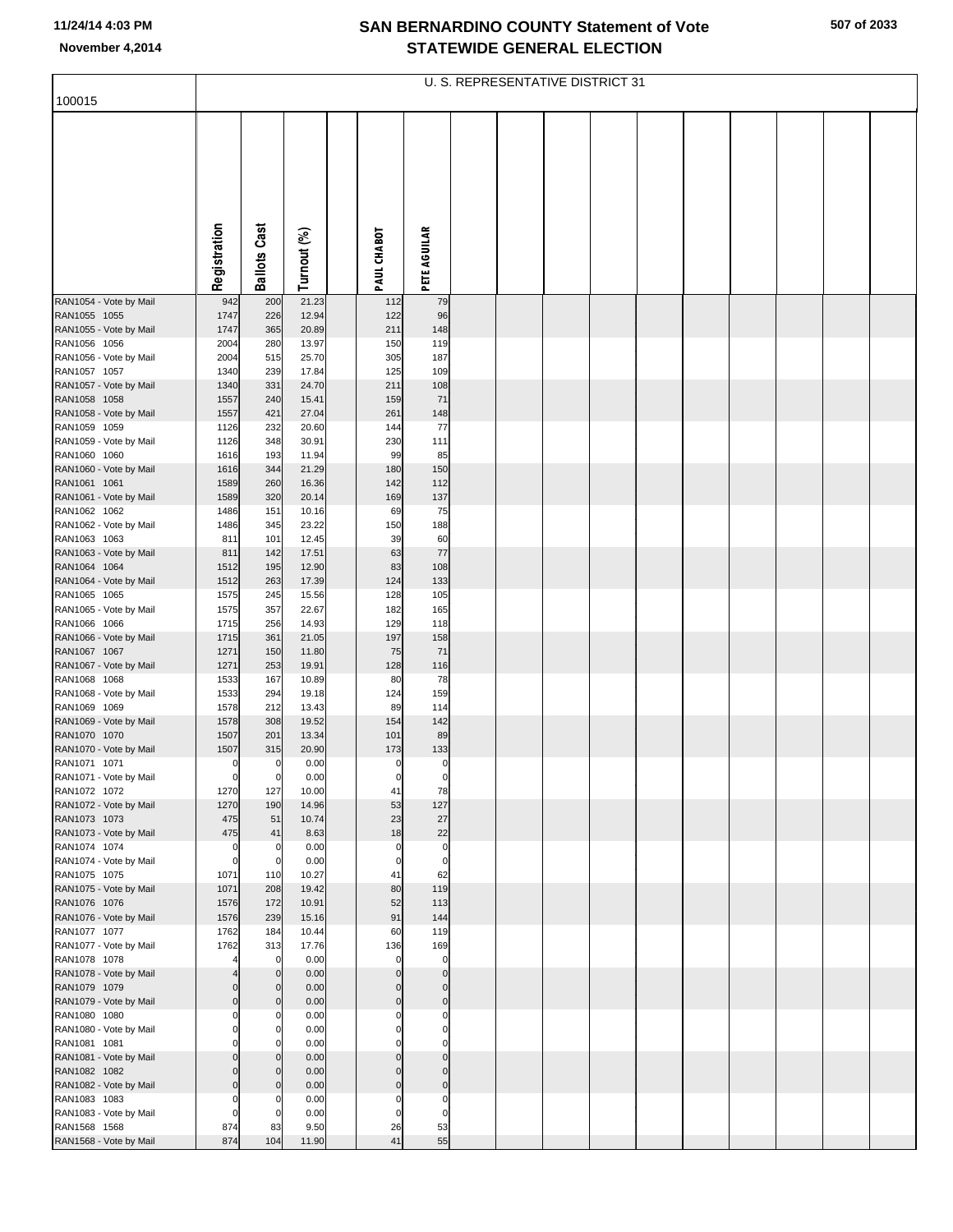|                                        |                     |                     |                |                      |                            |                | U. S. REPRESENTATIVE DISTRICT 31 |  |                                                      |  |           |  |
|----------------------------------------|---------------------|---------------------|----------------|----------------------|----------------------------|----------------|----------------------------------|--|------------------------------------------------------|--|-----------|--|
| 100015                                 |                     |                     |                |                      |                            |                |                                  |  |                                                      |  |           |  |
|                                        |                     |                     |                |                      |                            |                |                                  |  |                                                      |  |           |  |
|                                        |                     |                     |                |                      |                            |                |                                  |  |                                                      |  |           |  |
|                                        |                     |                     |                |                      |                            |                |                                  |  |                                                      |  |           |  |
|                                        |                     |                     |                |                      |                            |                |                                  |  |                                                      |  |           |  |
|                                        |                     |                     |                |                      |                            |                |                                  |  |                                                      |  |           |  |
|                                        |                     |                     |                |                      |                            |                |                                  |  |                                                      |  |           |  |
|                                        |                     |                     |                |                      |                            |                |                                  |  |                                                      |  |           |  |
|                                        | Registration        | <b>Ballots Cast</b> | Turnout (%)    | PAUL CHABOT          | PETE AGUILAR               |                |                                  |  |                                                      |  |           |  |
|                                        |                     |                     |                |                      |                            |                |                                  |  |                                                      |  |           |  |
| RAN1569 1569                           | 358                 | 35                  | 9.78           | 14                   | 18                         |                |                                  |  |                                                      |  |           |  |
| RAN1569 - Vote by Mail<br>RAN1573 1573 | 358<br>1094         | 52<br>137           | 14.53<br>12.52 | 24<br>50             | 25<br>82                   |                |                                  |  |                                                      |  |           |  |
| RAN1573 - Vote by Mail                 | 1094                | 172                 | 15.72          | 67                   | 95                         |                |                                  |  |                                                      |  |           |  |
| RAN1574 1574                           |                     |                     | 28.57          |                      |                            | ***********    |                                  |  | Insufficient Turnout to Protect Voter Privacy        |  | ********* |  |
| RAN1574 - Vote by Mail<br>RAN1084 1084 | 7<br>53             | $\overline{0}$      | 0.00<br>1.89   | $\overline{0}$       | $\overline{0}$             | ***<br>******* |                                  |  | <b>Insufficient Turnout to Protect Voter Privacy</b> |  | ********* |  |
| RAN1084 - Vote by Mail                 | 53                  | 12                  | 22.64          | 6                    | $\,6$                      |                |                                  |  |                                                      |  |           |  |
| SB51085 1085<br>SB51085 - Vote by Mail | $\overline{0}$<br>0 | $\mathbf{0}$<br>0   | 0.00<br>0.00   | $\Omega$<br>$\Omega$ | $\mathbf 0$<br>$\mathbf 0$ |                |                                  |  |                                                      |  |           |  |
| RAN1086 1086                           | 44                  | 8                   | 18.18          |                      | $\epsilon$                 |                |                                  |  |                                                      |  |           |  |
| RAN1086 - Vote by Mail                 | 44                  | 6                   | 13.64          |                      |                            |                |                                  |  |                                                      |  |           |  |
| SB51087 1087<br>SB51087 - Vote by Mail | 1350<br>1350        | 215<br>300          | 15.93<br>22.22 | 118<br>158           | 92<br>134                  |                |                                  |  |                                                      |  |           |  |
| SB51088 1088                           | 1372                | 217                 | 15.82          | 116                  | 100                        |                |                                  |  |                                                      |  |           |  |
| SB51088 - Vote by Mail                 | 1372                | 302                 | 22.01          | 152                  | 144                        |                |                                  |  |                                                      |  |           |  |
| SB51089 1089<br>SB51089 - Vote by Mail | 1342<br>1342        | 211<br>216          | 15.72<br>16.10 | 73<br>93             | 125<br>117                 |                |                                  |  |                                                      |  |           |  |
| SB51090 1090                           | 1358                | 137                 | 10.09          | 61                   | 75                         |                |                                  |  |                                                      |  |           |  |
| SB51090 - Vote by Mail                 | 1358                | 201                 | 14.80          | 89                   | 108                        |                |                                  |  |                                                      |  |           |  |
| LOM1091 1091<br>LOM1091 - Vote by Mail | 715<br>715          | 81<br>239           | 11.33<br>33.43 | 42<br>109            | 37<br>121                  |                |                                  |  |                                                      |  |           |  |
| LOM1092 1092                           | 14                  |                     | 28.57          |                      |                            | ***********    |                                  |  | Insufficient Turnout to Protect Voter Privacy        |  | ********* |  |
| LOM1092 - Vote by Mail<br>LOM1093 1093 | 14<br>$\mathbf 0$   |                     | 7.14<br>0.00   | $\Omega$             |                            | ***********    |                                  |  | Insufficient Turnout to Protect Voter Privacy        |  | ********* |  |
| LOM1093 - Vote by Mail                 | $\mathbf 0$         | $\mathbf{0}$        | 0.00           | $\mathbf 0$          | $\mathbf 0$                |                |                                  |  |                                                      |  |           |  |
| SB31094 1094                           | 448                 | 21                  | 4.69           | 6                    | 14                         |                |                                  |  |                                                      |  |           |  |
| SB31094 - Vote by Mail<br>LOM1095 1095 | 448<br>1740         | 76<br>190           | 16.96<br>10.92 | 18<br>88             | 54<br>83                   |                |                                  |  |                                                      |  |           |  |
| LOM1095 - Vote by Mail                 | 1740                | 267                 | 15.34          | 94                   | 155                        |                |                                  |  |                                                      |  |           |  |
| LOM1096 1096                           | 1598                | 197                 | 12.33          | 89                   | 91                         |                |                                  |  |                                                      |  |           |  |
| LOM1096 - Vote by Mail<br>LOM1097 1097 | 1598<br>414         | 269<br>54           | 16.83<br>13.04 | 122<br>18            | 126<br>34                  |                |                                  |  |                                                      |  |           |  |
| LOM1097 - Vote by Mail                 | 414                 | 81                  | 19.57          | 48                   | 33                         |                |                                  |  |                                                      |  |           |  |
| LOM1098 1098<br>LOM1098 - Vote by Mail | 1911<br>1911        | 223<br>427          | 11.67<br>22.34 | 98<br>204            | 114<br>206                 |                |                                  |  |                                                      |  |           |  |
| LOM1099 1099                           | 128                 | 15                  | 11.72          | 3                    | 12                         |                |                                  |  |                                                      |  |           |  |
| LOM1099 - Vote by Mail                 | 128                 | 21                  | 16.41          | $\overline{7}$       | 14                         |                |                                  |  |                                                      |  |           |  |
| LOM1100 1100<br>LOM1100 - Vote by Mail | 1706<br>1706        | 286<br>406          | 16.76<br>23.80 | 188<br>232           | 89<br>149                  |                |                                  |  |                                                      |  |           |  |
| LOM1101 1101                           | 1665                | 290                 | 17.42          | 177                  | 106                        |                |                                  |  |                                                      |  |           |  |
| LOM1101 - Vote by Mail                 | 1665                | 496                 | 29.79          | 313                  | 156                        |                |                                  |  |                                                      |  |           |  |
| LOM1102 1102<br>LOM1102 - Vote by Mail | 219<br>219          | 27<br>75            | 12.33<br>34.25 | 23<br>52             | $\overline{4}$<br>20       |                |                                  |  |                                                      |  |           |  |
| LOM1631 1631                           | $\mathbf 0$         | $\overline{0}$      | 0.00           | $\mathbf 0$          | $\pmb{0}$                  |                |                                  |  |                                                      |  |           |  |
| LOM1631 - Vote by Mail                 | 0                   | 0                   | 0.00           | $\mathbf 0$<br>95    | $\pmb{0}$                  |                |                                  |  |                                                      |  |           |  |
| RED1103 1103<br>RED1103 - Vote by Mail | 1522<br>1522        | 243<br>272          | 15.97<br>17.87 | 132                  | 132<br>133                 |                |                                  |  |                                                      |  |           |  |
| RED1104 1104                           | 926                 | 121                 | 13.07          | 52                   | 63                         |                |                                  |  |                                                      |  |           |  |
| RED1104 - Vote by Mail<br>RED1105 1105 | 926<br>1324         | 162<br>194          | 17.49<br>14.65 | 64<br>80             | 94<br>106                  |                |                                  |  |                                                      |  |           |  |
| RED1105 - Vote by Mail                 | 1324                | 214                 | 16.16          | 63                   | 145                        |                |                                  |  |                                                      |  |           |  |
| RED1106 1106                           | 1486                | 248                 | 16.69          | 116                  | 123                        |                |                                  |  |                                                      |  |           |  |
| RED1106 - Vote by Mail<br>RED1107 1107 | 1486<br>1545        | 350<br>319          | 23.55<br>20.65 | 173<br>156           | 169<br>159                 |                |                                  |  |                                                      |  |           |  |
| RED1107 - Vote by Mail                 | 1545                | 373                 | 24.14          | 188                  | 177                        |                |                                  |  |                                                      |  |           |  |
| RED1108 1108                           | 1393                | 234                 | 16.80          | 115                  | 109                        |                |                                  |  |                                                      |  |           |  |
| RED1108 - Vote by Mail<br>RED1109 1109 | 1393<br>1529        | 251<br>205          | 18.02<br>13.41 | 118<br>60            | 130<br>139                 |                |                                  |  |                                                      |  |           |  |
| RED1109 - Vote by Mail                 | 1529                | 241                 | 15.76          | 92                   | 143                        |                |                                  |  |                                                      |  |           |  |
| RED1110 1110                           | 837                 | 102                 | 12.19          | 24                   | 77                         |                |                                  |  |                                                      |  |           |  |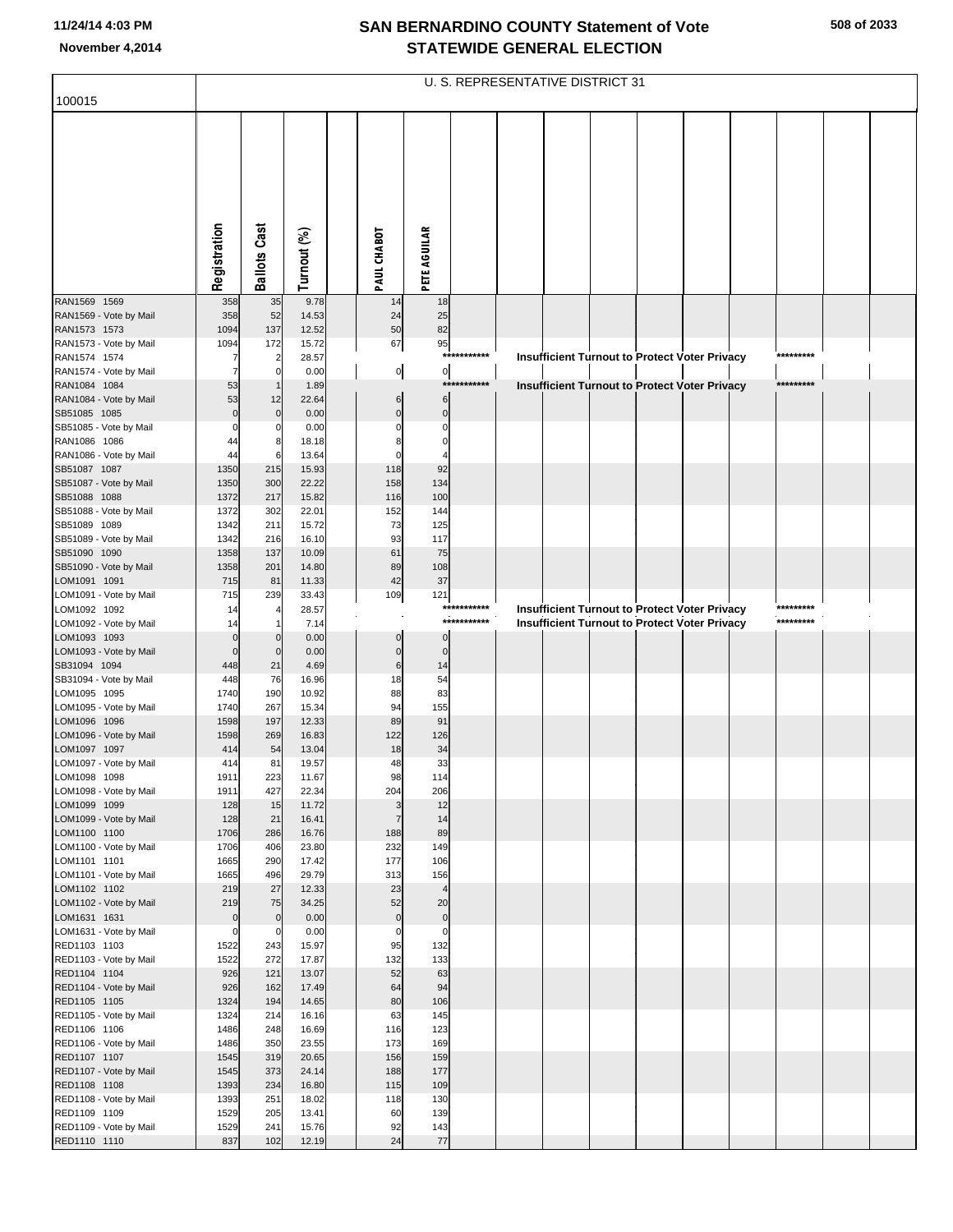| 509 of 2033 |  |
|-------------|--|
|-------------|--|

| 100015                                 |              |                                |                |                                  |                            |             | U. S. REPRESENTATIVE DISTRICT 31 |  |                                                      |           |  |
|----------------------------------------|--------------|--------------------------------|----------------|----------------------------------|----------------------------|-------------|----------------------------------|--|------------------------------------------------------|-----------|--|
|                                        |              |                                |                |                                  |                            |             |                                  |  |                                                      |           |  |
|                                        |              |                                |                |                                  |                            |             |                                  |  |                                                      |           |  |
|                                        |              |                                |                |                                  |                            |             |                                  |  |                                                      |           |  |
|                                        |              |                                |                |                                  |                            |             |                                  |  |                                                      |           |  |
|                                        |              |                                |                |                                  |                            |             |                                  |  |                                                      |           |  |
|                                        |              |                                |                |                                  |                            |             |                                  |  |                                                      |           |  |
|                                        | Registration | <b>Ballots Cast</b>            | Turnout (%)    | PAUL CHABOT                      | <b>PETE AGUILAR</b>        |             |                                  |  |                                                      |           |  |
| RED1110 - Vote by Mail                 | 837          | 108                            | 12.90          | 29                               | 77                         |             |                                  |  |                                                      |           |  |
| RED1111 1111                           | 1198         | 192                            | 16.03          | 96                               | 90                         |             |                                  |  |                                                      |           |  |
| RED1111 - Vote by Mail<br>RED1112 1112 | 1198<br>1636 | 318<br>314                     | 26.54<br>19.19 | 159<br>142                       | 151<br>166                 |             |                                  |  |                                                      |           |  |
| RED1112 - Vote by Mail                 | 1636         | 418                            | 25.55          | 218                              | 191                        |             |                                  |  |                                                      |           |  |
| RED1113 1113                           | 1494         | 229                            | 15.33          | 101                              | 121                        |             |                                  |  |                                                      |           |  |
| RED1113 - Vote by Mail<br>RED1114 1114 | 1494<br>66   | 307<br>$\overline{5}$          | 20.55<br>7.58  | 134                              | 165                        |             |                                  |  |                                                      |           |  |
| RED1114 - Vote by Mail                 | 66           | $5\phantom{.0}$                | 7.58           | $\overline{2}$                   | 2                          |             |                                  |  |                                                      |           |  |
| RED1115 1115                           | 1418<br>1418 | 254<br>440                     | 17.91<br>31.03 | 137<br>247                       | 112                        |             |                                  |  |                                                      |           |  |
| RED1115 - Vote by Mail<br>RED1116 1116 | 1007         | 252                            | 25.02          | 156                              | 185<br>91                  |             |                                  |  |                                                      |           |  |
| RED1116 - Vote by Mail                 | 1007         | 331                            | 32.87          | 193                              | 130                        |             |                                  |  |                                                      |           |  |
| RED1117 1117<br>RED1117 - Vote by Mail | 962<br>962   | 187<br>327                     | 19.44<br>33.99 | 119<br>197                       | 66<br>126                  |             |                                  |  |                                                      |           |  |
| RED1118 1118                           | 1753         | 344                            | 19.62          | 198                              | 140                        |             |                                  |  |                                                      |           |  |
| RED1118 - Vote by Mail                 | 1753         | 562                            | 32.06          | 309                              | 239                        |             |                                  |  |                                                      |           |  |
| RED1119 1119<br>RED1119 - Vote by Mail | 1642<br>1642 | 323<br>399                     | 19.67<br>24.30 | 137<br>169                       | 170<br>218                 |             |                                  |  |                                                      |           |  |
| RED1120 1120                           | 1549         | 347                            | 22.40          | 210                              | 133                        |             |                                  |  |                                                      |           |  |
| RED1120 - Vote by Mail                 | 1549         | 540                            | 34.86          | 301                              | 229                        |             |                                  |  |                                                      |           |  |
| RED1121 1121<br>RED1121 - Vote by Mail | 1693<br>1693 | 382<br>494                     | 22.56<br>29.18 | 180<br>211                       | 188<br>272                 |             |                                  |  |                                                      |           |  |
| RED1122 1122                           | 1404         | 339                            | 24.15          | 164                              | 167                        |             |                                  |  |                                                      |           |  |
| RED1122 - Vote by Mail                 | 1404         | 407                            | 28.99          | 219                              | 170                        |             |                                  |  |                                                      |           |  |
| RED1123 1123<br>RED1123 - Vote by Mail | 1210<br>1210 | 244<br>299                     | 20.17<br>24.71 | 137<br>154                       | 102<br>139                 |             |                                  |  |                                                      |           |  |
| RED1124 1124                           | 1592         | 405                            | 25.44          | 243                              | 152                        |             |                                  |  |                                                      |           |  |
| RED1124 - Vote by Mail<br>RED1125 1125 | 1592<br>1539 | 597<br>392                     | 37.50<br>25.47 | 371<br>241                       | 215<br>149                 |             |                                  |  |                                                      |           |  |
| RED1125 - Vote by Mail                 | 1539         | 578                            | 37.56          | 345                              | 219                        |             |                                  |  |                                                      |           |  |
| RED1126 1126                           | 1186         | 304                            | 25.63          | 190                              | 111                        |             |                                  |  |                                                      |           |  |
| RED1126 - Vote by Mail<br>RED1127 1127 | 1186<br>1470 | 483<br>332                     | 40.73<br>22.59 | 292<br>203                       | 179<br>129                 |             |                                  |  |                                                      |           |  |
| RED1127 - Vote by Mail                 | 1470         | 582                            | 39.59          | 357                              | 211                        |             |                                  |  |                                                      |           |  |
| RED1128 1128<br>RED1128 - Vote by Mail | 570<br>570   | 83<br>213                      | 14.56<br>37.37 | 54<br>140                        | 28<br>64                   |             |                                  |  |                                                      |           |  |
| RED1129 1129                           | 1257         | 310                            | 24.66          | 201                              | 104                        |             |                                  |  |                                                      |           |  |
| RED1129 - Vote by Mail                 | 1257         | 436                            | 34.69          | 268                              | 162                        |             |                                  |  |                                                      |           |  |
| RED1130 1130<br>RED1130 - Vote by Mail |              | 0<br>0                         | 0.00<br>0.00   | 0<br>$\overline{0}$              | 0<br>0                     |             |                                  |  |                                                      |           |  |
| RED1131 1131                           | 52           | 3                              | 5.77           |                                  |                            | *********** |                                  |  | <b>Insufficient Turnout to Protect Voter Privacy</b> | ********* |  |
| RED1131 - Vote by Mail                 | 52           | 35                             | 67.31          | 24                               | 10                         |             |                                  |  |                                                      |           |  |
| RED1132 1132<br>RED1132 - Vote by Mail |              | $\mathbf{0}$<br>$\overline{0}$ | 0.00<br>0.00   | $\overline{0}$<br>$\overline{0}$ | $\mathbf 0$<br>$\mathbf 0$ |             |                                  |  |                                                      |           |  |
| RED1133 1133                           |              | 0                              | 0.00           | 0                                | n                          |             |                                  |  |                                                      |           |  |
| RED1133 - Vote by Mail<br>RED1134 1134 |              | $\mathbf 0$<br>$\Omega$        | 0.00<br>0.00   |                                  |                            |             |                                  |  |                                                      |           |  |
| RED1134 - Vote by Mail                 |              | $\mathbf 0$                    | 0.00           | $\Omega$                         |                            |             |                                  |  |                                                      |           |  |
| RED1135 1135                           |              | 0                              | 0.00           | $\Omega$                         |                            |             |                                  |  |                                                      |           |  |
| RED1135 - Vote by Mail<br>RED1136 1136 |              | $\mathbf 0$<br>0               | 0.00<br>0.00   | $\mathbf 0$                      | U                          |             |                                  |  |                                                      |           |  |
| RED1136 - Vote by Mail                 |              | $\mathbf 0$                    | 0.00           |                                  |                            |             |                                  |  |                                                      |           |  |
| RED1137 1137                           |              | $\Omega$                       | 0.00           |                                  |                            |             |                                  |  |                                                      |           |  |
| RED1137 - Vote by Mail<br>RED1138 1138 |              | $\mathbf 0$<br>0               | 0.00<br>0.00   | $\Omega$<br>$\mathbf 0$          |                            |             |                                  |  |                                                      |           |  |
| RED1138 - Vote by Mail                 |              | $\mathbf 0$                    | 0.00           | $\overline{0}$                   | U                          |             |                                  |  |                                                      |           |  |
| RED1139 1139<br>RED1139 - Vote by Mail |              | 0<br>0                         | 0.00<br>0.00   | 0<br>0                           | n<br>ŋ                     |             |                                  |  |                                                      |           |  |
| RED1140 1140                           | 10           | 0                              | 0.00           | $\circ$                          | 0                          |             |                                  |  |                                                      |           |  |
| RED1140 - Vote by Mail                 | 10           |                                | 40.00          |                                  |                            | *********** |                                  |  | Insufficient Turnout to Protect Voter Privacy        | ********* |  |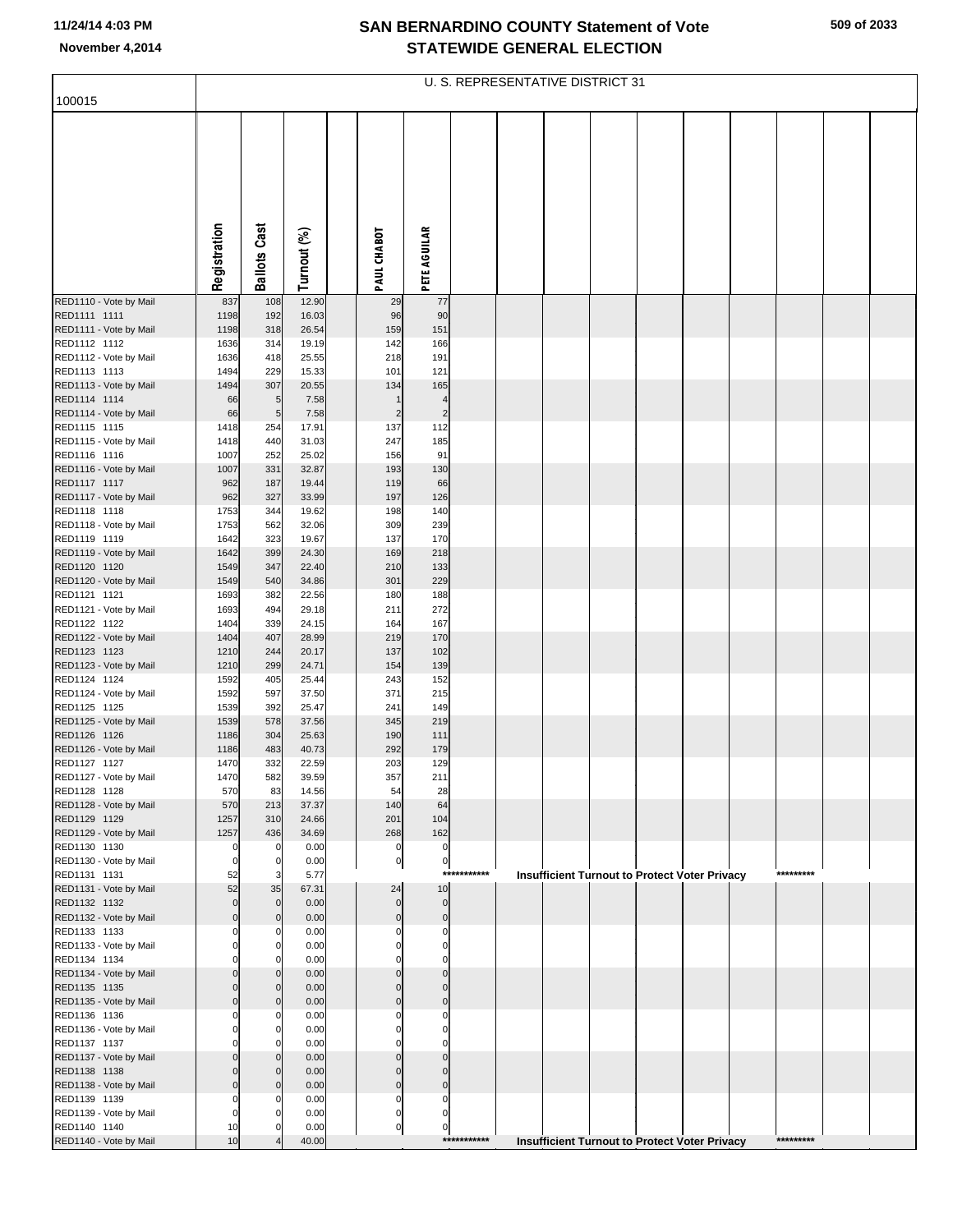|                                        |                         |                     |                |                         |                                  |             | U. S. REPRESENTATIVE DISTRICT 31                                                                             |  |  |           |  |
|----------------------------------------|-------------------------|---------------------|----------------|-------------------------|----------------------------------|-------------|--------------------------------------------------------------------------------------------------------------|--|--|-----------|--|
| 100015                                 |                         |                     |                |                         |                                  |             |                                                                                                              |  |  |           |  |
|                                        |                         |                     |                |                         |                                  |             |                                                                                                              |  |  |           |  |
|                                        | Registration            | <b>Ballots Cast</b> | Turnout (%)    | PAUL CHABOT             | <b>PETE AGUILAR</b>              |             |                                                                                                              |  |  |           |  |
|                                        |                         |                     |                |                         |                                  |             |                                                                                                              |  |  |           |  |
| RED1620 1620<br>RED1620 - Vote by Mail |                         | 0<br>$\mathbf{0}$   | 0.00<br>0.00   |                         | $\mathbf 0$<br>$\Omega$          |             |                                                                                                              |  |  |           |  |
| RED1621 1621                           |                         | $\Omega$            | 0.00           |                         | C                                |             |                                                                                                              |  |  |           |  |
| RED1621 - Vote by Mail                 |                         |                     | 0.00           |                         | C                                |             |                                                                                                              |  |  |           |  |
| RED1624 1624                           |                         | $\Omega$            | 0.00           |                         | $\Omega$                         |             |                                                                                                              |  |  |           |  |
| RED1624 - Vote by Mail                 | $\Omega$                |                     | 0.00           |                         | $\mathbf 0$                      |             |                                                                                                              |  |  |           |  |
| RED1625 1625                           | 931                     | 166                 | 17.83          | 68                      | 96                               |             |                                                                                                              |  |  |           |  |
| RED1625 - Vote by Mail<br>RED1626 1626 | 931<br>1028             | 167<br>219          | 17.94<br>21.30 | 77<br>112               | 85<br>99                         |             |                                                                                                              |  |  |           |  |
| RED1626 - Vote by Mail                 | 1028                    | 269                 | 26.17          | 161                     | 105                              |             |                                                                                                              |  |  |           |  |
| RED1629 1629                           |                         | $\mathbf 0$         | 0.00           | $\mathbf 0$             | $\mathbf 0$                      |             |                                                                                                              |  |  |           |  |
| RED1629 - Vote by Mail                 |                         | 0                   | 0.00           | $\Omega$                | $\mathbf 0$                      |             |                                                                                                              |  |  |           |  |
| RED1664 1664                           | $\mathbf 0$             | $\Omega$            | 0.00           | $\mathbf 0$             | $\mathbf 0$                      |             |                                                                                                              |  |  |           |  |
| RED1664 - Vote by Mail                 | $\mathbf 0$             | $\Omega$            | 0.00           | 0                       | $\mathbf 0$                      |             |                                                                                                              |  |  |           |  |
| RED1665 1665<br>RED1665 - Vote by Mail | 13<br>13                |                     | 7.69<br>23.08  |                         |                                  | *********** | <b>Insufficient Turnout to Protect Voter Privacy</b><br><b>Insufficient Turnout to Protect Voter Privacy</b> |  |  | ********* |  |
| RED1667 1667                           |                         | 0                   | 0.00           | $\overline{0}$          | $\mathbf 0$                      |             |                                                                                                              |  |  |           |  |
| RED1667 - Vote by Mail                 |                         |                     | 0.00           | $\pmb{0}$               | $\mathbf 0$                      |             |                                                                                                              |  |  |           |  |
| RED1668 1668                           |                         | $\Omega$            | 0.00           | $\overline{0}$          | $\mathbf 0$                      |             |                                                                                                              |  |  |           |  |
| RED1668 - Vote by Mail                 |                         |                     | 25.00          |                         | ***                              |             | <b>Insufficient Turnout to Protect Voter Privacy</b>                                                         |  |  | ********* |  |
| RED1707 1707<br>RED1707 - Vote by Mail | $\Omega$                | $\Omega$            | 0.00<br>0.00   | $\mathbf 0$<br>$\Omega$ | $\mathbf 0$<br>$\mathbf 0$       |             |                                                                                                              |  |  |           |  |
| SB41141 1141                           |                         | O                   | 0.00           | $\Omega$                | $\mathbf 0$                      |             |                                                                                                              |  |  |           |  |
| SB41141 - Vote by Mail                 |                         |                     | 0.00           |                         | $\Omega$                         |             |                                                                                                              |  |  |           |  |
| SB41142 1142                           | $\mathbf 0$             | $\Omega$            | 0.00           | $\Omega$                | $\mathbf 0$                      |             |                                                                                                              |  |  |           |  |
| SB41142 - Vote by Mail                 | $\mathbf 0$             | $\mathbf 0$         | 0.00           | $\Omega$                | $\mathbf 0$                      |             |                                                                                                              |  |  |           |  |
| UNI1143 1143<br>UNI1143 - Vote by Mail | 1126<br>1126            | 134<br>195          | 11.90<br>17.32 | 70<br>111               | 57<br>78                         |             |                                                                                                              |  |  |           |  |
| UNI1144 1144                           | 2                       | 0                   | 0.00           | $\Omega$                | $\mathbf 0$                      |             |                                                                                                              |  |  |           |  |
| UNI1144 - Vote by Mail                 | $\overline{2}$          |                     | 0.00           | $\Omega$                | $\mathbf 0$                      |             |                                                                                                              |  |  |           |  |
| UNI1145 1145                           | 49                      | $\mathbf{0}$        | 0.00           | $\Omega$                | $\Omega$                         |             |                                                                                                              |  |  |           |  |
| UNI1145 - Vote by Mail                 | 49                      | 36                  | 73.47          | 24                      | 8                                |             |                                                                                                              |  |  |           |  |
| UNI1146 1146                           | 12<br>12                | $\mathbf 0$<br>6    | 0.00<br>50.00  | $\overline{0}$          | $\overline{0}$<br>$\overline{2}$ |             |                                                                                                              |  |  |           |  |
| UNI1146 - Vote by Mail<br>UNI1147 1147 | 19                      | $\overline{0}$      | 0.00           | $\mathbf 0$             |                                  |             |                                                                                                              |  |  |           |  |
| UNI1147 - Vote by Mail                 | 19                      | 12                  | 63.16          | 10                      |                                  |             |                                                                                                              |  |  |           |  |
| UNI1148 1148                           | 12                      | $\overline{0}$      | 0.00           | $\Omega$                | ſ                                |             |                                                                                                              |  |  |           |  |
| UNI1148 - Vote by Mail                 | 12                      |                     | 66.67          |                         | $\Omega$                         |             |                                                                                                              |  |  |           |  |
| UNI1149 1149<br>UNI1149 - Vote by Mail | $\mathbf 0$<br>$\Omega$ | $\mathbf{0}$<br>0   | 0.00<br>0.00   | $\Omega$<br>0           | $\Omega$<br>$\mathsf{C}$         |             |                                                                                                              |  |  |           |  |
| UNI1150 1150                           | 9                       |                     | 0.00           | $\Omega$                | $\Omega$                         |             |                                                                                                              |  |  |           |  |
| UNI1150 - Vote by Mail                 | 9                       |                     | 0.00           | $\mathbf 0$             | $\mathsf{C}$                     |             |                                                                                                              |  |  |           |  |
| UNI1151 1151                           | 16                      |                     | 12.50          |                         |                                  | *********** | <b>Insufficient Turnout to Protect Voter Privacy</b>                                                         |  |  | ********* |  |
| UNI1151 - Vote by Mail                 | 16                      | 6                   | 37.50          | $\overline{4}$          | 2                                |             |                                                                                                              |  |  |           |  |
| UNI1152 1152<br>UNI1152 - Vote by Mail | 18<br>18                | $\overline{0}$      | 0.00<br>22.22  | $\mathbf 0$             | $\pmb{0}$                        | *********** | <b>Insufficient Turnout to Protect Voter Privacy</b>                                                         |  |  | ********* |  |
| UNI1153 1153                           | 35                      | $\mathbf{0}$        | 0.00           | $\mathbf 0$             | $\mathbf 0$                      |             |                                                                                                              |  |  |           |  |
| UNI1153 - Vote by Mail                 | 35                      | 23                  | 65.71          | 15                      | $\overline{7}$                   |             |                                                                                                              |  |  |           |  |
| UNI1623 1623                           | $\Omega$                | $\overline{0}$      | 0.00           | $\mathbf 0$             | $\Omega$                         |             |                                                                                                              |  |  |           |  |
| UNI1623 - Vote by Mail                 | $\Omega$                |                     | 0.00           | $\mathbf 0$             | $\Omega$                         |             |                                                                                                              |  |  |           |  |
| UNI1628 1628                           | $\mathbf 0$             |                     | 0.00           | $\mathbf 0$             | $\mathbf 0$                      |             |                                                                                                              |  |  |           |  |
| UNI1628 - Vote by Mail<br>UNI1630 1630 |                         |                     | 0.00<br>22.22  | $\overline{0}$          | $\mathbf 0$                      | *********** | Insufficient Turnout to Protect Voter Privacy                                                                |  |  | ********* |  |
| UNI1630 - Vote by Mail                 |                         |                     | 44.44          |                         |                                  | *********** | <b>Insufficient Turnout to Protect Voter Privacy</b>                                                         |  |  | ********* |  |
| UNI1666 1666                           | $\Omega$                |                     | 0.00           | 0                       | 이                                |             |                                                                                                              |  |  |           |  |
| UNI1666 - Vote by Mail                 |                         |                     | 0.00           |                         |                                  | *********** | <b>Insufficient Turnout to Protect Voter Privacy</b>                                                         |  |  | ********* |  |
| HIG1154 1154                           | $\Omega$                | $\Omega$            | 0.00           | $\Omega$                | $\mathbf 0$                      |             |                                                                                                              |  |  |           |  |
| HIG1154 - Vote by Mail<br>HIG1155 1155 | 6                       |                     | 0.00<br>0.00   | O                       | $\mathsf{C}$<br>$\mathcal{C}$    |             |                                                                                                              |  |  |           |  |
| HIG1155 - Vote by Mail                 | 6                       |                     | 0.00           | 0                       | $\Omega$                         |             |                                                                                                              |  |  |           |  |
| HIG1156 1156                           | 9                       |                     | 0.00           | $\Omega$                | $\Omega$                         |             |                                                                                                              |  |  |           |  |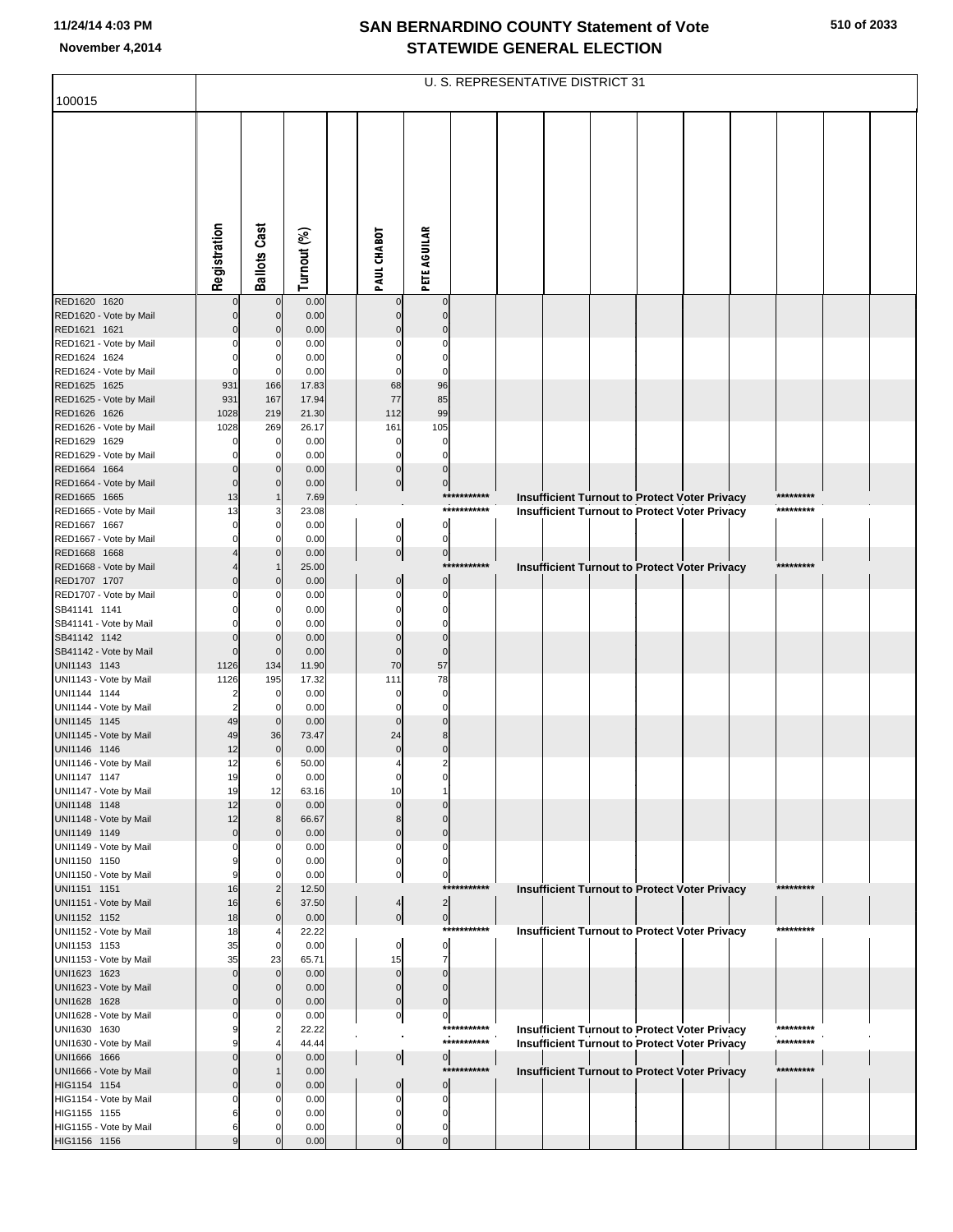|                                        |               |                            |                |                       |                                 |             | <b>U. S. REPRESENTATIVE DISTRICT 31</b>              |  |           |  |
|----------------------------------------|---------------|----------------------------|----------------|-----------------------|---------------------------------|-------------|------------------------------------------------------|--|-----------|--|
| 100015                                 |               |                            |                |                       |                                 |             |                                                      |  |           |  |
|                                        |               |                            |                |                       |                                 |             |                                                      |  |           |  |
|                                        | Registration  | <b>Ballots Cast</b>        | Turnout (%)    | PAUL CHABOT           | <b>PETE AGUILAR</b>             |             |                                                      |  |           |  |
| HIG1156 - Vote by Mail                 |               |                            | 11.11          |                       |                                 | *********** | <b>Insufficient Turnout to Protect Voter Privacy</b> |  | ********* |  |
| RED1157 1157                           |               | $\Omega$                   | 0.00           | $\Omega$              | $\mathbf 0$                     |             |                                                      |  |           |  |
| RED1157 - Vote by Mail<br>RED1158 1158 |               |                            | 0.00<br>0.00   |                       | $\Omega$                        |             |                                                      |  |           |  |
| RED1158 - Vote by Mail                 |               | $\mathsf{C}$               | 0.00           |                       |                                 |             |                                                      |  |           |  |
| RED1159 1159                           |               |                            | 0.00           |                       |                                 |             |                                                      |  |           |  |
| RED1159 - Vote by Mail                 |               | $\mathcal{C}$              | 0.00           |                       |                                 |             |                                                      |  |           |  |
| SB11160 1160                           |               | $\Omega$                   | 0.00           |                       |                                 |             |                                                      |  |           |  |
| SB11160 - Vote by Mail<br>SB11161 1161 | 224           | 5<br>2                     | 55.56<br>0.89  |                       | 1                               | *********** | Insufficient Turnout to Protect Voter Privacy        |  | ********* |  |
| SB11161 - Vote by Mail                 | 224           | 17                         | 7.59           |                       | 13                              |             |                                                      |  |           |  |
| SB11162 1162                           |               | $\mathbf 0$                | 0.00           |                       | 0                               |             |                                                      |  |           |  |
| SB11162 - Vote by Mail                 |               | $\Omega$                   | 0.00           |                       | $\Omega$                        |             |                                                      |  |           |  |
| SB11163 1163<br>SB11163 - Vote by Mail | $\Omega$      | $\Omega$<br>$\mathcal{C}$  | 0.00<br>0.00   | $\Omega$              | $\Omega$<br>$\Omega$            |             |                                                      |  |           |  |
| SB11635 1635                           | 10            | C                          | 0.00           | 이                     | 0                               |             |                                                      |  |           |  |
| SB11635 - Vote by Mail                 | 10            | $\overline{2}$             | 20.00          |                       |                                 | *********** | <b>Insufficient Turnout to Protect Voter Privacy</b> |  | ********* |  |
| SB11636 1636                           |               | $\Omega$                   | 0.00           | $\overline{0}$        | $\overline{0}$                  |             |                                                      |  |           |  |
| SB11636 - Vote by Mail                 |               |                            | 50.00          |                       |                                 | *********** | <b>Insufficient Turnout to Protect Voter Privacy</b> |  | ********* |  |
| SB21164 1164<br>SB21164 - Vote by Mail | 302<br>302    | 18<br>89                   | 5.96<br>29.47  | $\overline{c}$<br>26  | 15<br>62                        |             |                                                      |  |           |  |
| SB21165 1165                           | 597           | 55                         | 9.21           | 20                    | 33                              |             |                                                      |  |           |  |
| SB21165 - Vote by Mail                 | 597           | 95                         | 15.91          | 40                    | 49                              |             |                                                      |  |           |  |
| SB21166 1166                           | 843           | 68                         | 8.07           | 19                    | 46                              |             |                                                      |  |           |  |
| SB21166 - Vote by Mail<br>SB21167 1167 | 843<br>112    | 152<br>8                   | 18.03<br>7.14  | 52                    | 98<br>5                         |             |                                                      |  |           |  |
| SB21167 - Vote by Mail                 | 112           | 9                          | 8.04           |                       | $\overline{\mathcal{L}}$        |             |                                                      |  |           |  |
| SB21168 1168                           | 78            | 2                          | 2.56           |                       |                                 | *********** | Insufficient Turnout to Protect Voter Privacy        |  | ********* |  |
| SB21168 - Vote by Mail                 | 78            | 6                          | 7.69           |                       | 3                               |             |                                                      |  |           |  |
| SB21169 1169<br>SB21169 - Vote by Mail | 71<br>71      | 5<br>19                    | 7.04<br>26.76  |                       | 11                              |             |                                                      |  |           |  |
| SB21657 1657                           | 0             | $\Omega$                   | 0.00           |                       | $\Omega$                        |             |                                                      |  |           |  |
| SB21657 - Vote by Mail                 | $\Omega$      | $\mathcal{C}$              | 0.00           |                       | $\Omega$                        |             |                                                      |  |           |  |
| SB41170 1170                           | 1382          | 204                        | 14.76          | 102                   | 90                              |             |                                                      |  |           |  |
| SB41170 - Vote by Mail<br>SB41171 1171 | 1382<br>6     | 319<br>$\mathbf 0$         | 23.08<br>0.00  | 147<br>$\overline{0}$ | 161<br>$\mathbf 0$              |             |                                                      |  |           |  |
| SB41171 - Vote by Mail                 | 6             | 3                          | 50.00          |                       |                                 | *********** | <b>Insufficient Turnout to Protect Voter Privacy</b> |  | ********* |  |
| SB41172 1172                           | 10            | $\overline{1}$             | 10.00          |                       |                                 | *********** | Insufficient Turnout to Protect Voter Privacy        |  | ********* |  |
| SB41172 - Vote by Mail                 | 10            | 3                          | 30.00          |                       |                                 | *********** | Insufficient Turnout to Protect Voter Privacy        |  | ********* |  |
| SB41173 1173<br>SB41173 - Vote by Mail | 1017<br>1017  | 152<br>301                 | 14.95<br>29.60 | 92<br>164             | 58<br>130                       |             |                                                      |  |           |  |
| SB41174 1174                           | 1130          | 170                        | 15.04          | 86                    | 81                              |             |                                                      |  |           |  |
| SB41174 - Vote by Mail                 | 1130          | 282                        | 24.96          | 174                   | 104                             |             |                                                      |  |           |  |
| SB41175 1175                           | 0             | $\mathbf 1$                | 0.00           |                       |                                 | *********** | <b>Insufficient Turnout to Protect Voter Privacy</b> |  | ********* |  |
| SB41175 - Vote by Mail<br>SB41176 1176 | $\Omega$<br>5 | $\mathbf 0$<br>C           | 0.00<br>0.00   | 0<br>$\overline{0}$   | $\mathbf 0$<br>$\boldsymbol{0}$ |             |                                                      |  |           |  |
| SB41176 - Vote by Mail                 | 5             | $\overline{2}$             | 40.00          |                       |                                 | *********** | <b>Insufficient Turnout to Protect Voter Privacy</b> |  | ********* |  |
| SB41177 1177                           | 269           | 6                          | 2.23           | 1                     | 5                               |             |                                                      |  |           |  |
| SB41177 - Vote by Mail                 | 269           | 57                         | 21.19          | 26                    | 28                              |             |                                                      |  |           |  |
| SB41178 1178<br>SB41178 - Vote by Mail |               | $\mathbf 0$<br>$\mathbf 1$ | 0.00<br>100.00 | $\overline{0}$        | $\mathbf 0$                     | *********** |                                                      |  | ********* |  |
| SB41179 1179                           | 458           | 46                         | 10.04          | 25                    | 21                              |             | <b>Insufficient Turnout to Protect Voter Privacy</b> |  |           |  |
| SB41179 - Vote by Mail                 | 458           | 96                         | 20.96          | 42                    | 52                              |             |                                                      |  |           |  |
| SB41180 1180                           | 1100          | 104                        | 9.45           | 59                    | 38                              |             |                                                      |  |           |  |
| SB41180 - Vote by Mail                 | 1100          | 307                        | 27.91          | 153                   | 143                             | *********** |                                                      |  | ********* |  |
| SB41181 1181<br>SB41181 - Vote by Mail | 62<br>62      | $\overline{4}$<br>32       | 6.45<br>51.61  | 16                    | 16                              |             | <b>Insufficient Turnout to Protect Voter Privacy</b> |  |           |  |
| SB41182 1182                           | 262           | 25                         | 9.54           | 6                     | 18                              |             |                                                      |  |           |  |
| SB41182 - Vote by Mail                 | 262           | 58                         | 22.14          | 27                    | 30                              |             |                                                      |  |           |  |
| SB41183 1183                           | 641           | 113                        | 17.63          | 80                    | 32                              |             |                                                      |  |           |  |
| SB41183 - Vote by Mail                 | 641           | 223                        | 34.79          | 121                   | 99                              |             |                                                      |  |           |  |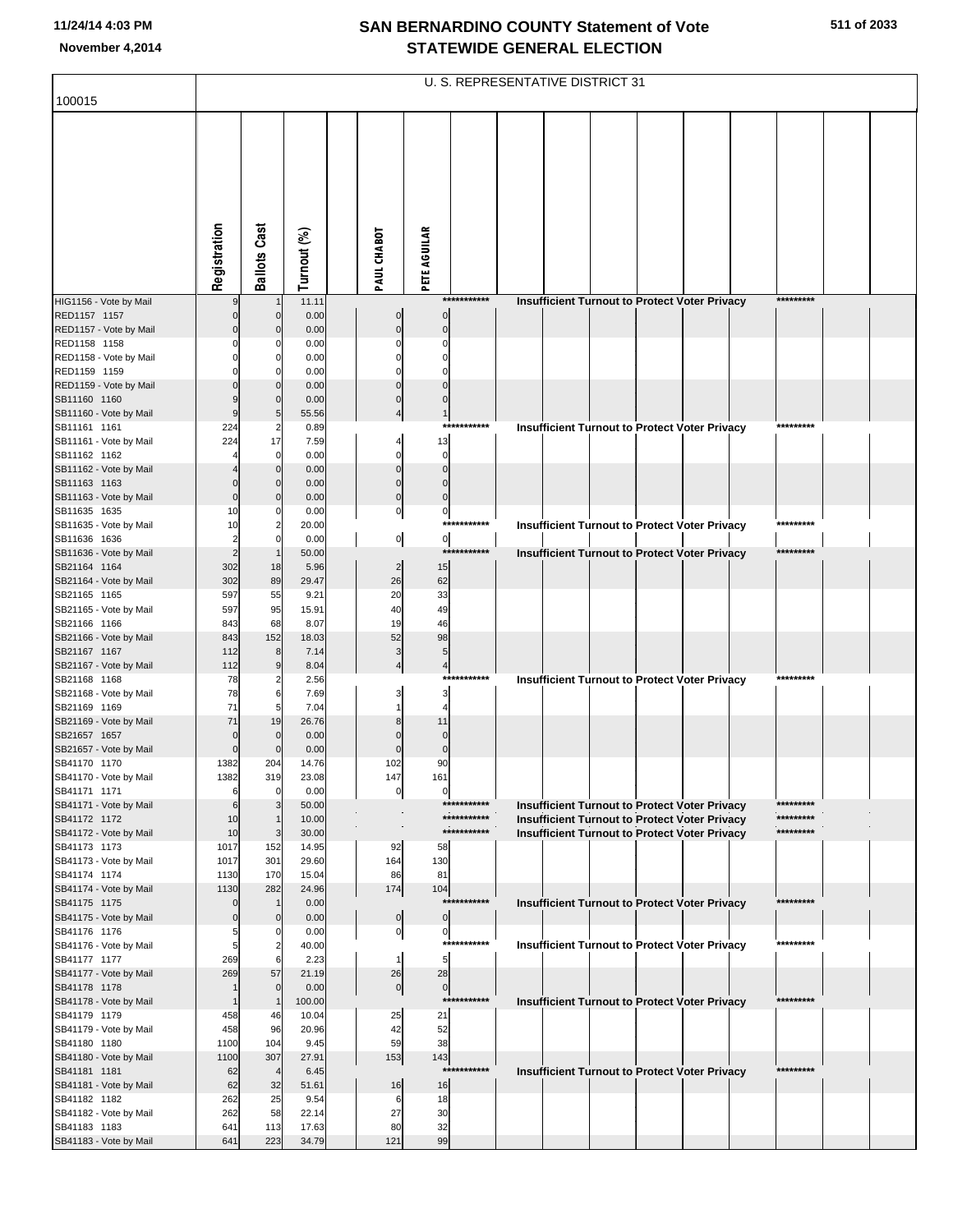|                                        |                      |                            |                |                      |                            | U. S. REPRESENTATIVE DISTRICT 31 |  |  |                                                      |           |  |
|----------------------------------------|----------------------|----------------------------|----------------|----------------------|----------------------------|----------------------------------|--|--|------------------------------------------------------|-----------|--|
| 100015                                 |                      |                            |                |                      |                            |                                  |  |  |                                                      |           |  |
|                                        |                      |                            |                |                      |                            |                                  |  |  |                                                      |           |  |
|                                        |                      |                            |                |                      |                            |                                  |  |  |                                                      |           |  |
|                                        |                      |                            |                |                      |                            |                                  |  |  |                                                      |           |  |
|                                        |                      |                            |                |                      |                            |                                  |  |  |                                                      |           |  |
|                                        |                      |                            |                |                      |                            |                                  |  |  |                                                      |           |  |
|                                        |                      |                            |                |                      |                            |                                  |  |  |                                                      |           |  |
|                                        |                      |                            |                |                      |                            |                                  |  |  |                                                      |           |  |
|                                        |                      |                            |                |                      |                            |                                  |  |  |                                                      |           |  |
|                                        | Registration         | <b>Ballots Cast</b>        | Turnout (%)    | PAUL CHABOT          | <b>PETE AGUILAR</b>        |                                  |  |  |                                                      |           |  |
| SB41184 1184                           | 78                   | 9                          | 11.54          | 5                    | 3                          |                                  |  |  |                                                      |           |  |
| SB41184 - Vote by Mail                 | 78                   | 37                         | 47.44          | 27                   | 9                          |                                  |  |  |                                                      |           |  |
| SB41185 1185                           | 186                  | 35                         | 18.82          | 18                   | 17                         |                                  |  |  |                                                      |           |  |
| SB41185 - Vote by Mail                 | 186                  | 78                         | 41.94          | 42                   | 36                         |                                  |  |  |                                                      |           |  |
| SB41186 1186<br>SB41186 - Vote by Mail | 1196<br>1196         | 241<br>317                 | 20.15<br>26.51 | 121<br>191           | 115<br>119                 |                                  |  |  |                                                      |           |  |
| SB41187 1187                           | 128                  | 8                          | 6.25           |                      |                            |                                  |  |  |                                                      |           |  |
| SB41187 - Vote by Mail                 | 128                  | 64                         | 50.00          | 44                   | 18                         |                                  |  |  |                                                      |           |  |
| SB41197 1197                           | 164                  | 12                         | 7.32           |                      | 8                          |                                  |  |  |                                                      |           |  |
| SB41197 - Vote by Mail<br>SB41672 1672 | 164<br>131           | 20<br>8                    | 12.20<br>6.11  |                      | 17<br>5                    |                                  |  |  |                                                      |           |  |
| SB41672 - Vote by Mail                 | 131                  | 18                         | 13.74          |                      | 8 <sup>1</sup>             |                                  |  |  |                                                      |           |  |
| SB41674 1674                           |                      | $\mathbf 0$                | 0.00           |                      | $\Omega$                   |                                  |  |  |                                                      |           |  |
| SB41674 - Vote by Mail<br>SB41675 1675 | 0<br>2               | 0<br>C                     | 0.00<br>0.00   | $\Omega$<br>$\Omega$ | $\mathbf 0$<br>$\mathbf 0$ |                                  |  |  |                                                      |           |  |
| SB41675 - Vote by Mail                 | 2                    | C                          | 0.00           |                      | 0                          |                                  |  |  |                                                      |           |  |
| SB43019 3019                           | $\Omega$             | C                          | 0.00           | 0                    | 0                          |                                  |  |  |                                                      |           |  |
| SB43019 - Vote by Mail                 | $\Omega$             | 0                          | 0.00           | 0                    | 0                          |                                  |  |  |                                                      |           |  |
| SB71188 1188<br>SB71188 - Vote by Mail | 1402<br>1402         | 273<br>404                 | 19.47<br>28.82 | 159<br>225           | 108<br>175                 |                                  |  |  |                                                      |           |  |
| SB71189 1189                           | 539                  | 46                         | 8.53           | 25                   | 20                         |                                  |  |  |                                                      |           |  |
| SB71189 - Vote by Mail                 | 539                  | 190                        | 35.25          | 91                   | 97                         |                                  |  |  |                                                      |           |  |
| SB71190 1190                           | 1392                 | 150                        | 10.78          | 71                   | 74                         |                                  |  |  |                                                      |           |  |
| SB71190 - Vote by Mail<br>SB71191 1191 | 1392<br>229          | 295<br>18                  | 21.19<br>7.86  | 118<br>7             | 168<br>10                  |                                  |  |  |                                                      |           |  |
| SB71191 - Vote by Mail                 | 229                  | 26                         | 11.35          | 9                    | 16                         |                                  |  |  |                                                      |           |  |
| SB71192 1192                           | 587                  | 29                         | 4.94           | 10                   | 18                         |                                  |  |  |                                                      |           |  |
| SB71192 - Vote by Mail<br>SB71193 1193 | 587<br>520           | 62<br>19                   | 10.56<br>3.65  | 17<br>5              | 44<br>14                   |                                  |  |  |                                                      |           |  |
| SB71193 - Vote by Mail                 | 520                  | 51                         | 9.81           | 20                   | 29                         |                                  |  |  |                                                      |           |  |
| SB71194 1194                           | 8                    | $\mathbf 0$                | 0.00           | $\overline{0}$       | $\overline{0}$             |                                  |  |  |                                                      |           |  |
| SB71194 - Vote by Mail                 | 8                    | $\overline{2}$             | 25.00          |                      |                            | ***********                      |  |  | <b>Insufficient Turnout to Protect Voter Privacy</b> | ********* |  |
| SB71195 1195<br>SB71195 - Vote by Mail | 667<br>667           | 25<br>96                   | 3.75<br>14.39  | 9<br>28              | 15<br>66                   |                                  |  |  |                                                      |           |  |
| SB71196 1196                           | $\mathbf{0}$         | 0                          | 0.00           | 0                    | 0                          |                                  |  |  |                                                      |           |  |
| SB71196 - Vote by Mail                 | $\mathbf{0}$         | 0                          | 0.00           | $\overline{0}$       | $\mathbf 0$                |                                  |  |  |                                                      |           |  |
| SB71198 1198<br>SB71198 - Vote by Mail | 658<br>658           | 47<br>72                   | 7.14<br>10.94  | 18<br>28             | 29<br>41                   |                                  |  |  |                                                      |           |  |
| SB71670 1670                           | 236                  | 14                         | 5.93           | 5 <sub>5</sub>       | 8                          |                                  |  |  |                                                      |           |  |
| SB71670 - Vote by Mail                 | 236                  | 44                         | 18.64          | 16                   | 28                         |                                  |  |  |                                                      |           |  |
| SB71671 1671                           | 21                   | 0                          | 0.00           | $\overline{0}$       | $\mathbf{0}$               | ***********                      |  |  |                                                      | ********* |  |
| SB71671 - Vote by Mail<br>UNI1199 1199 | 21<br>$\overline{0}$ | $\overline{2}$<br>$\Omega$ | 9.52<br>0.00   | $\mathbf 0$          | $\mathbf{0}$               |                                  |  |  | Insufficient Turnout to Protect Voter Privacy        |           |  |
| UNI1199 - Vote by Mail                 | $\Omega$             | $\mathbf 0$                | 0.00           | $\pmb{0}$            | $\overline{0}$             |                                  |  |  |                                                      |           |  |
| UNI1200 1200                           | 1027                 | 78                         | 7.59           | 37                   | 40                         |                                  |  |  |                                                      |           |  |
| UNI1200 - Vote by Mail<br>UNI1201 1201 | 1027                 | 215                        | 20.93<br>6.43  | 108                  | 104<br>37                  |                                  |  |  |                                                      |           |  |
| UNI1201 - Vote by Mail                 | 1244<br>1244         | 80<br>324                  | 26.05          | 41<br>151            | 170                        |                                  |  |  |                                                      |           |  |
| UNI1202 1202                           | 1493                 | 196                        | 13.13          | 99                   | 91                         |                                  |  |  |                                                      |           |  |
| UNI1202 - Vote by Mail                 | 1493                 | 302                        | 20.23          | 133                  | 163                        |                                  |  |  |                                                      |           |  |
| UNI1203 1203<br>UNI1203 - Vote by Mail | 1144<br>1144         | 69<br>147                  | 6.03<br>12.85  | 28<br>72             | 39<br>71                   |                                  |  |  |                                                      |           |  |
| UNI1204 1204                           | 833                  | 109                        | 13.09          | 40                   | 66                         |                                  |  |  |                                                      |           |  |
| UNI1204 - Vote by Mail                 | 833                  | 110                        | 13.21          | 39                   | 67                         |                                  |  |  |                                                      |           |  |
| UNI1637 1637                           | 107                  | $\mathbf 0$                | 0.00           | $\mathbf 0$          | $\mathbf 0$                |                                  |  |  |                                                      |           |  |
| UNI1637 - Vote by Mail<br>UNI1638 1638 | 107<br>88            | 10<br>$\bf 8$              | 9.35<br>9.09   | 9<br>$\overline{2}$  | 1<br>$6 \mid$              |                                  |  |  |                                                      |           |  |
| UNI1638 - Vote by Mail                 | 88                   | 18                         | 20.45          | $5 \mid$             | 13                         |                                  |  |  |                                                      |           |  |
| UNI1673 1673                           | 79                   | 3                          | 3.80           |                      |                            | ***********                      |  |  | <b>Insufficient Turnout to Protect Voter Privacy</b> | ********* |  |
| UNI1673 - Vote by Mail                 | 79                   | 12                         | 15.19          | 0                    | 12                         |                                  |  |  |                                                      |           |  |
| UNI1678 1678                           | 575                  | 86                         | 14.96          | 36                   | 48                         |                                  |  |  |                                                      |           |  |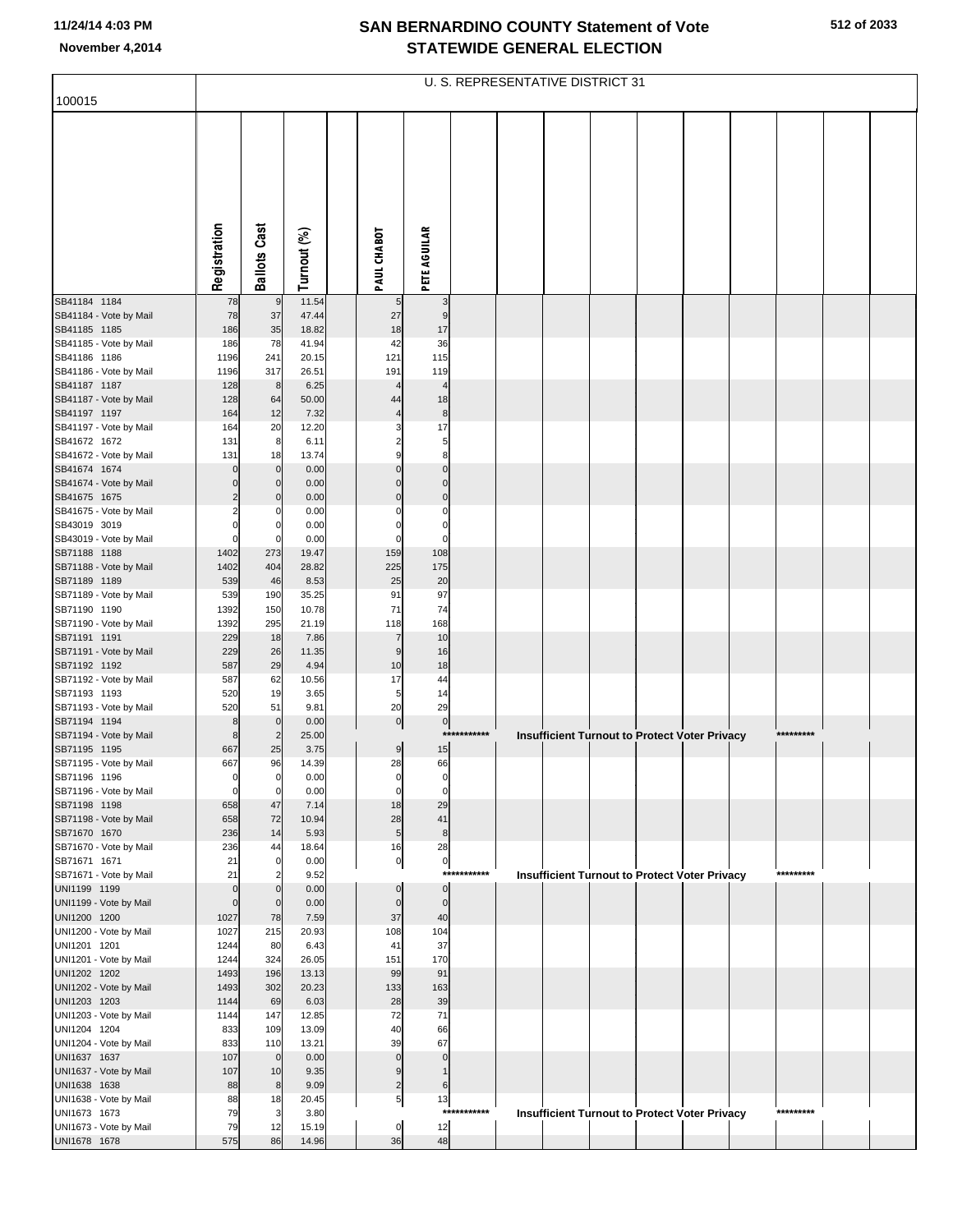| 100015                                 |                               |                            |                |                             |                            |             | U. S. REPRESENTATIVE DISTRICT 31 |  |                                                      |           |  |
|----------------------------------------|-------------------------------|----------------------------|----------------|-----------------------------|----------------------------|-------------|----------------------------------|--|------------------------------------------------------|-----------|--|
|                                        |                               |                            |                |                             |                            |             |                                  |  |                                                      |           |  |
|                                        |                               |                            |                |                             |                            |             |                                  |  |                                                      |           |  |
|                                        |                               |                            |                |                             |                            |             |                                  |  |                                                      |           |  |
|                                        |                               |                            |                |                             |                            |             |                                  |  |                                                      |           |  |
|                                        |                               |                            |                |                             |                            |             |                                  |  |                                                      |           |  |
|                                        |                               |                            |                |                             |                            |             |                                  |  |                                                      |           |  |
|                                        |                               |                            |                |                             |                            |             |                                  |  |                                                      |           |  |
|                                        |                               |                            |                |                             |                            |             |                                  |  |                                                      |           |  |
|                                        | Registration                  | <b>Ballots Cast</b>        | Turnout (%)    | PAUL CHABOT                 | PETE AGUILAR               |             |                                  |  |                                                      |           |  |
|                                        |                               |                            |                |                             |                            |             |                                  |  |                                                      |           |  |
| UNI1678 - Vote by Mail                 | 575                           | 150                        | 26.09          | 83                          | 63                         |             |                                  |  |                                                      |           |  |
| RED1205 1205<br>RED1205 - Vote by Mail | 180<br>180                    | 30<br>52                   | 16.67<br>28.89 | 20<br>36                    | $\boldsymbol{9}$<br>15     |             |                                  |  |                                                      |           |  |
| RED1206 1206                           | 48                            | 8                          | 16.67          | $6\phantom{1}6$             | $\overline{\mathbf{c}}$    |             |                                  |  |                                                      |           |  |
| RED1206 - Vote by Mail                 | 48                            | 18                         | 37.50          | 13                          | 5                          |             |                                  |  |                                                      |           |  |
| SB31207 1207<br>SB31207 - Vote by Mail | $\mathbf 0$<br>$\mathbf 0$    | 0<br>$\mathbf 0$           | 0.00<br>0.00   | $\mathbf 0$<br>$\mathbf 0$  | $\mathbf 0$<br>$\mathbf 0$ |             |                                  |  |                                                      |           |  |
| SB31208 1208                           | $\mathbf 0$                   | $\mathbf 0$                | 0.00           | $\mathbf 0$                 | $\mathbf 0$                |             |                                  |  |                                                      |           |  |
| SB31208 - Vote by Mail                 | $\overline{0}$                | $\mathbf 0$                | 0.00           | $\mathbf 0$                 | $\mathbf 0$                |             |                                  |  |                                                      |           |  |
| LOM1209 1209<br>LOM1209 - Vote by Mail | $\mathbf 0$<br>$\mathbf 0$    | 0<br>0                     | 0.00<br>0.00   | $\Omega$<br>$\mathbf 0$     | $\Omega$<br>$\mathbf 0$    |             |                                  |  |                                                      |           |  |
| LOM1210 1210                           | $\mathbf 0$                   | 0                          | 0.00           | $\Omega$                    | $\mathbf 0$                |             |                                  |  |                                                      |           |  |
| LOM1210 - Vote by Mail                 | $\mathbf 0$                   | $\overline{0}$             | 0.00           | $\mathbf 0$                 | $\mathbf 0$                |             |                                  |  |                                                      |           |  |
| LOM1211 1211<br>LOM1211 - Vote by Mail | $\mathbf 0$<br>$\mathbf 0$    | $\mathbf 0$<br>$\mathbf 0$ | 0.00<br>0.00   | $\mathbf{0}$<br>$\mathbf 0$ | $\mathbf 0$<br>$\mathbf 0$ |             |                                  |  |                                                      |           |  |
| RED1212 1212                           | $\Omega$                      | 0                          | 0.00           | $\Omega$                    | $\mathbf 0$                |             |                                  |  |                                                      |           |  |
| RED1212 - Vote by Mail                 | $\Omega$                      | 0                          | 0.00           | $\mathbf 0$                 | $\mathbf 0$                |             |                                  |  |                                                      |           |  |
| SB31213 1213<br>SB31213 - Vote by Mail |                               | $\mathbf 0$                | 0.00<br>0.00   | $\mathbf 0$<br>$\pmb{0}$    | $\mathbf 0$<br>$\mathbf 0$ |             |                                  |  |                                                      |           |  |
| SB31214 1214                           | 1669                          | 130                        | 7.79           | 40                          | 88                         |             |                                  |  |                                                      |           |  |
| SB31214 - Vote by Mail                 | 1669                          | 246                        | 14.74          | 95                          | 145                        |             |                                  |  |                                                      |           |  |
| SB31659 1659<br>SB31659 - Vote by Mail | $\Omega$<br>$\mathbf 0$       | 0<br>0                     | 0.00<br>0.00   | $\mathbf 0$<br>$\mathbf 0$  | $\mathbf 0$<br>$\mathbf 0$ |             |                                  |  |                                                      |           |  |
| SB31660 1660                           |                               |                            | 0.00           | $\Omega$                    | $\mathbf 0$                |             |                                  |  |                                                      |           |  |
| SB31660 - Vote by Mail                 |                               | $\mathbf 0$                | 0.00           | $\mathbf 0$                 | $\mathbf 0$                |             |                                  |  |                                                      |           |  |
| SB31661 1661<br>SB31661 - Vote by Mail | $\Omega$<br>$\mathbf 0$       | $\Omega$<br>$\mathbf 0$    | 0.00<br>0.00   | $\mathbf{0}$<br>$\mathbf 0$ | $\mathbf 0$<br>$\mathbf 0$ |             |                                  |  |                                                      |           |  |
| SB11215 1215                           | 42                            | 0                          | 0.00           | $\Omega$                    | $\Omega$                   |             |                                  |  |                                                      |           |  |
| SB11215 - Vote by Mail                 | 42                            | 9                          | 21.43          | 3                           | 6                          |             |                                  |  |                                                      |           |  |
| SB11216 1216<br>SB11216 - Vote by Mail | 200<br>200                    | 11<br>14                   | 5.50<br>7.00   | 5<br>$\mathbf 0$            | 5<br>14                    |             |                                  |  |                                                      |           |  |
| SB11217 1217                           | $\mathbf 0$                   | $\mathbf 0$                | 0.00           | $\mathbf 0$                 | $\mathbf 0$                |             |                                  |  |                                                      |           |  |
| SB11217 - Vote by Mail                 | $\mathbf 0$                   | $\mathbf 0$                | 0.00           | $\mathbf 0$                 | $\pmb{0}$                  |             |                                  |  |                                                      |           |  |
| SB11218 1218<br>SB11218 - Vote by Mail | 246<br>246                    | 12<br>29                   | 4.88<br>11.79  |                             | 8<br>24                    |             |                                  |  |                                                      |           |  |
| SB11219 1219                           | $\mathbf 0$                   | $\mathbf 0$                | 0.00           | $\mathbf 0$                 | $\mathbf 0$                |             |                                  |  |                                                      |           |  |
| SB11219 - Vote by Mail<br>SB11220 1220 | $\mathbf 0$                   | $\mathbf 0$                | 0.00           | $\mathbf 0$                 | $\mathbf 0$                |             |                                  |  |                                                      |           |  |
| SB11220 - Vote by Mail                 | $\mathbf 0$<br>$\mathbf 0$    | $\Omega$<br>$\mathbf 0$    | 0.00<br>0.00   | $\mathbf{0}$<br>$\mathbf 0$ | $\mathbf 0$<br>$\mathbf 0$ |             |                                  |  |                                                      |           |  |
| SB11221 1221                           | $\mathbf 0$                   | 0                          | 0.00           | O                           | $\Omega$                   |             |                                  |  |                                                      |           |  |
| SB11221 - Vote by Mail<br>SB11222 1222 | $\mathbf 0$<br>$\Omega$       | 0<br>O                     | 0.00<br>0.00   | $\Omega$<br>O               | 0<br>$\Omega$              |             |                                  |  |                                                      |           |  |
| SB11222 - Vote by Mail                 | $\mathbf 0$                   | $\mathbf 0$                | 0.00           | $\mathbf 0$                 | $\mathbf 0$                |             |                                  |  |                                                      |           |  |
| SB11223 1223                           | $\mathbf 0$                   | $\mathbf 0$                | 0.00           | $\mathbf{0}$                | $\mathbf 0$                |             |                                  |  |                                                      |           |  |
| SB11223 - Vote by Mail<br>SB11224 1224 | $\mathbf 0$<br>396            | $\mathbf 0$<br>26          | 0.00<br>6.57   | $\mathbf 0$<br>11           | $\mathbf 0$<br>15          |             |                                  |  |                                                      |           |  |
| SB11224 - Vote by Mail                 | 396                           | 40                         | 10.10          | 10                          | 30                         |             |                                  |  |                                                      |           |  |
| SB11225 1225                           | 372                           | 29                         | 7.80           | $\overline{7}$              | 22                         |             |                                  |  |                                                      |           |  |
| SB11225 - Vote by Mail<br>SB11226 1226 | 372<br>10                     | 41<br>$\mathbf 0$          | 11.02<br>0.00  | 13<br>$\overline{0}$        | 26<br>$\overline{0}$       |             |                                  |  |                                                      |           |  |
| SB11226 - Vote by Mail                 | 10                            | -1                         | 10.00          |                             |                            | *********** |                                  |  | Insufficient Turnout to Protect Voter Privacy        | ********* |  |
| SB11227 1227                           | 7                             | $\Omega$                   | 0.00           | $\overline{0}$              | $\overline{0}$             | *********** |                                  |  |                                                      | ********* |  |
| SB11227 - Vote by Mail<br>SB11228 1228 | $\overline{7}$<br>$\mathbf 0$ | 1<br>0                     | 14.29<br>0.00  | $\mathbf 0$                 | $\mathbf 0$                |             |                                  |  | <b>Insufficient Turnout to Protect Voter Privacy</b> |           |  |
| SB11228 - Vote by Mail                 | $\mathbf 0$                   | $\mathbf 0$                | 0.00           | $\pmb{0}$                   | $\mathbf 0$                |             |                                  |  |                                                      |           |  |
| SB11229 1229                           | $\mathbf 0$                   | $\Omega$                   | 0.00           | $\mathbf 0$                 | $\mathbf 0$                |             |                                  |  |                                                      |           |  |
| SB11229 - Vote by Mail<br>SB11230 1230 | $\mathbf 0$<br>$\mathbf 0$    | $\mathbf 0$<br>0           | 0.00<br>0.00   | $\mathbf 0$<br>$\Omega$     | $\mathbf 0$<br>$\Omega$    |             |                                  |  |                                                      |           |  |
| SB11230 - Vote by Mail                 | $\mathbf 0$                   | 0                          | 0.00           | $\mathbf 0$                 | $\mathbf 0$                |             |                                  |  |                                                      |           |  |
| SB11231 1231                           | $\mathbf 0$                   |                            | 0.00           | $\mathbf 0$                 | $\mathbf 0$                |             |                                  |  |                                                      |           |  |
| SB11231 - Vote by Mail                 | $\mathbf 0$                   |                            | 0.00           | $\mathbf{0}$                | $\mathbf 0$                |             |                                  |  |                                                      |           |  |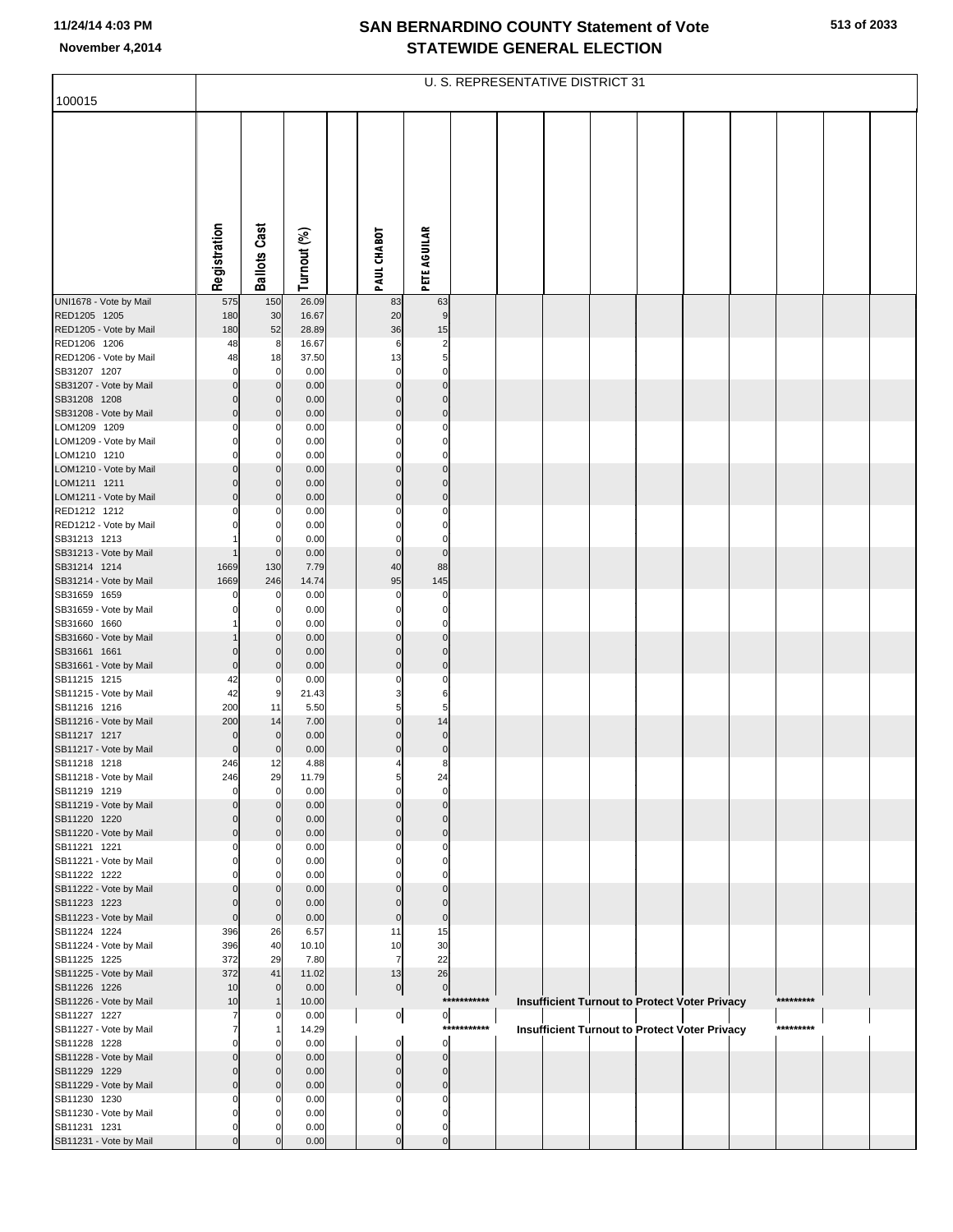| 100015                                 |                            |                         |                |                         |                            |             | U. S. REPRESENTATIVE DISTRICT 31 |  |                                                      |           |  |
|----------------------------------------|----------------------------|-------------------------|----------------|-------------------------|----------------------------|-------------|----------------------------------|--|------------------------------------------------------|-----------|--|
|                                        | Registration               | <b>Ballots Cast</b>     | Turnout (%)    | PAUL CHABOT             | PETE AGUILAR               |             |                                  |  |                                                      |           |  |
| SB11232 1232                           | 44                         |                         | 9.09           |                         |                            | *********** |                                  |  | <b>Insufficient Turnout to Protect Voter Privacy</b> | ********* |  |
| SB11232 - Vote by Mail<br>SB11233 1233 | 44<br>726                  | 6<br>37                 | 13.64<br>5.10  | $\mathbf 0$<br>$\bf8$   | 6<br>26                    |             |                                  |  |                                                      |           |  |
| SB11233 - Vote by Mail                 | 726                        | 50                      | 6.89           | 9                       | 41                         |             |                                  |  |                                                      |           |  |
| SB11632 1632<br>SB11632 - Vote by Mail | $\Omega$<br>O              | 0<br>0                  | 0.00<br>0.00   | 0<br>$\Omega$           | $\mathbf 0$<br>$\mathbf 0$ |             |                                  |  |                                                      |           |  |
| SB11633 1633                           | $\mathbf{0}$               | $\mathbf 0$             | 0.00           | $\Omega$                | $\mathbf 0$                |             |                                  |  |                                                      |           |  |
| SB11633 - Vote by Mail                 | $\Omega$                   | $\mathbf 0$             | 0.00           | $\Omega$                | $\mathbf 0$                |             |                                  |  |                                                      |           |  |
| SB11634 1634                           | $\Omega$                   | $\mathbf 0$             | 0.00<br>0.00   | $\mathbf 0$<br>$\Omega$ | $\mathbf 0$<br>$\Omega$    |             |                                  |  |                                                      |           |  |
| SB11634 - Vote by Mail<br>SB11669 1669 | C                          | 0<br>0                  | 0.00           | $\Omega$                | 0                          |             |                                  |  |                                                      |           |  |
| SB11669 - Vote by Mail                 |                            |                         | 0.00           | $\Omega$                | $\Omega$                   |             |                                  |  |                                                      |           |  |
| SB13011 3011                           | $\Omega$                   | $\mathbf 0$             | 0.00           | $\mathbf 0$             | $\mathbf 0$                |             |                                  |  |                                                      |           |  |
| SB13011 - Vote by Mail<br>SB13016 3016 | $\Omega$                   | $\Omega$<br>$\mathbf 0$ | 0.00<br>0.00   | $\Omega$<br>$\mathbf 0$ | $\Omega$<br>$\pmb{0}$      |             |                                  |  |                                                      |           |  |
| SB13016 - Vote by Mail                 | $\mathbf 0$                | 0                       | 0.00           | $\mathbf 0$             | $\pmb{0}$                  |             |                                  |  |                                                      |           |  |
| SB21234 1234                           | 1428                       | 172                     | 12.04          | 74                      | 92                         |             |                                  |  |                                                      |           |  |
| SB21234 - Vote by Mail<br>SB21235 1235 | 1428<br>920                | 227<br>65               | 15.90<br>7.07  | 59<br>23                | 165<br>41                  |             |                                  |  |                                                      |           |  |
| SB21235 - Vote by Mail                 | 920                        | 104                     | 11.30          | 29                      | 72                         |             |                                  |  |                                                      |           |  |
| SB21236 1236                           | 1116                       | 86                      | 7.71           | 28                      | 53                         |             |                                  |  |                                                      |           |  |
| SB21236 - Vote by Mail<br>SB21237 1237 | 1116<br>1636               | 161<br>73               | 14.43<br>4.46  | 49<br>11                | 107<br>61                  |             |                                  |  |                                                      |           |  |
| SB21237 - Vote by Mail                 | 1636                       | 156                     | 9.54           | 31                      | 120                        |             |                                  |  |                                                      |           |  |
| SB21238 1238                           | 1526                       | 88                      | 5.77           | 17                      | 70                         |             |                                  |  |                                                      |           |  |
| SB21238 - Vote by Mail                 | 1526                       | 155                     | 10.16          | 29                      | 125                        |             |                                  |  |                                                      |           |  |
| SB21662 1662<br>SB21662 - Vote by Mail | 92<br>92                   | 8<br>20                 | 8.70<br>21.74  | $\mathsf 3$<br>6        | $\overline{a}$<br>12       |             |                                  |  |                                                      |           |  |
| SB23021 3021                           | 268                        | 31                      | 11.57          | 16                      | 15                         |             |                                  |  |                                                      |           |  |
| SB23021 - Vote by Mail                 | 268                        | 52                      | 19.40          | 23<br>$\overline{0}$    | 28<br>$\mathbf 0$          |             |                                  |  |                                                      |           |  |
| SB31658 1658<br>SB31658 - Vote by Mail | $\mathbf 0$<br>$\mathbf 0$ | $\mathbf 0$<br>$\Omega$ | 0.00<br>0.00   | $\Omega$                | $\mathbf 0$                |             |                                  |  |                                                      |           |  |
| SB33010 3010                           | 153                        | 9                       | 5.88           |                         | $\overline{7}$             |             |                                  |  |                                                      |           |  |
| SB33010 - Vote by Mail                 | 153                        | 14                      | 9.15           | 5                       | 9                          |             |                                  |  |                                                      |           |  |
| SB33012 3012<br>SB33012 - Vote by Mail | $\Omega$                   | 0                       | 0.00<br>0.00   | 0                       | 0                          |             |                                  |  |                                                      |           |  |
| SB33013 3013                           | $\Omega$                   | $\Omega$                | 0.00           | $\mathbf 0$             | $\mathbf 0$                |             |                                  |  |                                                      |           |  |
| SB33013 - Vote by Mail                 | $\Omega$                   | $\Omega$                | 0.00           | $\Omega$                | $\Omega$                   |             |                                  |  |                                                      |           |  |
| SB33014 3014<br>SB33014 - Vote by Mail | $\Omega$                   | $\mathbf 0$             | 0.00<br>0.00   | $\mathbf 0$<br>$\Omega$ | $\pmb{0}$<br>$\Omega$      |             |                                  |  |                                                      |           |  |
| SB33015 3015                           | 0                          | 0                       | 0.00           | 0                       | 0                          |             |                                  |  |                                                      |           |  |
| SB33015 - Vote by Mail                 | $\mathbf 0$                |                         | 0.00           | 0                       | $\mathbf 0$                |             |                                  |  |                                                      |           |  |
| SB41239 1239<br>SB41239 - Vote by Mail | 1801<br>1801               | 235<br>380              | 13.05<br>21.10 | 118<br>199              | 109<br>174                 |             |                                  |  |                                                      |           |  |
| SB41240 1240                           | 1667                       | 149                     | 8.94           | 69                      | 72                         |             |                                  |  |                                                      |           |  |
| SB41240 - Vote by Mail                 | 1667                       | 247                     | 14.82          | 102                     | 134                        |             |                                  |  |                                                      |           |  |
| SB41241 1241<br>SB41241 - Vote by Mail | 1624<br>1624               | 198<br>324              | 12.19<br>19.95 | 108<br>170              | 85<br>145                  |             |                                  |  |                                                      |           |  |
| SB43017 3017                           | $\pmb{0}$                  | $\mathbf 0$             | 0.00           | $\mathbf 0$             | $\pmb{0}$                  |             |                                  |  |                                                      |           |  |
| SB43017 - Vote by Mail                 | $\mathbf 0$                | $\mathbf 0$             | 0.00           | $\mathbf 0$             | $\mathbf 0$                |             |                                  |  |                                                      |           |  |
| SB43018 3018                           | 557                        | 74                      | 13.29          | 44<br>58                | 30<br>58                   |             |                                  |  |                                                      |           |  |
| SB43018 - Vote by Mail<br>SB43022 3022 | 557<br>272                 | 120<br>24               | 21.54<br>8.82  | 11                      | 13                         |             |                                  |  |                                                      |           |  |
| SB43022 - Vote by Mail                 | 272                        | 39                      | 14.34          | 17                      | 20                         |             |                                  |  |                                                      |           |  |
| SB51242 1242                           | 575                        | 9                       | 1.57           | $\mathbf 1$             | $\bf8$                     |             |                                  |  |                                                      |           |  |
| SB51242 - Vote by Mail<br>SB51243 1243 | 575<br>607                 | 5<br>77                 | 0.87<br>12.69  | $\mathbf{1}$<br>50      | $\overline{4}$<br>23       |             |                                  |  |                                                      |           |  |
| SB51243 - Vote by Mail                 | 607                        | 94                      | 15.49          | 43                      | 47                         |             |                                  |  |                                                      |           |  |
| SB51244 1244                           | 1344                       | 123                     | 9.15           | 54                      | 68                         |             |                                  |  |                                                      |           |  |
| SB51244 - Vote by Mail<br>SB51245 1245 | 1344<br>1578               | 226<br>210              | 16.82<br>13.31 | 85<br>81                | 136<br>121                 |             |                                  |  |                                                      |           |  |
|                                        |                            |                         |                |                         |                            |             |                                  |  |                                                      |           |  |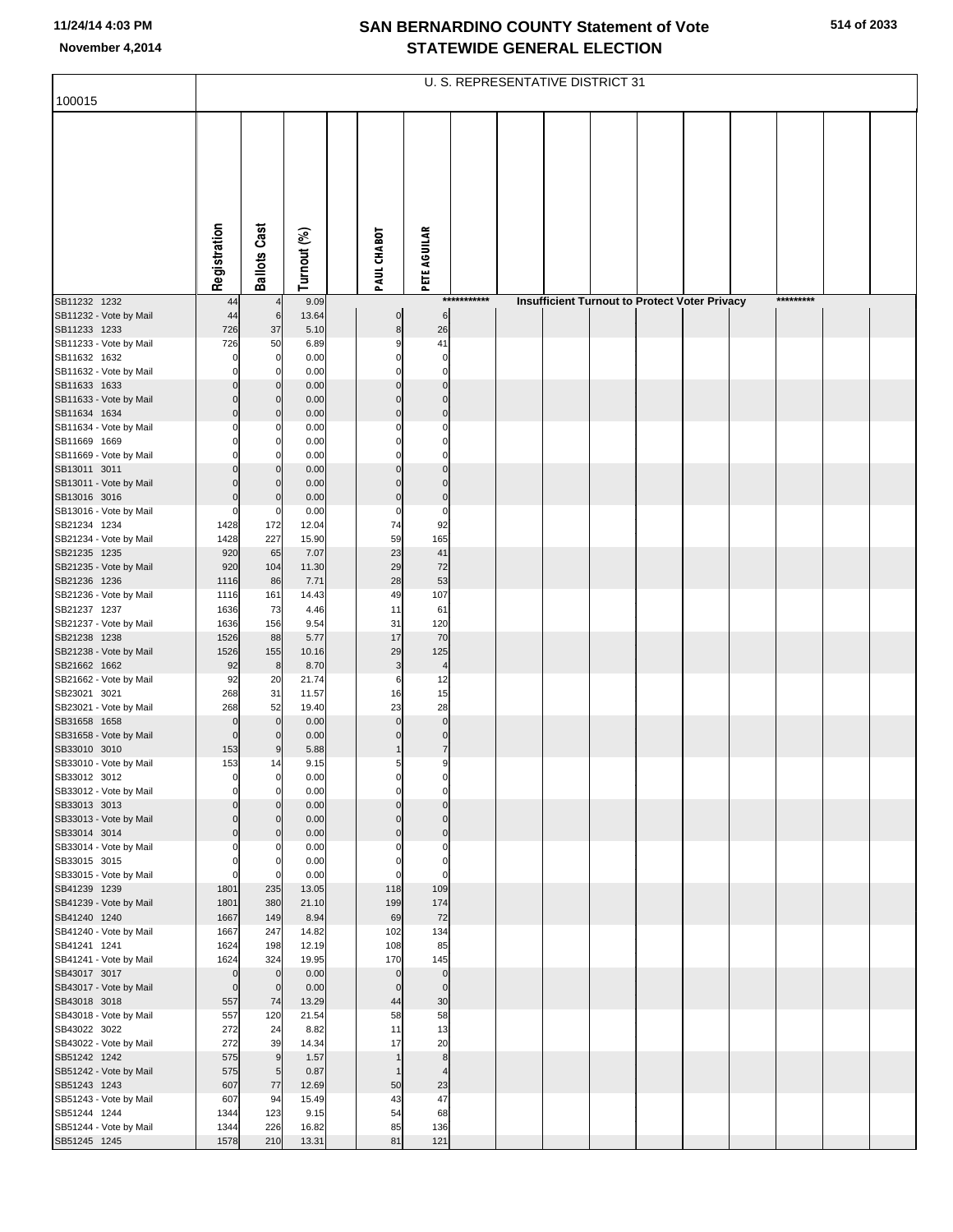| 100015                                 |                    |                     |                |                 |                                          |                            | U. S. REPRESENTATIVE DISTRICT 31 |  |                                                                                                              |           |  |
|----------------------------------------|--------------------|---------------------|----------------|-----------------|------------------------------------------|----------------------------|----------------------------------|--|--------------------------------------------------------------------------------------------------------------|-----------|--|
|                                        |                    |                     |                |                 |                                          |                            |                                  |  |                                                                                                              |           |  |
|                                        |                    |                     |                |                 |                                          |                            |                                  |  |                                                                                                              |           |  |
|                                        |                    |                     |                |                 |                                          |                            |                                  |  |                                                                                                              |           |  |
|                                        |                    |                     |                |                 |                                          |                            |                                  |  |                                                                                                              |           |  |
|                                        |                    |                     |                |                 |                                          |                            |                                  |  |                                                                                                              |           |  |
|                                        |                    |                     |                |                 |                                          |                            |                                  |  |                                                                                                              |           |  |
|                                        |                    |                     |                |                 |                                          |                            |                                  |  |                                                                                                              |           |  |
|                                        |                    |                     |                |                 |                                          |                            |                                  |  |                                                                                                              |           |  |
|                                        | Registration       | <b>Ballots Cast</b> | Turnout (%)    | PAUL CHABOT     | <b>PETE AGUILAR</b>                      |                            |                                  |  |                                                                                                              |           |  |
|                                        |                    |                     |                |                 |                                          |                            |                                  |  |                                                                                                              |           |  |
| SB51245 - Vote by Mail<br>SB51246 1246 | 1578<br>1608       | 237<br>149          | 15.02<br>9.27  | 103<br>69       | 130<br>78                                |                            |                                  |  |                                                                                                              |           |  |
| SB51246 - Vote by Mail                 | 1608               | 260                 | 16.17          | 95              | 160                                      |                            |                                  |  |                                                                                                              |           |  |
| SB51247 1247                           | 1537               | 233                 | 15.16          | 92              | 134                                      |                            |                                  |  |                                                                                                              |           |  |
| SB51247 - Vote by Mail<br>SB51248 1248 | 1537<br>1466       | 347<br>184          | 22.58<br>12.55 | 147<br>91       | 190<br>88                                |                            |                                  |  |                                                                                                              |           |  |
| SB51248 - Vote by Mail                 | 1466               | 297                 | 20.26          | 125             | 167                                      |                            |                                  |  |                                                                                                              |           |  |
| SB61249 1249<br>SB61249 - Vote by Mail | 950<br>950         | 66<br>85            | 6.95<br>8.95   | 6<br>14         | 56<br>69                                 |                            |                                  |  |                                                                                                              |           |  |
| SB61250 1250                           | 1000               | 145                 | 14.50          | 17              | 117                                      |                            |                                  |  |                                                                                                              |           |  |
| SB61250 - Vote by Mail                 | 1000               | 137                 | 13.70          | 22              | 110                                      |                            |                                  |  |                                                                                                              |           |  |
| SB61251 1251<br>SB61251 - Vote by Mail | 15<br>15           | $\Omega$            | 0.00<br>6.67   |                 | $\pmb{0}$<br>$\mathbf 0$                 | ***********                |                                  |  | Insufficient Turnout to Protect Voter Privacy                                                                | ********* |  |
| SB61252 1252                           | 53                 |                     | 1.89           |                 |                                          | ***********                |                                  |  | Insufficient Turnout to Protect Voter Privacy                                                                | ********* |  |
| SB61252 - Vote by Mail                 | 53                 | 8                   | 15.09          |                 | $\mathbf 0$<br>8                         | ***********                |                                  |  |                                                                                                              | ********* |  |
| SB61253 1253<br>SB61253 - Vote by Mail | 35<br>35           | 5                   | 11.43<br>14.29 |                 | $\frac{2}{ }$<br>$\overline{\mathbf{3}}$ |                            |                                  |  | <b>Insufficient Turnout to Protect Voter Privacy</b>                                                         |           |  |
| SB61663 1663                           | 130                |                     | 3.08           |                 |                                          | ***********                |                                  |  | Insufficient Turnout to Protect Voter Privacy                                                                | ********* |  |
| SB61663 - Vote by Mail<br>SB63020 3020 | 130<br>$\mathbf 0$ | 13<br>$\mathbf 0$   | 10.00<br>0.00  | $\mathsf{C}$    | 8<br>$\mathbf{0}$                        |                            |                                  |  |                                                                                                              |           |  |
| SB63020 - Vote by Mail                 | $\mathbf 0$        | $\mathbf 0$         | 0.00           | $\mathbf 0$     | $\mathbf 0$                              |                            |                                  |  |                                                                                                              |           |  |
| SB71254 1254                           | 1583               | 206                 | 13.01          | 106             | 95                                       |                            |                                  |  |                                                                                                              |           |  |
| SB71254 - Vote by Mail<br>SB71255 1255 | 1583<br>1585       | 334<br>255          | 21.10<br>16.09 | 171<br>128      | 158<br>124                               |                            |                                  |  |                                                                                                              |           |  |
| SB71255 - Vote by Mail                 | 1585               | 247                 | 15.58          | 109             | 135                                      |                            |                                  |  |                                                                                                              |           |  |
| SB71256 1256                           | 1322               | 135                 | 10.21          | 44              | 85                                       |                            |                                  |  |                                                                                                              |           |  |
| SB71256 - Vote by Mail<br>SB71257 1257 | 1322<br>975        | 197<br>135          | 14.90<br>13.85 | 71<br>55        | 116<br>76                                |                            |                                  |  |                                                                                                              |           |  |
| SB71257 - Vote by Mail                 | 975                | 150                 | 15.38          | 68              | 77                                       |                            |                                  |  |                                                                                                              |           |  |
| UNI1258 1258<br>UNI1258 - Vote by Mail | 1330               | 121                 | 9.10<br>11.80  | 56              | 59<br>81                                 |                            |                                  |  |                                                                                                              |           |  |
| UNI1259 1259                           | 1330<br>599        | 157<br>28           | 4.67           | 72<br>6         | 20                                       |                            |                                  |  |                                                                                                              |           |  |
| UNI1259 - Vote by Mail                 | 599                | 69                  | 11.52          | 13              | 54                                       |                            |                                  |  |                                                                                                              |           |  |
| RAN1260 1260<br>RAN1260 - Vote by Mail | 1686<br>1686       | 286<br>524          | 16.96<br>31.08 | 193<br>366      | 81<br>149                                |                            |                                  |  |                                                                                                              |           |  |
| RAN1261 1261                           | 1721               | 284                 | 16.50          | 193             | 84                                       |                            |                                  |  |                                                                                                              |           |  |
| RAN1261 - Vote by Mail                 | 1721               | 496                 | 28.82          | 344             | 133                                      |                            |                                  |  |                                                                                                              |           |  |
| RAN1262 1262<br>RAN1262 - Vote by Mail | 1637<br>1637       | 275<br>476          | 16.80<br>29.08 | 185<br>309      | 81<br>146                                |                            |                                  |  |                                                                                                              |           |  |
| RAN1263 1263                           | 1672               | 311                 | 18.60          | 190             | 107                                      |                            |                                  |  |                                                                                                              |           |  |
| RAN1263 - Vote by Mail<br>RAN1264 1264 | 1672<br>1694       | 486<br>303          | 29.07<br>17.89 | 316<br>191      | 160<br>87                                |                            |                                  |  |                                                                                                              |           |  |
| RAN1264 - Vote by Mail                 | 1694               | 563                 | 33.23          | 364             | 183                                      |                            |                                  |  |                                                                                                              |           |  |
| RAN1265 1265                           | 1851               | 308                 | 16.64          | 211             | 87                                       |                            |                                  |  |                                                                                                              |           |  |
| RAN1265 - Vote by Mail<br>RAN1266 1266 | 1851<br>1620       | 547<br>240          | 29.55<br>14.81 | 351<br>130      | 182<br>105                               |                            |                                  |  |                                                                                                              |           |  |
| RAN1266 - Vote by Mail                 | 1620               | 362                 | 22.35          | 218             | 134                                      |                            |                                  |  |                                                                                                              |           |  |
| RAN1267 1267                           | 1638               | 290                 | 17.70          | 196             | 87                                       |                            |                                  |  |                                                                                                              |           |  |
| RAN1267 - Vote by Mail<br>UNI1268 1268 | 1638<br>$\Omega$   | 477<br>$\mathbf 0$  | 29.12<br>0.00  | 328<br>$\Omega$ | 136<br>$\Omega$                          |                            |                                  |  |                                                                                                              |           |  |
| UNI1268 - Vote by Mail                 | $\Omega$           | $\mathbf 0$         | 0.00           | $\sqrt{ }$      | $\Omega$                                 |                            |                                  |  |                                                                                                              |           |  |
| UNI1269 1269                           |                    | n                   | 0.00           | C               | $\Omega$                                 |                            |                                  |  |                                                                                                              |           |  |
| UNI1269 - Vote by Mail<br>UNI1270 1270 |                    | $\Omega$            | 0.00<br>0.00   | $\Omega$<br>C   | $\Omega$<br>$\sqrt{ }$                   |                            |                                  |  |                                                                                                              |           |  |
| UNI1270 - Vote by Mail                 |                    | $\Omega$            | 0.00           |                 | $\mathbf{0}$<br>$\mathbf 0$              |                            |                                  |  |                                                                                                              |           |  |
| UNI1271 1271<br>UNI1271 - Vote by Mail | 9                  | $\Omega$            | 0.00<br>11.11  |                 | $\pmb{0}$<br>$\mathbf 0$                 | ***********                |                                  |  |                                                                                                              | ********* |  |
| RAN1272 1272                           | 45                 |                     | 0.00           |                 | 0<br>$\Omega$                            |                            |                                  |  | <b>Insufficient Turnout to Protect Voter Privacy</b>                                                         |           |  |
| RAN1272 - Vote by Mail                 | 45                 | 16                  | 35.56          |                 | 9<br>5                                   |                            |                                  |  |                                                                                                              | ********* |  |
| RED1273 1273<br>RED1273 - Vote by Mail | 7                  |                     | 28.57<br>28.57 |                 |                                          | ***********<br>*********** |                                  |  | <b>Insufficient Turnout to Protect Voter Privacy</b><br><b>Insufficient Turnout to Protect Voter Privacy</b> | ********* |  |
|                                        |                    |                     |                |                 |                                          |                            |                                  |  |                                                                                                              |           |  |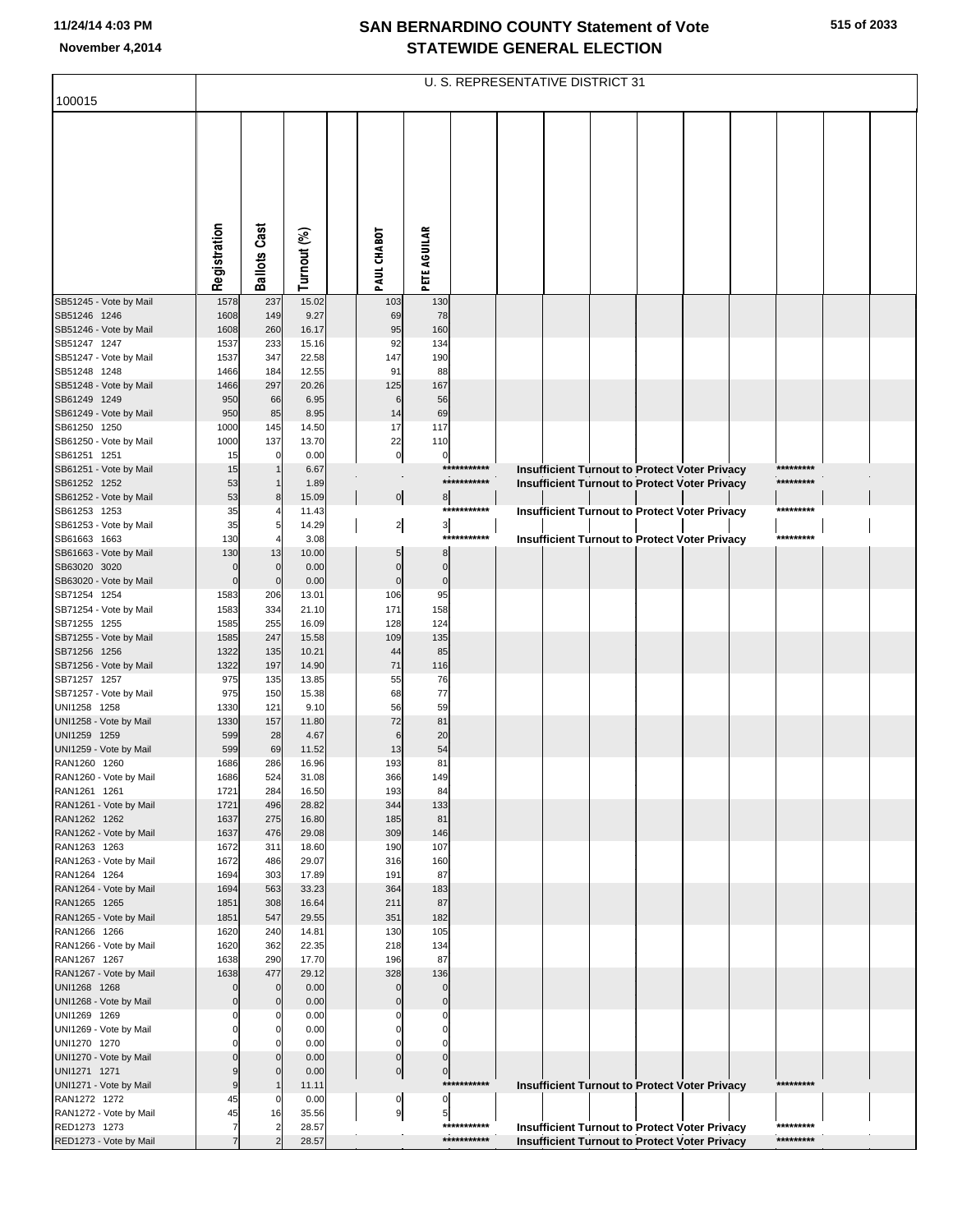| 100015                                                   |                  |                            |                |                |                      | U. S. REPRESENTATIVE DISTRICT 31 |  |  |                                                      |           |  |
|----------------------------------------------------------|------------------|----------------------------|----------------|----------------|----------------------|----------------------------------|--|--|------------------------------------------------------|-----------|--|
|                                                          |                  |                            |                |                |                      |                                  |  |  |                                                      |           |  |
|                                                          |                  |                            |                |                |                      |                                  |  |  |                                                      |           |  |
|                                                          |                  |                            |                |                |                      |                                  |  |  |                                                      |           |  |
|                                                          |                  |                            |                |                |                      |                                  |  |  |                                                      |           |  |
|                                                          |                  |                            |                |                |                      |                                  |  |  |                                                      |           |  |
|                                                          |                  |                            |                |                |                      |                                  |  |  |                                                      |           |  |
|                                                          |                  |                            |                |                |                      |                                  |  |  |                                                      |           |  |
|                                                          |                  |                            |                |                |                      |                                  |  |  |                                                      |           |  |
|                                                          |                  | <b>Ballots Cast</b>        |                |                |                      |                                  |  |  |                                                      |           |  |
|                                                          | Registration     |                            | Turnout (%)    | PAUL CHABOT    | <b>PETE AGUILAR</b>  |                                  |  |  |                                                      |           |  |
| UNI1274 1274                                             | 776              | 144                        | 18.56          | 78             | 59                   |                                  |  |  |                                                      |           |  |
| UNI1274 - Vote by Mail                                   | 776              | 153                        | 19.72          | 84             | 65                   |                                  |  |  |                                                      |           |  |
| UPL1275 1275<br>UPL1275 - Vote by Mail                   | 47<br>47         | 14<br>16                   | 29.79<br>34.04 | 8<br>12        |                      |                                  |  |  |                                                      |           |  |
| UPL1276 1276                                             | 1611             | 297                        | 18.44          | 161            | 123                  |                                  |  |  |                                                      |           |  |
| UPL1276 - Vote by Mail                                   | 1611             | 464                        | 28.80          | 298            | 152                  |                                  |  |  |                                                      |           |  |
| UPL1277 1277<br>UPL1277 - Vote by Mail                   | 983<br>983       | 156<br>330                 | 15.87<br>33.57 | 96<br>183      | 50<br>136            |                                  |  |  |                                                      |           |  |
| UPL1278 1278                                             | 16               | $\overline{2}$             | 12.50          |                |                      | ***********                      |  |  | <b>Insufficient Turnout to Protect Voter Privacy</b> | ********* |  |
| UPL1278 - Vote by Mail                                   | 16               | 6                          | 37.50          | $\overline{0}$ | 6                    |                                  |  |  |                                                      |           |  |
| UPL1279 1279<br>UPL1279 - Vote by Mail                   |                  | $\overline{2}$<br>$\Omega$ | 200.00<br>0.00 | $\mathbf 0$    | $\mathbf 0$          | ***********                      |  |  | <b>Insufficient Turnout to Protect Voter Privacy</b> | ********* |  |
| UPL1280 1280                                             | 373              | 74                         | 19.84          | 32             | 35                   |                                  |  |  |                                                      |           |  |
| UPL1280 - Vote by Mail                                   | 373              | 76                         | 20.38          | 50             | 20                   |                                  |  |  |                                                      |           |  |
| UPL1281 1281                                             | 1034             | 141                        | 13.64          | 67             | 70                   |                                  |  |  |                                                      |           |  |
| UPL1281 - Vote by Mail<br>UPL1282 1282                   | 1034<br>920      | 209<br>184                 | 20.21<br>20.00 | 119<br>94      | 83<br>83             |                                  |  |  |                                                      |           |  |
| UPL1282 - Vote by Mail                                   | 920              | 213                        | 23.15          | 122            | 85                   |                                  |  |  |                                                      |           |  |
| UPL1283 1283                                             | 1257             | 198                        | 15.75          | 81             | 102                  |                                  |  |  |                                                      |           |  |
| UPL1283 - Vote by Mail<br>UPL1284 1284                   | 1257<br>26       | 191<br>3                   | 15.19<br>11.54 | $77\,$         | 110                  | ***********                      |  |  | Insufficient Turnout to Protect Voter Privacy        | ********* |  |
| UPL1284 - Vote by Mail                                   | 26               | $\overline{2}$             | 7.69           |                |                      | ***********                      |  |  | Insufficient Turnout to Protect Voter Privacy        | ********* |  |
| UPL1285 1285                                             | 54               | 6                          | 11.11          | 3              | 3                    |                                  |  |  |                                                      |           |  |
| UPL1285 - Vote by Mail<br>UPL1286 1286                   | 54<br>1645       | 12<br>215                  | 22.22<br>13.07 | 8<br>109       | $\overline{4}$<br>98 |                                  |  |  |                                                      |           |  |
| UPL1286 - Vote by Mail                                   | 1645             | 351                        | 21.34          | 173            | 167                  |                                  |  |  |                                                      |           |  |
| UPL1287 1287                                             | 1519             | 170                        | 11.19          | 73             | 87                   |                                  |  |  |                                                      |           |  |
| UPL1287 - Vote by Mail<br>UPL1288 1288                   | 1519<br>1411     | 288<br>267                 | 18.96<br>18.92 | 107            | 168<br>133           |                                  |  |  |                                                      |           |  |
| UPL1288 - Vote by Mail                                   | 1411             | 268                        | 18.99          | 124<br>126     | 137                  |                                  |  |  |                                                      |           |  |
| UPL1289 1289                                             | 1506             | 221                        | 14.67          | 123            | 91                   |                                  |  |  |                                                      |           |  |
| UPL1289 - Vote by Mail                                   | 1506             | 249                        | 16.53          | 116            | 127                  |                                  |  |  |                                                      |           |  |
| UPL1290 1290<br>UPL1290 - Vote by Mail                   | 1465<br>1465     | 224<br>316                 | 15.29<br>21.57 | 123<br>159     | 96<br>145            |                                  |  |  |                                                      |           |  |
| UPL1291 1291                                             | 1834             | 207                        | 11.29          | 70             | 128                  |                                  |  |  |                                                      |           |  |
| UPL1291 - Vote by Mail                                   | 1834             | 326                        | 17.78          | 153            | 164                  |                                  |  |  |                                                      |           |  |
| UPL1292 1292<br>UPL1292 - Vote by Mail                   | 1688<br>1688     | 178<br>281                 | 10.55<br>16.65 | 71<br>120      | 97<br>153            |                                  |  |  |                                                      |           |  |
| UPL1293 1293                                             | $\mathbf 0$      | $\Omega$                   | 0.00           | $\mathbf 0$    | $\pmb{0}$            |                                  |  |  |                                                      |           |  |
| UPL1293 - Vote by Mail                                   |                  |                            | 0.00           | $\Omega$       | $\mathbf 0$          |                                  |  |  |                                                      |           |  |
| UPL1294 1294<br>UPL1294 - Vote by Mail                   |                  |                            | 0.00<br>0.00   | 0              | $\mathbf 0$          |                                  |  |  |                                                      |           |  |
|                                                          |                  |                            |                |                |                      |                                  |  |  |                                                      |           |  |
| <b>Precinct Totals</b>                                   | 308574           | 41091                      | 13.32          | 18781          | 20928                |                                  |  |  |                                                      |           |  |
|                                                          | 308574           |                            | 20.04          | 29381          | 30694                |                                  |  |  |                                                      |           |  |
| Vote by Mail Totals                                      |                  | 61853                      |                |                |                      |                                  |  |  |                                                      |           |  |
| <b>Grand Totals</b>                                      | 308574           | 102944                     | 33.36          | 48162          | 51622                |                                  |  |  |                                                      |           |  |
| California                                               | 308574           | 102944                     | 33.36          | 48162          | 51622                |                                  |  |  |                                                      |           |  |
| San Bernardino County<br>State Bd of Equal 1             | 308574<br>109671 | 102944<br>39360            | 33.36<br>35.89 | 48162<br>21076 | 51622<br>16979       |                                  |  |  |                                                      |           |  |
| State Bd of Equal 4                                      | 198903           | 63584                      | 31.97          | 27086          | 34643                |                                  |  |  |                                                      |           |  |
| U. S. Representative District 31                         | 308574           | 102944                     | 33.36          | 48162          | 51622                |                                  |  |  |                                                      |           |  |
| Senatorial District 20<br><b>Senatorial District 23</b>  | 92637<br>198547  | 25727<br>71060             | 27.77<br>35.79 | 8542<br>36560  | 16368<br>32386       |                                  |  |  |                                                      |           |  |
| Senatorial District 25                                   | 17390            | 6157                       | 35.41          | 3060           | 2868                 |                                  |  |  |                                                      |           |  |
| State Assembly District 40                               | 184191           | 64514                      | 35.03          | 32300          | 30315                |                                  |  |  |                                                      |           |  |
| State Assembly District 41<br>State Assembly District 42 | 30963<br>783     | 12402<br>301               | 40.05<br>38.44 | 7155<br>165    | 4815<br>124          |                                  |  |  |                                                      |           |  |
| State Assembly District 47                               | 92637            | 25727                      | 27.77          | 8542           | 16368                |                                  |  |  |                                                      |           |  |
| <b>Supervisorial District 2</b>                          | 100405           | 36034                      | 35.89          | 19518          | 15324                |                                  |  |  |                                                      |           |  |